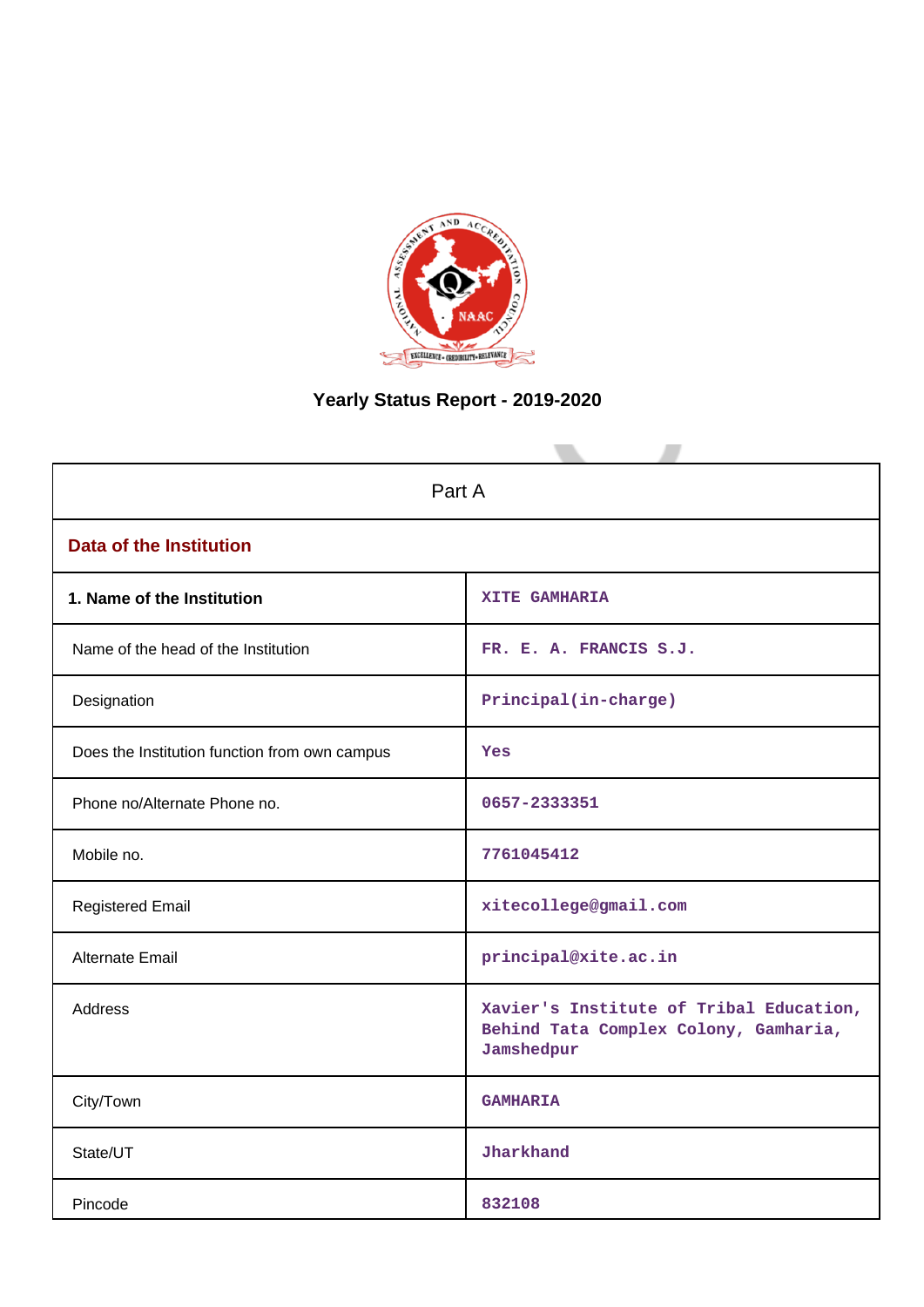| 2. Institutional Status                                                              |                                                                            |             |                                                                           |                                       |             |  |  |
|--------------------------------------------------------------------------------------|----------------------------------------------------------------------------|-------------|---------------------------------------------------------------------------|---------------------------------------|-------------|--|--|
| Affiliated / Constituent                                                             |                                                                            |             | Affiliated                                                                |                                       |             |  |  |
| Type of Institution                                                                  |                                                                            |             | Co-education                                                              |                                       |             |  |  |
| Location                                                                             |                                                                            |             | Rural                                                                     |                                       |             |  |  |
| <b>Financial Status</b>                                                              |                                                                            |             | Self financed                                                             |                                       |             |  |  |
| Name of the IQAC co-ordinator/Director                                               |                                                                            |             | Dr. Partha Priya Das                                                      |                                       |             |  |  |
| Phone no/Alternate Phone no.                                                         |                                                                            |             | 06572333351                                                               |                                       |             |  |  |
| Mobile no.                                                                           |                                                                            |             | 9431340437                                                                |                                       |             |  |  |
| <b>Registered Email</b>                                                              |                                                                            |             | iqac@xite.ac.in                                                           |                                       |             |  |  |
| Alternate Email                                                                      |                                                                            |             | partha@xite.ac.in                                                         |                                       |             |  |  |
| 3. Website Address                                                                   |                                                                            |             |                                                                           |                                       |             |  |  |
| Web-link of the AQAR: (Previous Academic Year)                                       |                                                                            |             | https://xite.ac.in/igac/agar/                                             |                                       |             |  |  |
| 4. Whether Academic Calendar prepared during<br>the year                             |                                                                            |             | Yes                                                                       |                                       |             |  |  |
| if yes, whether it is uploaded in the institutional website:<br>Weblink:             |                                                                            |             | https://xite.ac.in/academic-calendar/                                     |                                       |             |  |  |
| <b>5. Accrediation Details</b>                                                       |                                                                            |             |                                                                           |                                       |             |  |  |
| Cycle                                                                                | Grade                                                                      | <b>CGPA</b> | Year of                                                                   | Validity                              |             |  |  |
|                                                                                      |                                                                            |             | Accrediation                                                              | Period From                           | Period To   |  |  |
| $\mathbf{1}$                                                                         | в                                                                          | 2.03        | 2019                                                                      | 09-Sep-2019                           | 08-Sep-2024 |  |  |
| 6. Date of Establishment of IQAC                                                     |                                                                            |             | 15-Dec-2015                                                               |                                       |             |  |  |
| 7. Internal Quality Assurance System                                                 |                                                                            |             |                                                                           |                                       |             |  |  |
|                                                                                      |                                                                            |             | Quality initiatives by IQAC during the year for promoting quality culture |                                       |             |  |  |
|                                                                                      | Item /Title of the quality initiative by<br>Date & Duration<br><b>IQAC</b> |             |                                                                           | Number of participants/ beneficiaries |             |  |  |
| One day orientation<br>$10 - Aug - 2019$<br>programme on the<br>Professional Ethics, |                                                                            |             | 12<br>1                                                                   |                                       |             |  |  |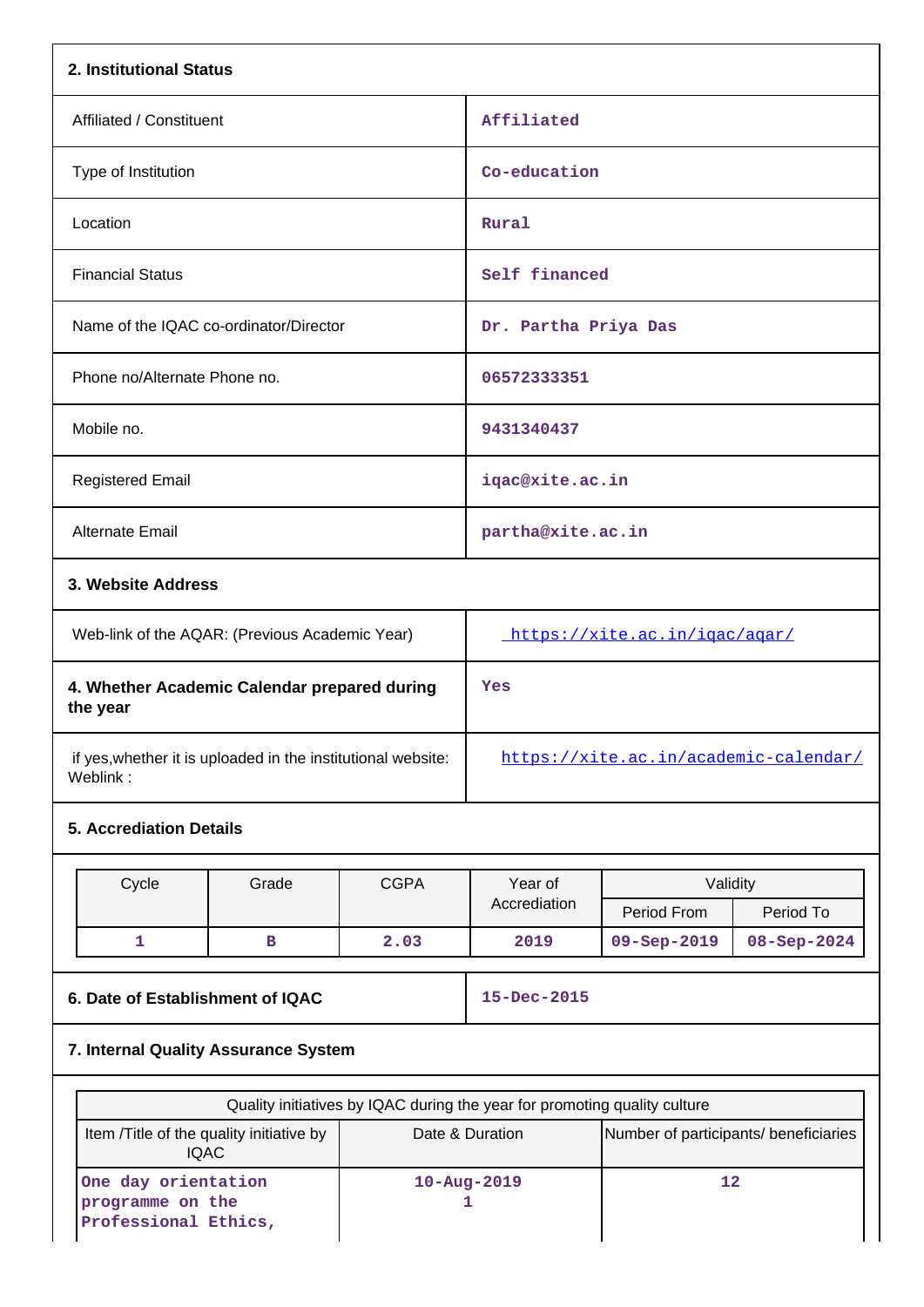| Accountability and<br>Attitudes of Teacher in<br><b>Higher Education</b>                                           |                                                                                              |                       |                       |                                |        |  |  |
|--------------------------------------------------------------------------------------------------------------------|----------------------------------------------------------------------------------------------|-----------------------|-----------------------|--------------------------------|--------|--|--|
| One day orientation<br>programme on the<br>Education.                                                              | 13-Aug-2019<br>Professional Preparation<br>of Teachers in Higher                             |                       |                       |                                | 12     |  |  |
| <b>Faculty Development</b><br>Programme on the<br>Microsoft Team<br>application                                    |                                                                                              |                       | 11-Apr-2020<br>1      |                                | 12     |  |  |
|                                                                                                                    |                                                                                              |                       | No Files Uploaded !!! |                                |        |  |  |
| <b>Bank/CPE of UGC etc.</b>                                                                                        | 8. Provide the list of funds by Central/ State Government- UGC/CSIR/DST/DBT/ICMR/TEQIP/World |                       |                       |                                |        |  |  |
| Institution/Departmen<br>t/Faculty                                                                                 | Scheme                                                                                       | <b>Funding Agency</b> |                       | Year of award with<br>duration | Amount |  |  |
|                                                                                                                    | No Data Entered/Not Applicable!!!                                                            |                       |                       |                                |        |  |  |
|                                                                                                                    |                                                                                              |                       | No Files Uploaded !!! |                                |        |  |  |
| 9. Whether composition of IQAC as per latest<br><b>NAAC</b> guidelines:                                            |                                                                                              |                       | Yes                   |                                |        |  |  |
| Upload latest notification of formation of IQAC                                                                    |                                                                                              |                       | View File             |                                |        |  |  |
| 10. Number of IQAC meetings held during the<br>year :                                                              |                                                                                              |                       | 4                     |                                |        |  |  |
| The minutes of IQAC meeting and compliances to the<br>decisions have been uploaded on the institutional<br>website |                                                                                              |                       | Yes                   |                                |        |  |  |
| Upload the minutes of meeting and action taken report                                                              |                                                                                              |                       | View File             |                                |        |  |  |
| 11. Whether IQAC received funding from any of<br>the funding agency to support its activities<br>during the year?  |                                                                                              | No                    |                       |                                |        |  |  |
|                                                                                                                    |                                                                                              |                       |                       |                                |        |  |  |

### **12. Significant contributions made by IQAC during the current year(maximum five bullets)**

**• Result analysis of the NAAC peer team visit and followup action plan for the whole year was planned out. • Marketing for the new course, BA Economics was undertaken • A Structured Placement Cell was constituted in the College • Proposal for establishing the Research Cell in the College for enhancing the research and publications activity was formalised.**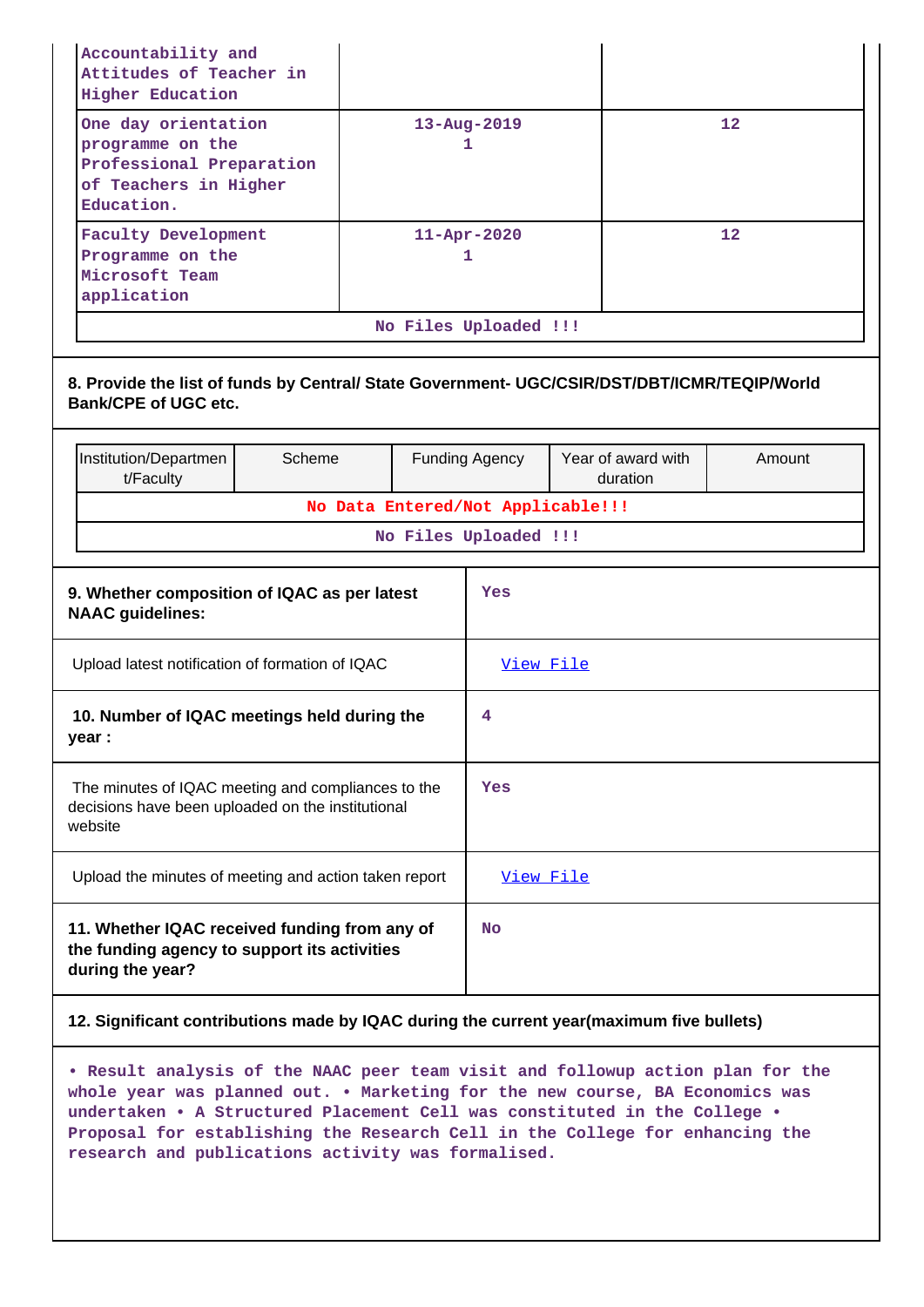|  |  | No Files Uploaded !!! |  |
|--|--|-----------------------|--|
|--|--|-----------------------|--|

## **13. Plan of action chalked out by the IQAC in the beginning of the academic year towards Quality Enhancement and outcome achieved by the end of the academic year**

| Plan of Action                                                                                                               | Achivements/Outcomes                                                                          |  |  |  |  |  |  |
|------------------------------------------------------------------------------------------------------------------------------|-----------------------------------------------------------------------------------------------|--|--|--|--|--|--|
| Orientation programme on the<br>Professional Ethics, Accountability and<br>Attitudes of Teacher in Higher<br>Education       | Programme was conducted by the<br>Principal                                                   |  |  |  |  |  |  |
| Professional Preparation of Teachers in Orientation programme on the<br>Higher Education.                                    | Professional Preparation of Teachers in<br>Higher Education was conducted by the<br>Principal |  |  |  |  |  |  |
| Establishing the Research Cell                                                                                               | Proposed                                                                                      |  |  |  |  |  |  |
| Academic Calendar was distributed and<br>workload with the subject<br>specialisation divided in the beginning<br>of the year | Materialised                                                                                  |  |  |  |  |  |  |
| Online database sharing with XLRI to<br>enhance research activities among the<br>faculty members.                            | Done                                                                                          |  |  |  |  |  |  |
| Starting new course BA Economics                                                                                             | $2020 - 21$                                                                                   |  |  |  |  |  |  |
|                                                                                                                              | No Files Uploaded !!!                                                                         |  |  |  |  |  |  |
| 14. Whether AQAR was placed before statutory<br>body?                                                                        | <b>No</b>                                                                                     |  |  |  |  |  |  |
| 15. Whether NAAC/or any other accredited<br>body(s) visited IQAC or interacted with it to<br>assess the functioning?         | Yes                                                                                           |  |  |  |  |  |  |
| Date of Visit                                                                                                                | $04 - Sep - 2019$                                                                             |  |  |  |  |  |  |
| 16. Whether institutional data submitted to<br><b>AISHE:</b>                                                                 | Yes                                                                                           |  |  |  |  |  |  |
| Year of Submission                                                                                                           | 2020                                                                                          |  |  |  |  |  |  |
| Date of Submission                                                                                                           | $29 - Jan - 2020$                                                                             |  |  |  |  |  |  |
| 17. Does the Institution have Management<br><b>Information System?</b>                                                       | No                                                                                            |  |  |  |  |  |  |
|                                                                                                                              | Part B                                                                                        |  |  |  |  |  |  |
| CRITERION I - CHRRICHI AR ASPECTS                                                                                            |                                                                                               |  |  |  |  |  |  |

**CRITERION I – CURRICULAR ASPECTS**

**1.1 – Curriculum Planning and Implementation**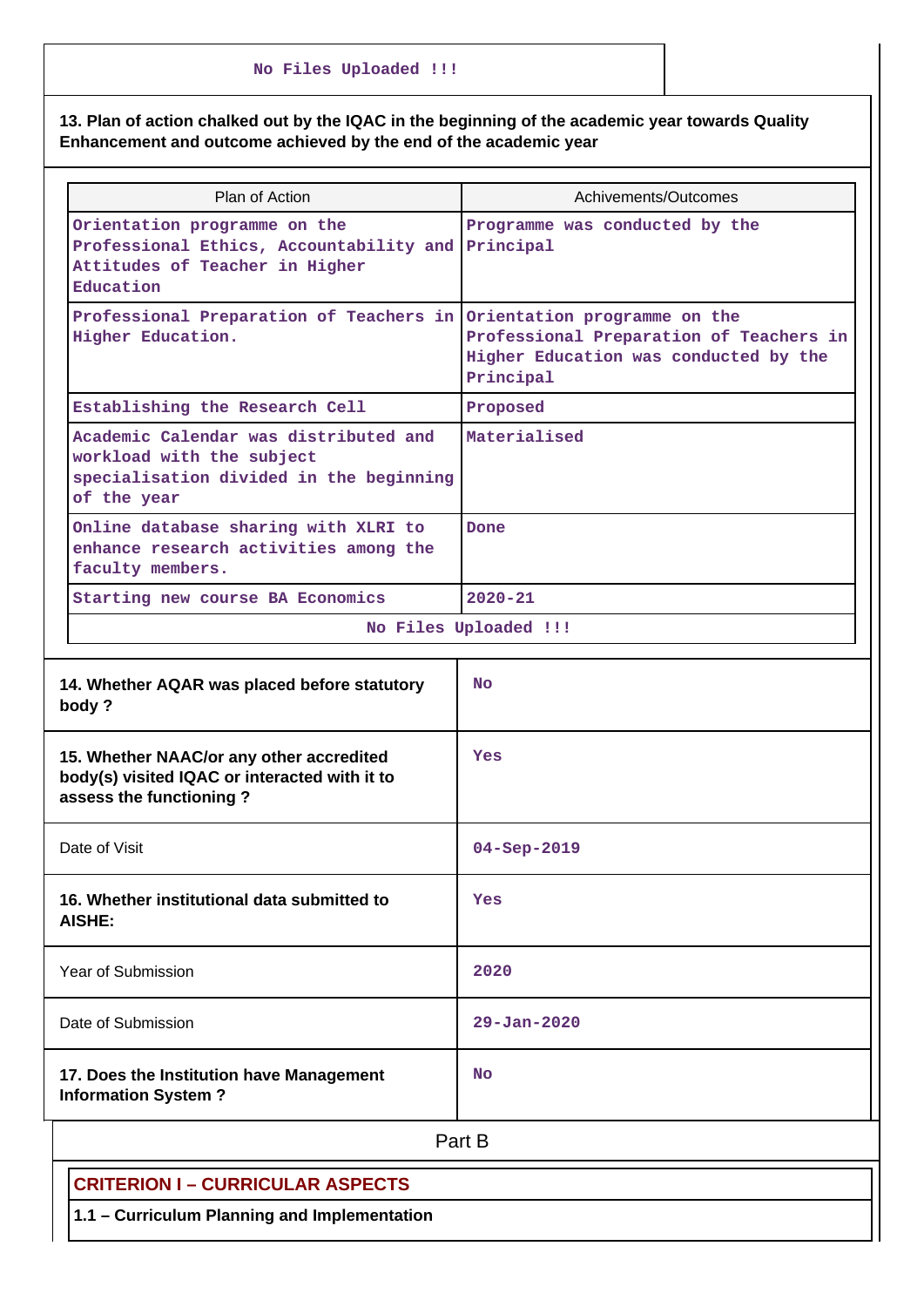1.1.1 – Institution has the mechanism for well planned curriculum delivery and documentation. Explain in 500 words

 **XITE College has a three-fold mechanism for completing curriculum and maintaining documents. This three-fold (institutional, departmental and individual) mechanism of curriculum and documentation is well planned and effective. It helps the College in moving towards the desired goals and thus the vision and mission. i) Institution level: Every year, the College prepares academic calendar and makes it available on the website and on the College notice board. The Calendar is prepared while keeping in mind the University and State/National holidays. This mechanism helps in setting goals and completing the curriculum on time. Keeping the Calendar in mind, department heads in consultation with Principal allots courses to each Faculty who in turn prepares lecture schedule for each course. The management maintains Faculty inventory which helps to have sufficient and qualified Faculty before the commencement of the academic year. Keeping the Calendar in view, the College conducts Internal Examinations as well as other modes of assessment. ii) Department Level: The department heads, after getting approval from the Principal, assigns courses to the Faculty and confirms commencement of regular classes and lecture modules. Department heads conduct departmental meetings on a regular basis and takes stock of the teaching-learning process. Creative pedagogies, new initiatives and activities are initiated and encouraged as part of the effective implementation of the curriculum. The coordinators of the departments review, besides the regular lecture, various departmental activities. In the Faculty meetings, the department head along with his/her colleagues analyse the results at the end of the examinations to gauge the learning outcomes of the students. Each Faculty maintains various documents such as detailed lecture schedule, various assessment outcomes, etc. of each student. The departmental heads, in consultation with the Principal, makes sure that the needy students get remedial coaching and the students in turn improve their academic performance. iii) Individual level: Every faculty follows individual lecture schedule and assures completion of the syllabus on time to achieve the expected outcomes. While delivering the lecture, the Faculty assure that slow learners are not left out. Therefore, the slow learners are paired with fast learners and team learning is encouraged. Every teacher enjoys necessary freedom to have innovation for the holistic development of the students while imparting quality education. The deployment of the action plan for effective implementation of the curriculum include (1) Effective use of ICT and chalkboard. (2) Interactive method of teaching, group discussions, case studies, etc. to help the students in their communication skills and critical thinking. (3) CIA is carried out through unit tests, written exams, minor projects, and presentations. (4) The outcome of the assessment is communicated to the students who in turn are expected to inform their parents. (5) The interaction with parents in turn contributes in the improvement of the students' performance. (6) Further, the curriculum and its implementation, course outcomes, students' performance, etc. are reviewed periodically and reports are maintained by respective faculty/departments.**

| 1.1.2 – Certificate/ Diploma Courses introduced during the academic year                                                                                 |                                    |  |  |  |  |  |  |
|----------------------------------------------------------------------------------------------------------------------------------------------------------|------------------------------------|--|--|--|--|--|--|
| Diploma Courses<br>Certificate<br><b>Duration</b><br>Skill<br>Dates of<br>Focus on employ<br>ability/entreprene<br>Introduction<br>Development<br>urship |                                    |  |  |  |  |  |  |
|                                                                                                                                                          | No Data Entered/Not Applicable !!! |  |  |  |  |  |  |
| 1.2 - Academic Flexibility                                                                                                                               |                                    |  |  |  |  |  |  |
| 1.2.1 - New programmes/courses introduced during the academic year                                                                                       |                                    |  |  |  |  |  |  |
| Dates of Introduction<br>Programme/Course<br>Programme Specialization                                                                                    |                                    |  |  |  |  |  |  |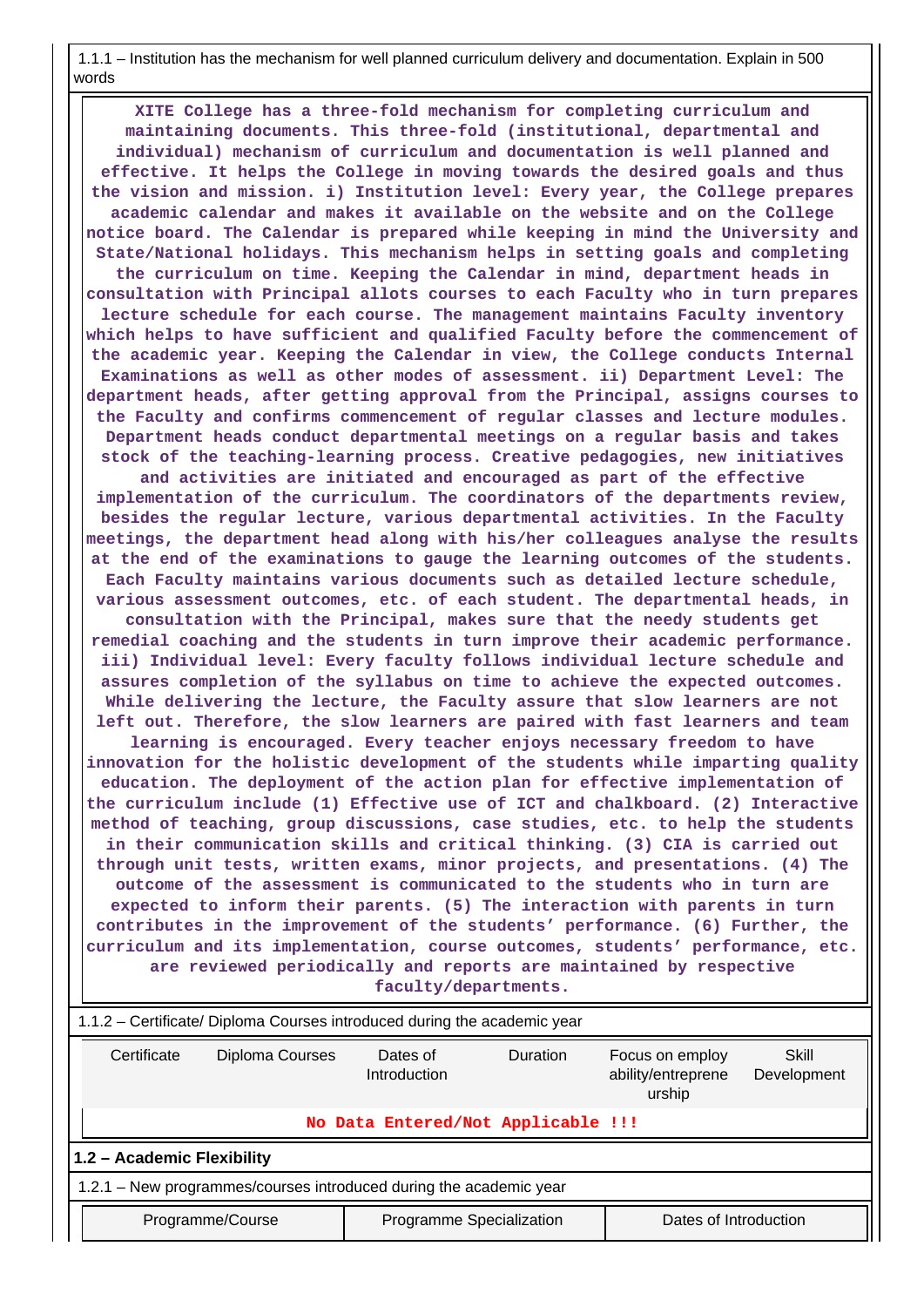| No Data Entered/Not Applicable !!!                                                                                                                                                                                                                                                                                                                                                                                                                                                                                                                                                                                                                                                                                                                                                                                                                                                          |                          |                                    |                                                                 |  |  |  |  |  |
|---------------------------------------------------------------------------------------------------------------------------------------------------------------------------------------------------------------------------------------------------------------------------------------------------------------------------------------------------------------------------------------------------------------------------------------------------------------------------------------------------------------------------------------------------------------------------------------------------------------------------------------------------------------------------------------------------------------------------------------------------------------------------------------------------------------------------------------------------------------------------------------------|--------------------------|------------------------------------|-----------------------------------------------------------------|--|--|--|--|--|
| No file uploaded.                                                                                                                                                                                                                                                                                                                                                                                                                                                                                                                                                                                                                                                                                                                                                                                                                                                                           |                          |                                    |                                                                 |  |  |  |  |  |
| 1.2.2 - Programmes in which Choice Based Credit System (CBCS)/Elective course system implemented at the<br>affiliated Colleges (if applicable) during the academic year.                                                                                                                                                                                                                                                                                                                                                                                                                                                                                                                                                                                                                                                                                                                    |                          |                                    |                                                                 |  |  |  |  |  |
| Name of programmes adopting<br><b>CBCS</b>                                                                                                                                                                                                                                                                                                                                                                                                                                                                                                                                                                                                                                                                                                                                                                                                                                                  | Programme Specialization |                                    | Date of implementation of<br><b>CBCS/Elective Course System</b> |  |  |  |  |  |
| <b>BBA</b>                                                                                                                                                                                                                                                                                                                                                                                                                                                                                                                                                                                                                                                                                                                                                                                                                                                                                  |                          | MARKETING, FINANCE, HR             | 01/07/2019                                                      |  |  |  |  |  |
| <b>BCom</b>                                                                                                                                                                                                                                                                                                                                                                                                                                                                                                                                                                                                                                                                                                                                                                                                                                                                                 |                          | <b>ACCOUNTS</b>                    | 01/07/2019                                                      |  |  |  |  |  |
| 1.2.3 - Students enrolled in Certificate/ Diploma Courses introduced during the year                                                                                                                                                                                                                                                                                                                                                                                                                                                                                                                                                                                                                                                                                                                                                                                                        |                          |                                    |                                                                 |  |  |  |  |  |
|                                                                                                                                                                                                                                                                                                                                                                                                                                                                                                                                                                                                                                                                                                                                                                                                                                                                                             | Certificate              |                                    | Diploma Course                                                  |  |  |  |  |  |
| <b>Number of Students</b>                                                                                                                                                                                                                                                                                                                                                                                                                                                                                                                                                                                                                                                                                                                                                                                                                                                                   |                          | Nil                                | Nil                                                             |  |  |  |  |  |
| 1.3 - Curriculum Enrichment                                                                                                                                                                                                                                                                                                                                                                                                                                                                                                                                                                                                                                                                                                                                                                                                                                                                 |                          |                                    |                                                                 |  |  |  |  |  |
| 1.3.1 - Value-added courses imparting transferable and life skills offered during the year                                                                                                                                                                                                                                                                                                                                                                                                                                                                                                                                                                                                                                                                                                                                                                                                  |                          |                                    |                                                                 |  |  |  |  |  |
| <b>Value Added Courses</b>                                                                                                                                                                                                                                                                                                                                                                                                                                                                                                                                                                                                                                                                                                                                                                                                                                                                  | Date of Introduction     |                                    | Number of Students Enrolled                                     |  |  |  |  |  |
|                                                                                                                                                                                                                                                                                                                                                                                                                                                                                                                                                                                                                                                                                                                                                                                                                                                                                             |                          | No Data Entered/Not Applicable !!! |                                                                 |  |  |  |  |  |
|                                                                                                                                                                                                                                                                                                                                                                                                                                                                                                                                                                                                                                                                                                                                                                                                                                                                                             |                          | No file uploaded.                  |                                                                 |  |  |  |  |  |
| 1.3.2 – Field Projects / Internships under taken during the year                                                                                                                                                                                                                                                                                                                                                                                                                                                                                                                                                                                                                                                                                                                                                                                                                            |                          |                                    |                                                                 |  |  |  |  |  |
| Project/Programme Title                                                                                                                                                                                                                                                                                                                                                                                                                                                                                                                                                                                                                                                                                                                                                                                                                                                                     | Programme Specialization |                                    | No. of students enrolled for Field<br>Projects / Internships    |  |  |  |  |  |
| <b>BBA</b>                                                                                                                                                                                                                                                                                                                                                                                                                                                                                                                                                                                                                                                                                                                                                                                                                                                                                  |                          | MARKETING, FINANCE, HR             | 43                                                              |  |  |  |  |  |
| <b>BCom</b>                                                                                                                                                                                                                                                                                                                                                                                                                                                                                                                                                                                                                                                                                                                                                                                                                                                                                 |                          | <b>COMMERCE</b>                    | 14                                                              |  |  |  |  |  |
|                                                                                                                                                                                                                                                                                                                                                                                                                                                                                                                                                                                                                                                                                                                                                                                                                                                                                             |                          | No file uploaded.                  |                                                                 |  |  |  |  |  |
| 1.4 - Feedback System                                                                                                                                                                                                                                                                                                                                                                                                                                                                                                                                                                                                                                                                                                                                                                                                                                                                       |                          |                                    |                                                                 |  |  |  |  |  |
| 1.4.1 – Whether structured feedback received from all the stakeholders.                                                                                                                                                                                                                                                                                                                                                                                                                                                                                                                                                                                                                                                                                                                                                                                                                     |                          |                                    |                                                                 |  |  |  |  |  |
| <b>Students</b>                                                                                                                                                                                                                                                                                                                                                                                                                                                                                                                                                                                                                                                                                                                                                                                                                                                                             |                          |                                    | Yes                                                             |  |  |  |  |  |
| <b>Teachers</b>                                                                                                                                                                                                                                                                                                                                                                                                                                                                                                                                                                                                                                                                                                                                                                                                                                                                             |                          | Yes                                |                                                                 |  |  |  |  |  |
| <b>Employers</b>                                                                                                                                                                                                                                                                                                                                                                                                                                                                                                                                                                                                                                                                                                                                                                                                                                                                            |                          |                                    | No                                                              |  |  |  |  |  |
| Alumni                                                                                                                                                                                                                                                                                                                                                                                                                                                                                                                                                                                                                                                                                                                                                                                                                                                                                      |                          |                                    | Yes                                                             |  |  |  |  |  |
| Parents                                                                                                                                                                                                                                                                                                                                                                                                                                                                                                                                                                                                                                                                                                                                                                                                                                                                                     |                          |                                    | Yes                                                             |  |  |  |  |  |
| 1.4.2 – How the feedback obtained is being analyzed and utilized for overall development of the institution?<br>(maximum 500 words)                                                                                                                                                                                                                                                                                                                                                                                                                                                                                                                                                                                                                                                                                                                                                         |                          |                                    |                                                                 |  |  |  |  |  |
| <b>Feedback Obtained</b>                                                                                                                                                                                                                                                                                                                                                                                                                                                                                                                                                                                                                                                                                                                                                                                                                                                                    |                          |                                    |                                                                 |  |  |  |  |  |
| The College collects feedbacks through a structured questionnaire,<br>periodically, from different stakeholders of the College such as Students,<br>Faculty, Alumni and Parents. The received feedbacks are compiled and analysed<br>systematically. The feedback from the Faculty is obtained through discussions<br>in the departmental level, through self-appraisal and through faculty meeting.<br>Matters which involve the College as a whole are dealt by the Principal in<br>coordination with the concerned department through department coordinators and<br>concerned committee members. The proposals given by different committees and<br>departments are discussed with the IQAC of the College for necessary action.<br>Process: 1. Students' Feedback: It is obtained through a structured<br>questionnaire on teaching-learning and evaluation developed by the NAAC. The |                          |                                    |                                                                 |  |  |  |  |  |

 $\mathbf{||}$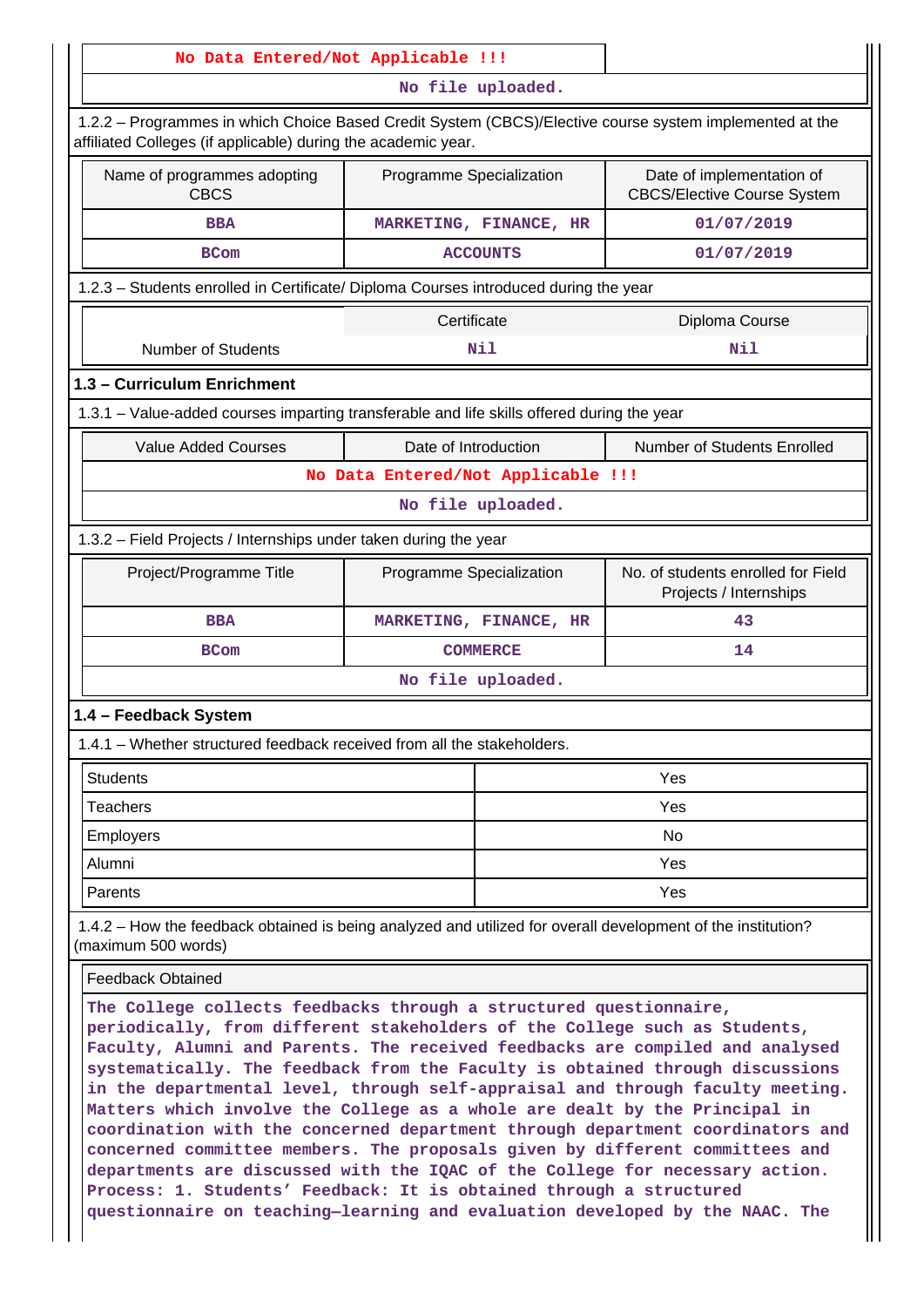**College administers the questionnaire to the students through Mentors or CRs. The students fill in the forms in the College and the Mentors or CRs collect them from the students. 2. Alumni Feedback: The outgoing students are given a structured questionnaire which comprises areas such as admission, academic environment, co-curricular activities, Faculty, etc. on the day of their departure and the filled in questionnaire is collected in the College. 3. Parents Feedback: The College administers the structured questionnaire which includes on overall teaching—learning, Faculty, ward's performance and overall development, etc. to the Parents during the Parent-Faculty meeting. The filled in questionnaire is collected from them in the College itself. Analysis: (A) The students' feedbacks are tabulated on class wise and are analysed on category wise. This analysis was gauged around on overall performance of the Faculty with regard to teaching and evaluation, completion of syllabus on time, opinion on institutional support, mentoring, etc. (B) Alumni Feedbacks are analysed on areas such as admission procedure, academic environment, infrastructure and technical support, mentoring and teacher—student relationship, career counselling and guidance, etc. (C) Parents' Feedbacks are analysed on overall teaching—learning environment, promotion of moral and ethical values and overall development of the wards. Utilisation of feedback IQAC team plays an important role in the tabulation, analysis, and utilisation of the feedback. The Principal, the IQAC Coordinator and Departmental heads deliberate on the tabulated data while keeping in mind the overall vision, mission and objectives of the College and the proposals of the NAAC and IQAC. The matters pertaining to the overall aspects of the College are discussed in the Faculty and the matters pertaining to the departments are deliberated in the department for the implementation. If there is any aspect which is beyond the College administration, such matters are conveyed to the concerned authority such as University, the Governing Body and Alumni Coordinator. The Principal is responsible for the overall execution of the feedback and he is assisted by Departmental and Alumni heads.**

## **CRITERION II – TEACHING- LEARNING AND EVALUATION**

### **2.1 – Student Enrolment and Profile**

#### 2.1.1 – Demand Ratio during the year

| Name of the<br>Programme | Programme<br>Specialization              | Number of seats<br>available | Number of<br>Application received | <b>Students Enrolled</b> |  |  |
|--------------------------|------------------------------------------|------------------------------|-----------------------------------|--------------------------|--|--|
| <b>BBA</b>               | <b>MARKETING,</b><br><b>FINANACE, HR</b> | 60<br>76                     |                                   | 45                       |  |  |
| <b>BCom</b>              | <b>ACCOUNTS</b>                          | 60                           | 35                                | 21                       |  |  |
| No file uploaded.        |                                          |                              |                                   |                          |  |  |

### **2.2 – Catering to Student Diversity**

2.2.1 – Student - Full time teacher ratio (current year data)

| Year | Number of          | Number of          | Number of         | Number of         | Number of        |
|------|--------------------|--------------------|-------------------|-------------------|------------------|
|      | students enrolled  | students enrolled  | fulltime teachers | fulltime teachers | teachers         |
|      | in the institution | in the institution | available in the  | available in the  | teaching both UG |
|      | (UG)               | (PG)               | institution       | institution       | and PG courses   |
|      |                    |                    | teaching only UG  | teaching only PG  |                  |
|      |                    |                    | courses           | courses           |                  |
| 2019 | 191                | <b>Nill</b>        | 12                | Nill              | Nill             |

### **2.3 – Teaching - Learning Process**

 2.3.1 – Percentage of teachers using ICT for effective teaching with Learning Management Systems (LMS), Elearning resources etc. (current year data)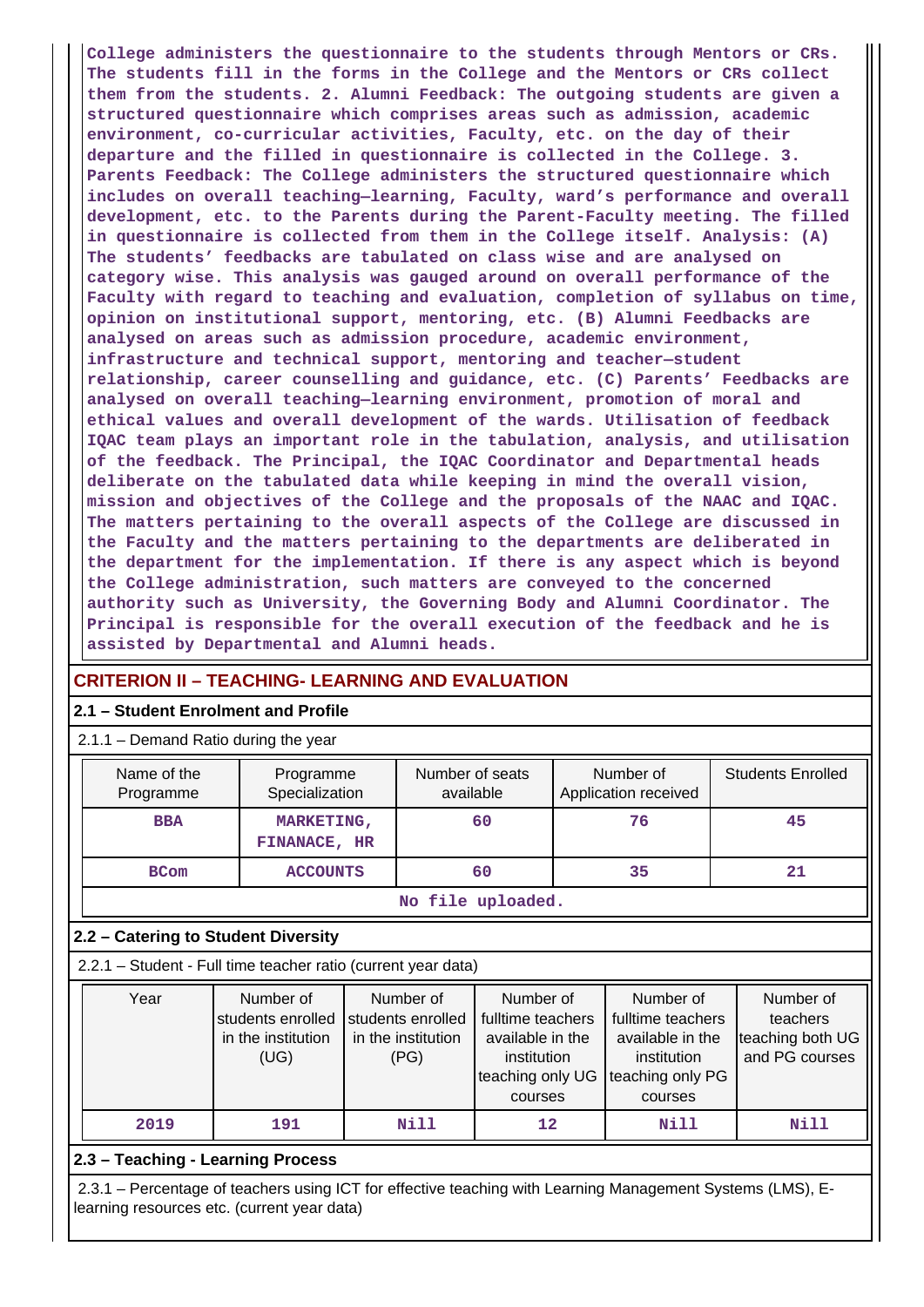|                                                                                                                                                                                                                       | Number of<br><b>Teachers on Roll</b>                                                                                                                                                                                                                                                                                                                                                                                                                                                                                                                                                                                                                                                                                                                                                                                                                                                                                                                                                                                                                                                                                                                                                                                                                                                                                                                                                                                                                                                                                                                                                                                                                                                                                                                                                                                                                                                                                                                                                                                                                                                                                                                                                                                                                                                                                                                                                                                                                                                                                                                                                                                                                                                                                                                                                                                                                                                                                                                                                                                                                                                                                                                                     | teachers using<br>ICT (LMS, e-<br>Resources) | Number of               |                                                                                       | <b>ICT Tools and</b><br>resources<br>available | Number of ICT<br>enabled<br>Classrooms |                                             | Numberof smart<br>classrooms |                             | E-resources and<br>techniques used                                                                                  |
|-----------------------------------------------------------------------------------------------------------------------------------------------------------------------------------------------------------------------|--------------------------------------------------------------------------------------------------------------------------------------------------------------------------------------------------------------------------------------------------------------------------------------------------------------------------------------------------------------------------------------------------------------------------------------------------------------------------------------------------------------------------------------------------------------------------------------------------------------------------------------------------------------------------------------------------------------------------------------------------------------------------------------------------------------------------------------------------------------------------------------------------------------------------------------------------------------------------------------------------------------------------------------------------------------------------------------------------------------------------------------------------------------------------------------------------------------------------------------------------------------------------------------------------------------------------------------------------------------------------------------------------------------------------------------------------------------------------------------------------------------------------------------------------------------------------------------------------------------------------------------------------------------------------------------------------------------------------------------------------------------------------------------------------------------------------------------------------------------------------------------------------------------------------------------------------------------------------------------------------------------------------------------------------------------------------------------------------------------------------------------------------------------------------------------------------------------------------------------------------------------------------------------------------------------------------------------------------------------------------------------------------------------------------------------------------------------------------------------------------------------------------------------------------------------------------------------------------------------------------------------------------------------------------------------------------------------------------------------------------------------------------------------------------------------------------------------------------------------------------------------------------------------------------------------------------------------------------------------------------------------------------------------------------------------------------------------------------------------------------------------------------------------------------|----------------------------------------------|-------------------------|---------------------------------------------------------------------------------------|------------------------------------------------|----------------------------------------|---------------------------------------------|------------------------------|-----------------------------|---------------------------------------------------------------------------------------------------------------------|
|                                                                                                                                                                                                                       | 12                                                                                                                                                                                                                                                                                                                                                                                                                                                                                                                                                                                                                                                                                                                                                                                                                                                                                                                                                                                                                                                                                                                                                                                                                                                                                                                                                                                                                                                                                                                                                                                                                                                                                                                                                                                                                                                                                                                                                                                                                                                                                                                                                                                                                                                                                                                                                                                                                                                                                                                                                                                                                                                                                                                                                                                                                                                                                                                                                                                                                                                                                                                                                                       |                                              | 12                      |                                                                                       | 10                                             | 10                                     |                                             |                              | <b>Nill</b>                 | Nill                                                                                                                |
|                                                                                                                                                                                                                       |                                                                                                                                                                                                                                                                                                                                                                                                                                                                                                                                                                                                                                                                                                                                                                                                                                                                                                                                                                                                                                                                                                                                                                                                                                                                                                                                                                                                                                                                                                                                                                                                                                                                                                                                                                                                                                                                                                                                                                                                                                                                                                                                                                                                                                                                                                                                                                                                                                                                                                                                                                                                                                                                                                                                                                                                                                                                                                                                                                                                                                                                                                                                                                          |                                              |                         |                                                                                       |                                                | No file uploaded.                      |                                             |                              |                             |                                                                                                                     |
|                                                                                                                                                                                                                       |                                                                                                                                                                                                                                                                                                                                                                                                                                                                                                                                                                                                                                                                                                                                                                                                                                                                                                                                                                                                                                                                                                                                                                                                                                                                                                                                                                                                                                                                                                                                                                                                                                                                                                                                                                                                                                                                                                                                                                                                                                                                                                                                                                                                                                                                                                                                                                                                                                                                                                                                                                                                                                                                                                                                                                                                                                                                                                                                                                                                                                                                                                                                                                          |                                              |                         |                                                                                       |                                                | No file uploaded.                      |                                             |                              |                             |                                                                                                                     |
|                                                                                                                                                                                                                       |                                                                                                                                                                                                                                                                                                                                                                                                                                                                                                                                                                                                                                                                                                                                                                                                                                                                                                                                                                                                                                                                                                                                                                                                                                                                                                                                                                                                                                                                                                                                                                                                                                                                                                                                                                                                                                                                                                                                                                                                                                                                                                                                                                                                                                                                                                                                                                                                                                                                                                                                                                                                                                                                                                                                                                                                                                                                                                                                                                                                                                                                                                                                                                          |                                              |                         |                                                                                       |                                                |                                        |                                             |                              |                             |                                                                                                                     |
|                                                                                                                                                                                                                       | 2.3.2 - Students mentoring system available in the institution? Give details. (maximum 500 words)<br>XITE College has a unique Mentoring System wherein mentors play the role of guide, companion, advisor and<br>counsellor to the students. They support the students in their skill and personality development through constant<br>observation, accompaniment and assessment. Every year, the College organizes an "Induction-cum-Orientation<br>Programme" for the First Year students. It begins with the Principal's address followed by introductory sessions<br>conducted by the faculty members who are in-charge of various cells, extracurricular and co-curricular activities<br>of the College. Further, during the Orientation, the following areas are discussed: Academic Calendar, the First<br>Year Courses and requirements, Passing Criteria, Grading Pattern, Importance of Regular Class Attendance,<br>etc. The mentors use both formal and informal means of mentoring. In the formal mentoring, the mentors deal<br>with Continuous Internal Assessment (CIA) of each mentee. The CIA includes regular class attendance, class<br>performance, and academic progress. In the informal mentoring, the mentors take into consideration the<br>mentee's educational background and socioeconomic status while dealing with emotional, psycho-sexual,<br>extracurricular and co-curricular activities and interpersonal aspects. This helps the mentors to prevent students<br>who are academically weak and run the risk of giving-up. The mentor takes up the task of classifying the<br>students into slow and advanced learners. For the 'slow learners', the mentor recommends remedial classes in<br>which they clarify their doubts and help themselves to enhance their performance. Frequent absence from class,<br>poor performance, etc. is dealt with by informing the parents over the phone. Counselling and mentoring<br>sessions are conducted in a friendly manner to help students cope with their psychological problems and achieve<br>their goals successfully. These measures infuse in students a 'feel good' factor and put them at ease during<br>their life in the College. 'Advanced learners' are identified by the mentor through their performance in the<br>continuous internal assessment through various methods such as mid-term and end-term-semester<br>examinations, minor projects, individual/group presentations, case studies, etc. For overall growth and<br>development of students both slow and advanced learners the following strategies are employed in the College<br>such as active class participation, performance in the classroom, involvement in various activities, academic<br>clubs, seminars, workshops, peer teaching, reference skills, research methodology, research designs, etc. They<br>are intellectually stimulated with various advanced projects, internship in organizations, challenging assignment<br>and tasks for their advancement. Their performance is encouraged by giving opportunities to present research<br>articles and publishing it in the College magazine. |                                              |                         |                                                                                       |                                                |                                        |                                             |                              |                             |                                                                                                                     |
|                                                                                                                                                                                                                       | Number of students enrolled in the<br>institution                                                                                                                                                                                                                                                                                                                                                                                                                                                                                                                                                                                                                                                                                                                                                                                                                                                                                                                                                                                                                                                                                                                                                                                                                                                                                                                                                                                                                                                                                                                                                                                                                                                                                                                                                                                                                                                                                                                                                                                                                                                                                                                                                                                                                                                                                                                                                                                                                                                                                                                                                                                                                                                                                                                                                                                                                                                                                                                                                                                                                                                                                                                        |                                              |                         |                                                                                       |                                                | Number of fulltime teachers            |                                             |                              |                             | Mentor: Mentee Ratio                                                                                                |
|                                                                                                                                                                                                                       |                                                                                                                                                                                                                                                                                                                                                                                                                                                                                                                                                                                                                                                                                                                                                                                                                                                                                                                                                                                                                                                                                                                                                                                                                                                                                                                                                                                                                                                                                                                                                                                                                                                                                                                                                                                                                                                                                                                                                                                                                                                                                                                                                                                                                                                                                                                                                                                                                                                                                                                                                                                                                                                                                                                                                                                                                                                                                                                                                                                                                                                                                                                                                                          | 191                                          |                         |                                                                                       |                                                | 12                                     |                                             |                              |                             | 1:16                                                                                                                |
|                                                                                                                                                                                                                       | 2.4 - Teacher Profile and Quality                                                                                                                                                                                                                                                                                                                                                                                                                                                                                                                                                                                                                                                                                                                                                                                                                                                                                                                                                                                                                                                                                                                                                                                                                                                                                                                                                                                                                                                                                                                                                                                                                                                                                                                                                                                                                                                                                                                                                                                                                                                                                                                                                                                                                                                                                                                                                                                                                                                                                                                                                                                                                                                                                                                                                                                                                                                                                                                                                                                                                                                                                                                                        |                                              |                         |                                                                                       |                                                |                                        |                                             |                              |                             |                                                                                                                     |
|                                                                                                                                                                                                                       | 2.4.1 – Number of full time teachers appointed during the year                                                                                                                                                                                                                                                                                                                                                                                                                                                                                                                                                                                                                                                                                                                                                                                                                                                                                                                                                                                                                                                                                                                                                                                                                                                                                                                                                                                                                                                                                                                                                                                                                                                                                                                                                                                                                                                                                                                                                                                                                                                                                                                                                                                                                                                                                                                                                                                                                                                                                                                                                                                                                                                                                                                                                                                                                                                                                                                                                                                                                                                                                                           |                                              |                         |                                                                                       |                                                |                                        |                                             |                              |                             |                                                                                                                     |
|                                                                                                                                                                                                                       | No. of sanctioned<br>positions                                                                                                                                                                                                                                                                                                                                                                                                                                                                                                                                                                                                                                                                                                                                                                                                                                                                                                                                                                                                                                                                                                                                                                                                                                                                                                                                                                                                                                                                                                                                                                                                                                                                                                                                                                                                                                                                                                                                                                                                                                                                                                                                                                                                                                                                                                                                                                                                                                                                                                                                                                                                                                                                                                                                                                                                                                                                                                                                                                                                                                                                                                                                           |                                              | No. of filled positions |                                                                                       | Vacant positions                               |                                        | Positions filled during<br>the current year |                              | No. of faculty with<br>Ph.D |                                                                                                                     |
|                                                                                                                                                                                                                       | 12                                                                                                                                                                                                                                                                                                                                                                                                                                                                                                                                                                                                                                                                                                                                                                                                                                                                                                                                                                                                                                                                                                                                                                                                                                                                                                                                                                                                                                                                                                                                                                                                                                                                                                                                                                                                                                                                                                                                                                                                                                                                                                                                                                                                                                                                                                                                                                                                                                                                                                                                                                                                                                                                                                                                                                                                                                                                                                                                                                                                                                                                                                                                                                       |                                              | 12                      |                                                                                       |                                                | Nill                                   |                                             | 2                            |                             | 6                                                                                                                   |
|                                                                                                                                                                                                                       |                                                                                                                                                                                                                                                                                                                                                                                                                                                                                                                                                                                                                                                                                                                                                                                                                                                                                                                                                                                                                                                                                                                                                                                                                                                                                                                                                                                                                                                                                                                                                                                                                                                                                                                                                                                                                                                                                                                                                                                                                                                                                                                                                                                                                                                                                                                                                                                                                                                                                                                                                                                                                                                                                                                                                                                                                                                                                                                                                                                                                                                                                                                                                                          |                                              |                         |                                                                                       |                                                |                                        |                                             |                              |                             | 2.4.2 - Honours and recognition received by teachers (received awards, recognition, fellowships at State, National, |
| International level from Government, recognised bodies during the year)<br>Year of Award<br>Name of full time teachers<br>Designation<br>receiving awards from<br>state level, national level,<br>international level |                                                                                                                                                                                                                                                                                                                                                                                                                                                                                                                                                                                                                                                                                                                                                                                                                                                                                                                                                                                                                                                                                                                                                                                                                                                                                                                                                                                                                                                                                                                                                                                                                                                                                                                                                                                                                                                                                                                                                                                                                                                                                                                                                                                                                                                                                                                                                                                                                                                                                                                                                                                                                                                                                                                                                                                                                                                                                                                                                                                                                                                                                                                                                                          |                                              |                         | Name of the award,<br>fellowship, received from<br>Government or recognized<br>bodies |                                                |                                        |                                             |                              |                             |                                                                                                                     |

 **2019 Dr. PARTHA PRIYA**

**DAS**

 **Assistant Professor**

 **TEACHER INNOVATION AWARD**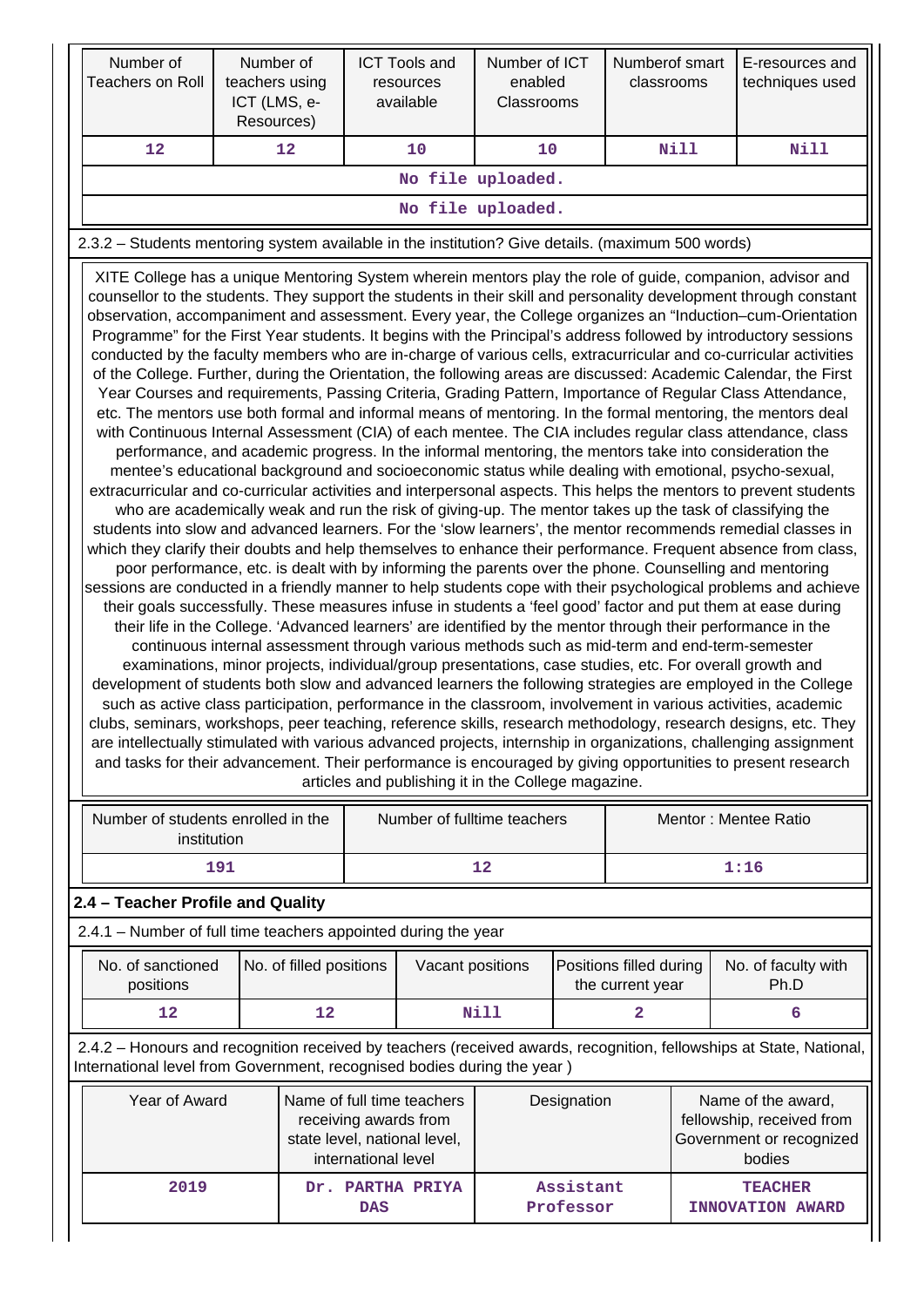#### **2.5 – Evaluation Process and Reforms**

 2.5.1 – Number of days from the date of semester-end/ year- end examination till the declaration of results during the year

| Programme Name   | Programme Code | Semester/year | Last date of the last<br>semester-end/year-<br>end examination | Date of declaration of<br>results of semester-<br>end/ year- end<br>examination |  |  |
|------------------|----------------|---------------|----------------------------------------------------------------|---------------------------------------------------------------------------------|--|--|
| <b>BBA</b>       | 42             | 4             | 23/09/2019                                                     | 04/02/2020                                                                      |  |  |
| <b>BCom</b>      | 54             |               | 25/09/2019                                                     | 04/02/2020                                                                      |  |  |
| No file unloaded |                |               |                                                                |                                                                                 |  |  |

#### **No file uploaded.**

2.5.2 – Reforms initiated on Continuous Internal Evaluation(CIE) system at the institutional level (250 words)

 **Continuous Internal Evaluation (CIE) in Semester System provides room for innovation and holistic approach while assessing the students' performance. The CIE of students' performance is conducted for 30 of the total grade of which five marks for attendance and the remaining 25 marks for other methods. a) The allotment of marks for the attendance is as follows: Attendance in 75-80 81-85 86-90 91-95 96-100 Marks 1 2 3 4 5 b) 25 marks of CIE are distributed among multiple methods depending on the course/ subject. Apart from conducting Mid-Semester Examination, Faculty are encouraged to use multiple methods of assessments that contribute towards whole round growth, development and performance. These multiple methods include Minor Projects, Power-Point Presentation on selected topics, Surprise Tests, Case Study, etc. In the past the multiple methods were only a suggestion and were not mandatory. In the current academic session it was made mandatory to have multiple methods of evaluation. Taking this reform forward and to give hands on learning, depending on the subject, students were asked to visit business organizations in groups of their choice and interact with HR managers/ managers on specific topics. This helped the students to overcome fear which many face. The advantage of this exercise was that the students experienced self-confidence and developed a habit of regular study.**

 2.5.3 – Academic calendar prepared and adhered for conduct of Examination and other related matters (250 words)

 **XITE has a well-established practice of preparing and implementing academic calendar. The Principal in advance schedules the faculty meeting and invites inputs from Faculty. On the basis of the inputs the academic calendar is prepared. While preparing the Calendar, National, State and Institutional holidays are taken into account to avoid unnecessary revisions on the Calendar. The College Office shares the Calendar with all the XITE Family and a copy of the same is uploaded on the College Website. The College calendar contains besides the Holidays, Working Days, Lecture Days, Activity Days, Internal Exam Days, College Sports Days, etc. In general, the College tries its best to adhere to the Calendar in letter and spirit except on unforeseen eventualities. The Examination In-charge, based on the academic calendar, prepares the Internal Exam Calendar, the Exam time table, students' seating arrangements and Faculty Invigilation Duty, etc. and invites sample question papers from concerned faculty. The College maintains the internal exam question pattern to that of the University Examination format so that the students get familiarised to the type of questions, number of questions, time management, etc. After getting approval from the Principal, the question papers are printed before time and are kept under the safe custody. The exam time table and exam guidelines are duly displayed on the College Notice Board and the Website. The Faculty are duly informed through email the invigilation duty chart, exam time**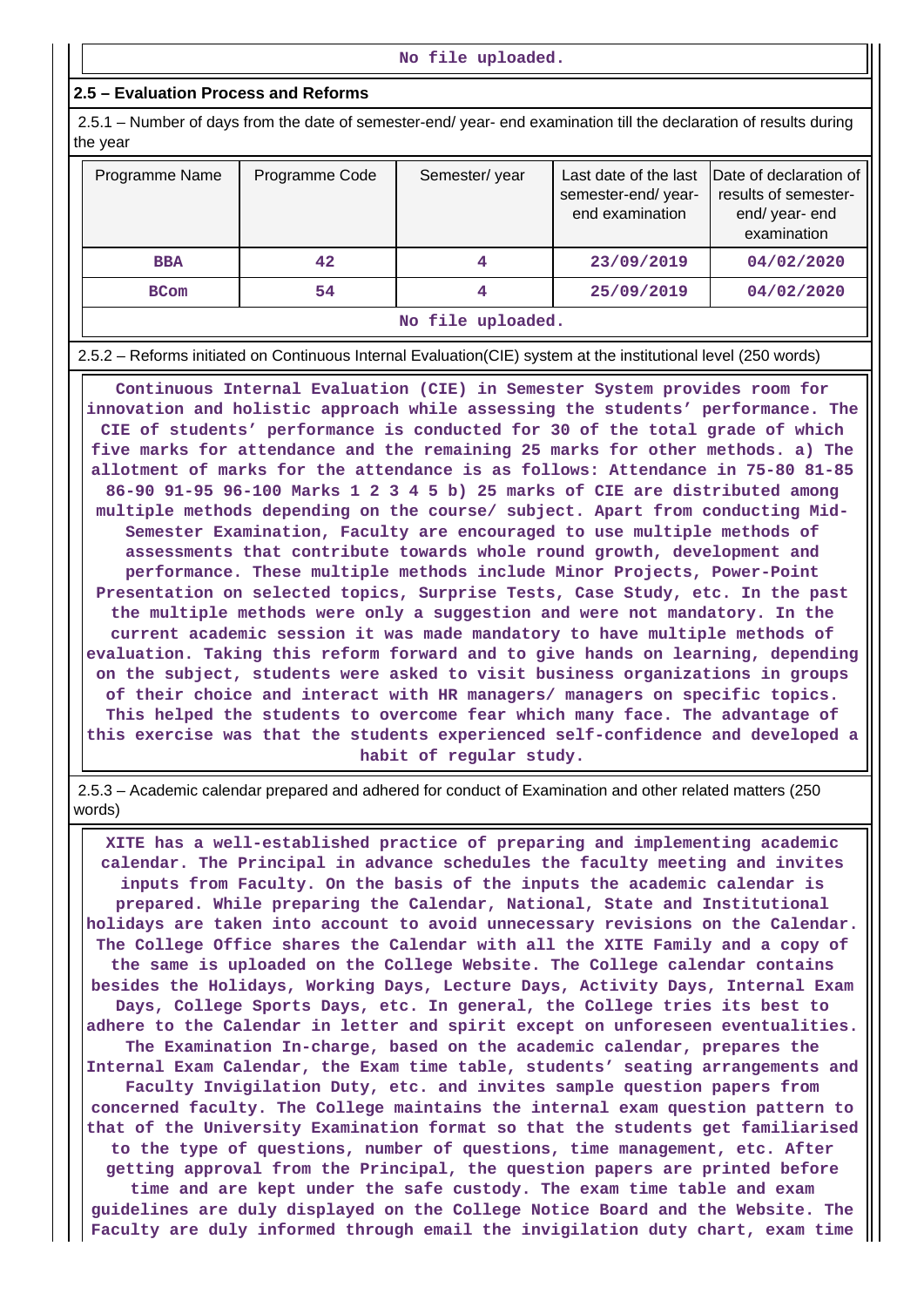## **table, exam guidelines, etc. XITE takes pride in following the Calendar and implementing it year after year.**

#### **2.6 – Student Performance and Learning Outcomes**

 2.6.1 – Program outcomes, program specific outcomes and course outcomes for all programs offered by the institution are stated and displayed in website of the institution (to provide the weblink)

<https://xite.ac.in/programme-outcome/>

#### 2.6.2 – Pass percentage of students

| Programme<br>Code | Programme<br>Name | Programme<br>Specialization       | Number of<br>students<br>appeared in the<br>final year<br>examination | Number of<br>students passed<br>in final year<br>examination | Pass Percentage |  |  |
|-------------------|-------------------|-----------------------------------|-----------------------------------------------------------------------|--------------------------------------------------------------|-----------------|--|--|
| 54                | <b>BCom</b>       | <b>ACCOUNTANCY</b>                | 14                                                                    | 14                                                           | 100             |  |  |
| 42 <sup>°</sup>   | <b>BBA</b>        | <b>MARKETING,</b><br>FINANACE, HR | 50                                                                    | 50                                                           | 100             |  |  |
| No file uploaded. |                   |                                   |                                                                       |                                                              |                 |  |  |

### **2.7 – Student Satisfaction Survey**

 2.7.1 – Student Satisfaction Survey (SSS) on overall institutional performance (Institution may design the questionnaire) (results and details be provided as weblink)

<https://xite.ac.in/satisfaction-survey/students-satisfaction-survey/>

## **CRITERION III – RESEARCH, INNOVATIONS AND EXTENSION**

## **3.1 – Resource Mobilization for Research**

3.1.1 – Research funds sanctioned and received from various agencies, industry and other organisations

| Nature of the Project | <b>Duration</b>                    | Name of the funding<br>agency | Total grant<br>sanctioned | Amount received<br>during the year |  |  |  |  |
|-----------------------|------------------------------------|-------------------------------|---------------------------|------------------------------------|--|--|--|--|
|                       | No Data Entered/Not Applicable !!! |                               |                           |                                    |  |  |  |  |
| No file uploaded.     |                                    |                               |                           |                                    |  |  |  |  |

#### **3.2 – Innovation Ecosystem**

 3.2.1 – Workshops/Seminars Conducted on Intellectual Property Rights (IPR) and Industry-Academia Innovative practices during the year

| Title of workshop/seminar                                                                            | Name of the Dept.<br>Date               |  |                   |                        |                         |  |  |  |
|------------------------------------------------------------------------------------------------------|-----------------------------------------|--|-------------------|------------------------|-------------------------|--|--|--|
| No Data Entered/Not Applicable !!!                                                                   |                                         |  |                   |                        |                         |  |  |  |
| 3.2.2 - Awards for Innovation won by Institution/Teachers/Research scholars/Students during the year |                                         |  |                   |                        |                         |  |  |  |
| Name of Awardee<br>Title of the innovation I                                                         | <b>Awarding Agency</b>                  |  |                   | Date of award          | Category                |  |  |  |
|                                                                                                      | No Data Entered/Not Applicable !!!      |  |                   |                        |                         |  |  |  |
|                                                                                                      |                                         |  | No file uploaded. |                        |                         |  |  |  |
| 3.2.3 – No. of Incubation centre created, start-ups incubated on campus during the year              |                                         |  |                   |                        |                         |  |  |  |
| Incubation<br>Name<br>Center                                                                         | Name of the<br>Sponsered By<br>Start-up |  |                   | Nature of Start-<br>up | Date of<br>Commencement |  |  |  |
| No Data Entered/Not Applicable !!!                                                                   |                                         |  |                   |                        |                         |  |  |  |
|                                                                                                      | No file uploaded.                       |  |                   |                        |                         |  |  |  |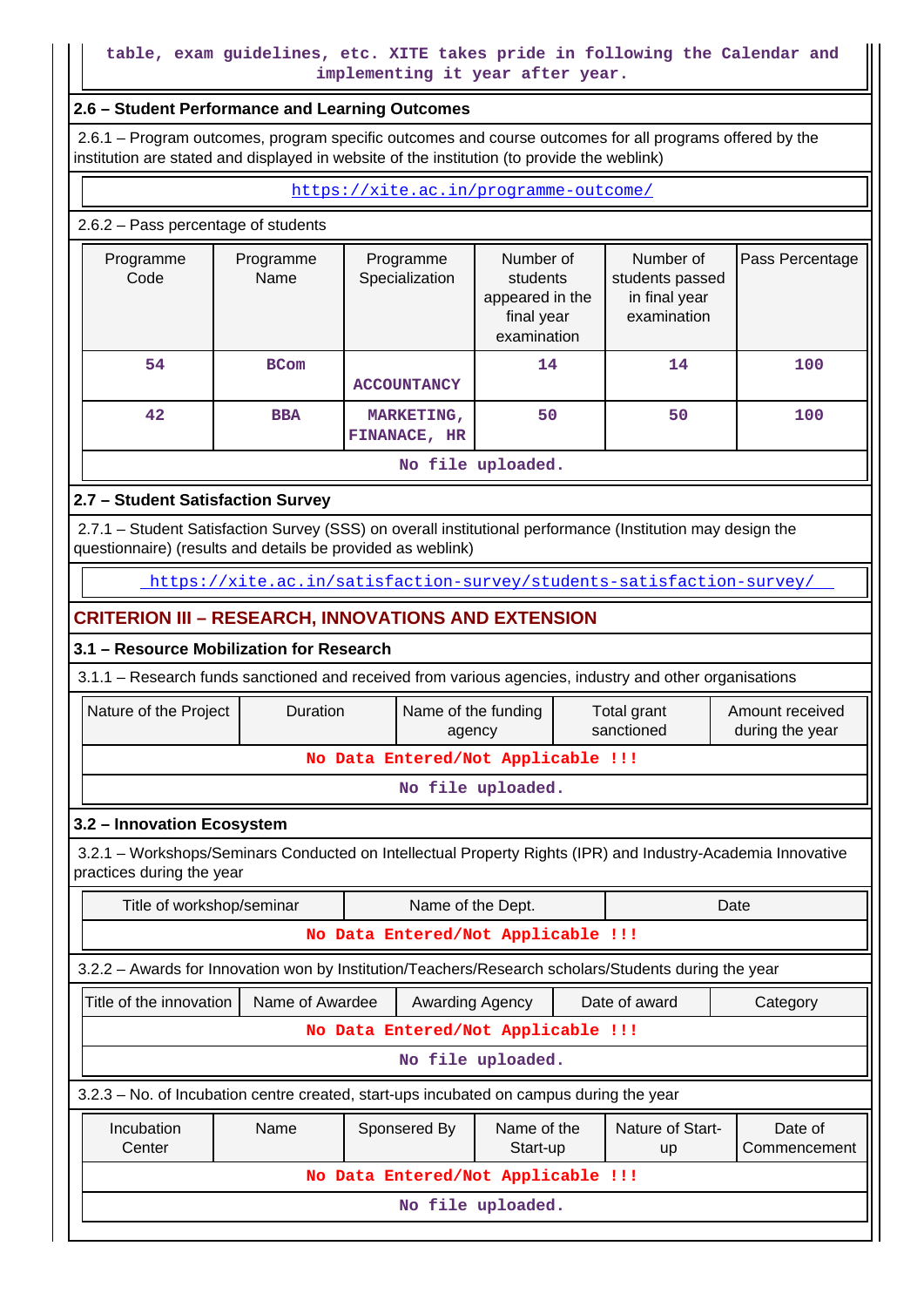| 3.3 - Research Publications and Awards                                                                                                                                                                             |                                                                                     |                  |                        |                                   |  |                                                          |                         |                                                                                                                            |                                                          |  |
|--------------------------------------------------------------------------------------------------------------------------------------------------------------------------------------------------------------------|-------------------------------------------------------------------------------------|------------------|------------------------|-----------------------------------|--|----------------------------------------------------------|-------------------------|----------------------------------------------------------------------------------------------------------------------------|----------------------------------------------------------|--|
| 3.3.1 - Incentive to the teachers who receive recognition/awards                                                                                                                                                   |                                                                                     |                  |                        |                                   |  |                                                          |                         |                                                                                                                            |                                                          |  |
| <b>State</b>                                                                                                                                                                                                       | National                                                                            |                  |                        |                                   |  |                                                          | International           |                                                                                                                            |                                                          |  |
| $\mathbf 0$                                                                                                                                                                                                        |                                                                                     |                  | $\mathbf 0$            |                                   |  |                                                          |                         | $\mathbf 0$                                                                                                                |                                                          |  |
|                                                                                                                                                                                                                    | 3.3.2 - Ph. Ds awarded during the year (applicable for PG College, Research Center) |                  |                        |                                   |  |                                                          |                         |                                                                                                                            |                                                          |  |
|                                                                                                                                                                                                                    | Name of the Department                                                              |                  |                        |                                   |  |                                                          | Number of PhD's Awarded |                                                                                                                            |                                                          |  |
|                                                                                                                                                                                                                    | 0                                                                                   |                  |                        |                                   |  |                                                          | Nill                    |                                                                                                                            |                                                          |  |
| 3.3.3 - Research Publications in the Journals notified on UGC website during the year                                                                                                                              |                                                                                     |                  |                        |                                   |  |                                                          |                         |                                                                                                                            |                                                          |  |
| <b>Type</b>                                                                                                                                                                                                        |                                                                                     | Department       |                        |                                   |  | Number of Publication                                    |                         |                                                                                                                            | Average Impact Factor (if<br>any)                        |  |
|                                                                                                                                                                                                                    |                                                                                     |                  |                        |                                   |  | No Data Entered/Not Applicable !!!                       |                         |                                                                                                                            |                                                          |  |
|                                                                                                                                                                                                                    |                                                                                     |                  | No file uploaded.      |                                   |  |                                                          |                         |                                                                                                                            |                                                          |  |
| 3.3.4 - Books and Chapters in edited Volumes / Books published, and papers in National/International Conference<br>Proceedings per Teacher during the year                                                         |                                                                                     |                  |                        |                                   |  |                                                          |                         |                                                                                                                            |                                                          |  |
|                                                                                                                                                                                                                    | Department                                                                          |                  |                        |                                   |  |                                                          | Number of Publication   |                                                                                                                            |                                                          |  |
|                                                                                                                                                                                                                    |                                                                                     |                  |                        |                                   |  | No Data Entered/Not Applicable !!!                       |                         |                                                                                                                            |                                                          |  |
|                                                                                                                                                                                                                    |                                                                                     |                  | No file uploaded.      |                                   |  |                                                          |                         |                                                                                                                            |                                                          |  |
| 3.3.5 - Bibliometrics of the publications during the last Academic year based on average citation index in Scopus/<br>Web of Science or PubMed/ Indian Citation Index                                              |                                                                                     |                  |                        |                                   |  |                                                          |                         |                                                                                                                            |                                                          |  |
| Title of the<br>Name of<br>Author<br>Paper                                                                                                                                                                         |                                                                                     | Title of journal | Year of<br>publication |                                   |  | <b>Citation Index</b>                                    |                         | Institutional<br>Number of<br>citations<br>affiliation as<br>mentioned in<br>excluding self<br>the publication<br>citation |                                                          |  |
|                                                                                                                                                                                                                    |                                                                                     |                  |                        |                                   |  | No Data Entered/Not Applicable !!!                       |                         |                                                                                                                            |                                                          |  |
|                                                                                                                                                                                                                    |                                                                                     |                  | No file uploaded.      |                                   |  |                                                          |                         |                                                                                                                            |                                                          |  |
| 3.3.6 - h-Index of the Institutional Publications during the year. (based on Scopus/ Web of science)                                                                                                               |                                                                                     |                  |                        |                                   |  |                                                          |                         |                                                                                                                            |                                                          |  |
| Title of the<br>Name of<br>Author<br>Paper                                                                                                                                                                         |                                                                                     | Title of journal |                        | Year of<br>h-index<br>publication |  | Number of<br>citations<br>excluding self<br>citation     |                         | Institutional<br>affiliation as<br>mentioned in<br>the publication                                                         |                                                          |  |
|                                                                                                                                                                                                                    |                                                                                     |                  |                        |                                   |  | No Data Entered/Not Applicable !!!                       |                         |                                                                                                                            |                                                          |  |
|                                                                                                                                                                                                                    |                                                                                     |                  | No file uploaded.      |                                   |  |                                                          |                         |                                                                                                                            |                                                          |  |
| 3.3.7 - Faculty participation in Seminars/Conferences and Symposia during the year:                                                                                                                                |                                                                                     |                  |                        |                                   |  |                                                          |                         |                                                                                                                            |                                                          |  |
| Number of Faculty                                                                                                                                                                                                  | International                                                                       |                  |                        | National                          |  | <b>State</b>                                             |                         |                                                                                                                            | Local                                                    |  |
| Attended/Semi<br>nars/Workshops                                                                                                                                                                                    | Nill                                                                                |                  |                        | <b>Nill</b>                       |  | <b>Nill</b>                                              |                         |                                                                                                                            | 1                                                        |  |
|                                                                                                                                                                                                                    |                                                                                     |                  | No file uploaded.      |                                   |  |                                                          |                         |                                                                                                                            |                                                          |  |
| 3.4 - Extension Activities                                                                                                                                                                                         |                                                                                     |                  |                        |                                   |  |                                                          |                         |                                                                                                                            |                                                          |  |
| 3.4.1 – Number of extension and outreach programmes conducted in collaboration with industry, community and<br>Non- Government Organisations through NSS/NCC/Red cross/Youth Red Cross (YRC) etc., during the year |                                                                                     |                  |                        |                                   |  |                                                          |                         |                                                                                                                            |                                                          |  |
| Title of the activities                                                                                                                                                                                            | Organising unit/agency/<br>collaborating agency                                     |                  |                        |                                   |  | Number of teachers<br>participated in such<br>activities |                         |                                                                                                                            | Number of students<br>participated in such<br>activities |  |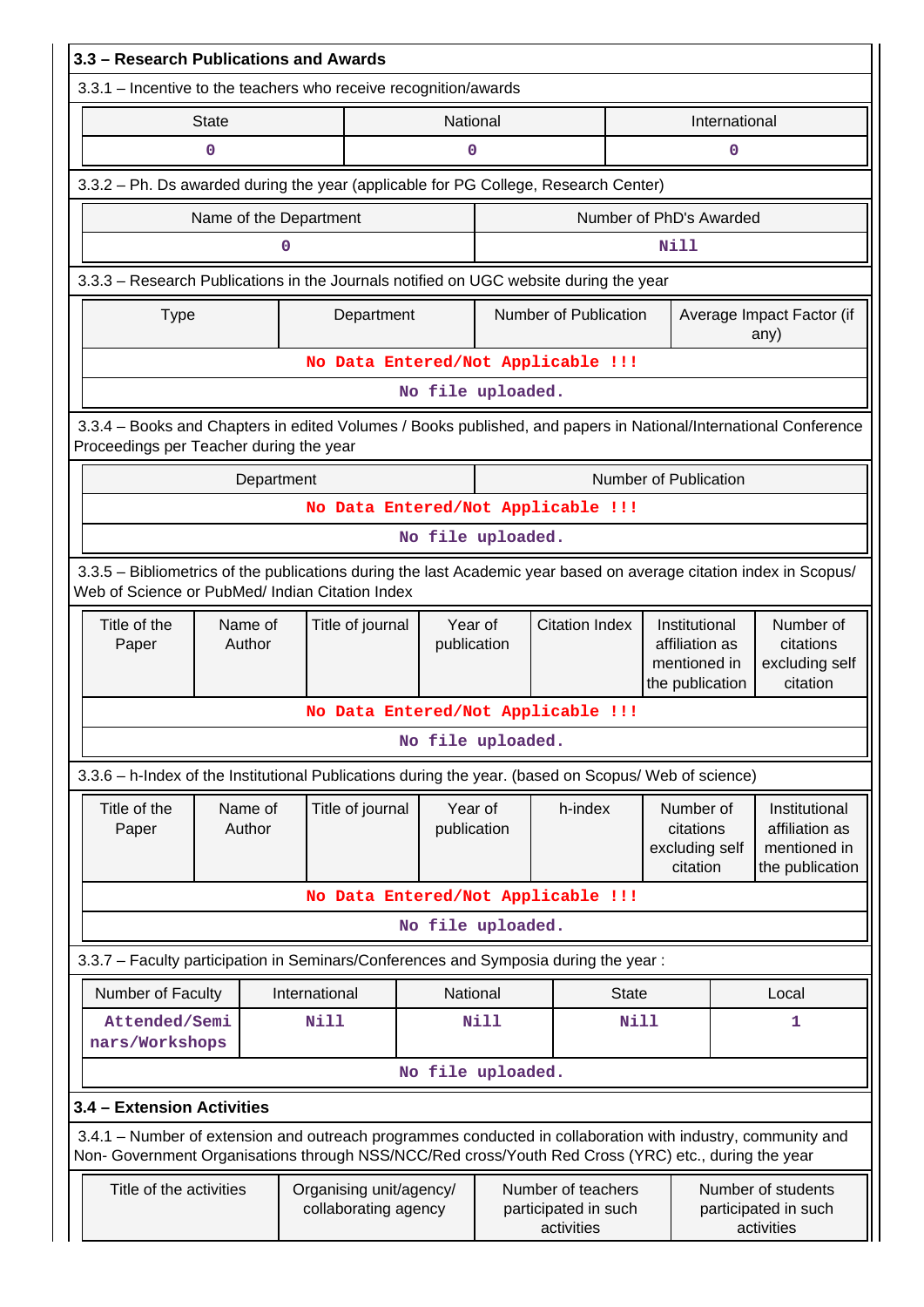| <b>BLOOD DONATION</b><br><b>NSS</b><br><b>CAMP</b>                                                                                                                                                             |                                                    |                                                                                                   |                      | 4                                                       |                                                           | 24                                                      |  |  |  |
|----------------------------------------------------------------------------------------------------------------------------------------------------------------------------------------------------------------|----------------------------------------------------|---------------------------------------------------------------------------------------------------|----------------------|---------------------------------------------------------|-----------------------------------------------------------|---------------------------------------------------------|--|--|--|
|                                                                                                                                                                                                                |                                                    |                                                                                                   | No file uploaded.    |                                                         |                                                           |                                                         |  |  |  |
| 3.4.2 - Awards and recognition received for extension activities from Government and other recognized bodies<br>during the year                                                                                |                                                    |                                                                                                   |                      |                                                         |                                                           |                                                         |  |  |  |
| Name of the activity                                                                                                                                                                                           | Award/Recognition                                  |                                                                                                   |                      | <b>Awarding Bodies</b>                                  |                                                           | Number of students<br><b>Benefited</b>                  |  |  |  |
| No Data Entered/Not Applicable !!!                                                                                                                                                                             |                                                    |                                                                                                   |                      |                                                         |                                                           |                                                         |  |  |  |
|                                                                                                                                                                                                                |                                                    |                                                                                                   | No file uploaded.    |                                                         |                                                           |                                                         |  |  |  |
| 3.4.3 - Students participating in extension activities with Government Organisations, Non-Government<br>Organisations and programmes such as Swachh Bharat, Aids Awareness, Gender Issue, etc. during the year |                                                    |                                                                                                   |                      |                                                         |                                                           |                                                         |  |  |  |
| Name of the scheme                                                                                                                                                                                             | Organising unit/Agen<br>cy/collaborating<br>agency | Name of the activity                                                                              |                      | Number of teachers<br>participated in such<br>activites |                                                           | Number of students<br>participated in such<br>activites |  |  |  |
|                                                                                                                                                                                                                | No Data Entered/Not Applicable !!!                 |                                                                                                   |                      |                                                         |                                                           |                                                         |  |  |  |
|                                                                                                                                                                                                                |                                                    |                                                                                                   | No file uploaded.    |                                                         |                                                           |                                                         |  |  |  |
| 3.5 - Collaborations                                                                                                                                                                                           |                                                    |                                                                                                   |                      |                                                         |                                                           |                                                         |  |  |  |
| 3.5.1 – Number of Collaborative activities for research, faculty exchange, student exchange during the year                                                                                                    |                                                    |                                                                                                   |                      |                                                         |                                                           |                                                         |  |  |  |
| Nature of activity                                                                                                                                                                                             | Participant                                        |                                                                                                   |                      | Source of financial support                             |                                                           | Duration                                                |  |  |  |
|                                                                                                                                                                                                                | No Data Entered/Not Applicable !!!                 |                                                                                                   |                      |                                                         |                                                           |                                                         |  |  |  |
|                                                                                                                                                                                                                |                                                    |                                                                                                   | No file uploaded.    |                                                         |                                                           |                                                         |  |  |  |
| 3.5.2 - Linkages with institutions/industries for internship, on-the- job training, project work, sharing of research<br>facilities etc. during the year                                                       |                                                    |                                                                                                   |                      |                                                         |                                                           |                                                         |  |  |  |
| Nature of linkage                                                                                                                                                                                              | Title of the<br>linkage                            | Name of the<br>partnering<br>institution/<br>industry<br>/research lab<br>with contact<br>details | <b>Duration From</b> |                                                         | <b>Duration To</b>                                        | Participant                                             |  |  |  |
|                                                                                                                                                                                                                | No Data Entered/Not Applicable !!!                 |                                                                                                   |                      |                                                         |                                                           |                                                         |  |  |  |
|                                                                                                                                                                                                                |                                                    |                                                                                                   | No file uploaded.    |                                                         |                                                           |                                                         |  |  |  |
| 3.5.3 – MoUs signed with institutions of national, international importance, other universities, industries, corporate<br>houses etc. during the year                                                          |                                                    |                                                                                                   |                      |                                                         |                                                           |                                                         |  |  |  |
| Organisation                                                                                                                                                                                                   | Date of MoU signed                                 |                                                                                                   |                      | Purpose/Activities                                      | Number of<br>students/teachers<br>participated under MoUs |                                                         |  |  |  |
|                                                                                                                                                                                                                | No Data Entered/Not Applicable !!!                 |                                                                                                   |                      |                                                         |                                                           |                                                         |  |  |  |
|                                                                                                                                                                                                                |                                                    |                                                                                                   | No file uploaded.    |                                                         |                                                           |                                                         |  |  |  |
| <b>CRITERION IV – INFRASTRUCTURE AND LEARNING RESOURCES</b>                                                                                                                                                    |                                                    |                                                                                                   |                      |                                                         |                                                           |                                                         |  |  |  |
| 4.1 - Physical Facilities                                                                                                                                                                                      |                                                    |                                                                                                   |                      |                                                         |                                                           |                                                         |  |  |  |
| 4.1.1 - Budget allocation, excluding salary for infrastructure augmentation during the year                                                                                                                    |                                                    |                                                                                                   |                      |                                                         |                                                           |                                                         |  |  |  |
| Budget allocated for infrastructure augmentation                                                                                                                                                               |                                                    |                                                                                                   |                      | Budget utilized for infrastructure development          |                                                           |                                                         |  |  |  |
|                                                                                                                                                                                                                | 200000                                             |                                                                                                   |                      |                                                         | 196855                                                    |                                                         |  |  |  |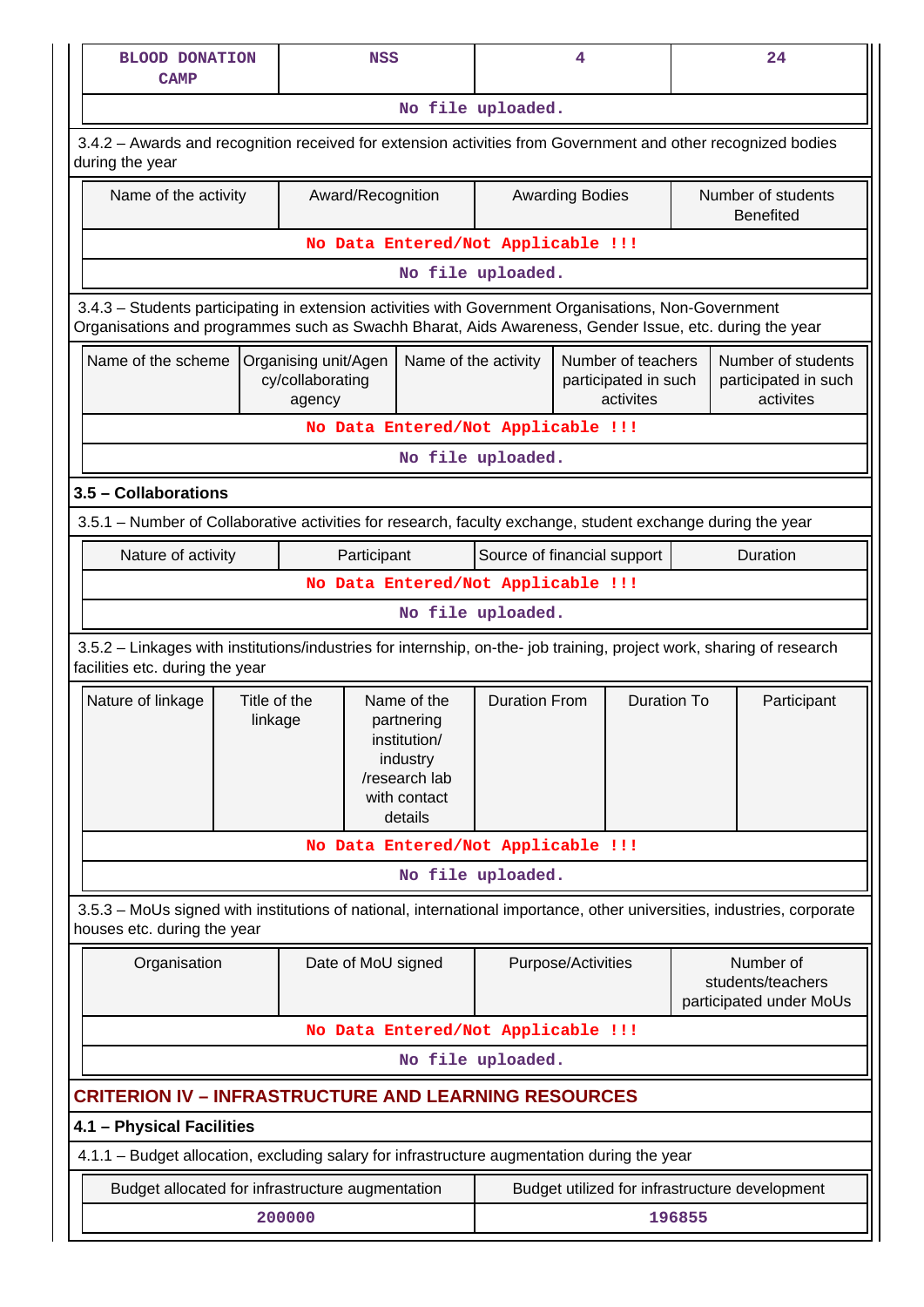| 4.1.2 – Details of augmentation in infrastructure facilities during the year                                            |                              |                   |                                                                                                                           |                            |                                |                                                                                |                 |                                                   |               |
|-------------------------------------------------------------------------------------------------------------------------|------------------------------|-------------------|---------------------------------------------------------------------------------------------------------------------------|----------------------------|--------------------------------|--------------------------------------------------------------------------------|-----------------|---------------------------------------------------|---------------|
|                                                                                                                         |                              | <b>Facilities</b> |                                                                                                                           |                            | <b>Existing or Newly Added</b> |                                                                                |                 |                                                   |               |
|                                                                                                                         |                              |                   | Number of important equipments<br>purchased (Greater than 1-0 lakh)<br>during the current year                            |                            | Newly Added                    |                                                                                |                 |                                                   |               |
|                                                                                                                         |                              | Others            |                                                                                                                           |                            |                                |                                                                                | Newly Added     |                                                   |               |
|                                                                                                                         |                              |                   |                                                                                                                           | No file uploaded.          |                                |                                                                                |                 |                                                   |               |
| 4.2 - Library as a Learning Resource                                                                                    |                              |                   |                                                                                                                           |                            |                                |                                                                                |                 |                                                   |               |
| 4.2.1 - Library is automated {Integrated Library Management System (ILMS)}                                              |                              |                   |                                                                                                                           |                            |                                |                                                                                |                 |                                                   |               |
|                                                                                                                         | Name of the ILMS<br>software |                   | Nature of automation (fully<br>or patially)                                                                               |                            |                                | Version                                                                        |                 | Year of automation                                |               |
|                                                                                                                         | <b>KOHA</b>                  |                   | Partially                                                                                                                 |                            |                                | 17.11.06.000                                                                   |                 | 2018                                              |               |
| 4.2.2 - Library Services                                                                                                |                              |                   |                                                                                                                           |                            |                                |                                                                                |                 |                                                   |               |
| Library<br>Service Type                                                                                                 |                              |                   | Existing                                                                                                                  |                            | Newly Added                    |                                                                                |                 | Total                                             |               |
| Text<br><b>Books</b>                                                                                                    |                              | 5584              | 500000                                                                                                                    |                            | 290                            | 15000                                                                          | 5874            |                                                   | 515000        |
| Journals                                                                                                                |                              | 233               | Nill                                                                                                                      |                            | 10                             | Nill                                                                           | 243             |                                                   | Nill          |
|                                                                                                                         |                              |                   |                                                                                                                           | No file uploaded.          |                                |                                                                                |                 |                                                   |               |
| (Learning Management System (LMS) etc                                                                                   | Name of the Teacher          |                   | Graduate) SWAYAM other MOOCs platform NPTEL/NMEICT/any other Government initiatives & institutional<br>Name of the Module |                            |                                | Platform on which module<br>is developed<br>No Data Entered/Not Applicable !!! |                 | Date of launching e-<br>content                   |               |
|                                                                                                                         |                              |                   |                                                                                                                           | No file uploaded.          |                                |                                                                                |                 |                                                   |               |
| 4.3 - IT Infrastructure                                                                                                 |                              |                   |                                                                                                                           |                            |                                |                                                                                |                 |                                                   |               |
| 4.3.1 - Technology Upgradation (overall)                                                                                |                              |                   |                                                                                                                           |                            |                                |                                                                                |                 |                                                   |               |
| <b>Type</b>                                                                                                             | <b>Total Co</b><br>mputers   | Computer<br>Lab   | Internet                                                                                                                  | <b>Browsing</b><br>centers | Computer<br>Centers            | Office                                                                         | Departme<br>nts | Available<br><b>Bandwidt</b><br>h (MBPS/<br>GBPS) | <b>Others</b> |
| Existin<br>g                                                                                                            | 54                           | $\mathbf{1}$      | $\mathbf 0$                                                                                                               | 1                          | 1                              | $\mathbf 0$                                                                    | $\mathbf{0}$    | 10                                                | 0             |
| Added                                                                                                                   | 3                            | $\mathbf{O}$      | $\mathbf 0$                                                                                                               | $\mathbf 0$                | 0                              | $\mathbf 0$                                                                    | $\mathbf{0}$    | $\mathbf{0}$                                      | 0             |
| Total                                                                                                                   | 57                           | $\mathbf{1}$      | $\mathbf 0$                                                                                                               | 1                          | 1                              | $\mathbf 0$                                                                    | $\mathbf 0$     | 10                                                | $\mathbf 0$   |
|                                                                                                                         |                              |                   | 4.3.2 - Bandwidth available of internet connection in the Institution (Leased line)                                       |                            |                                |                                                                                |                 |                                                   |               |
|                                                                                                                         |                              |                   |                                                                                                                           |                            | 10 MBPS/ GBPS                  |                                                                                |                 |                                                   |               |
| 4.3.3 - Facility for e-content                                                                                          |                              |                   |                                                                                                                           |                            |                                |                                                                                |                 |                                                   |               |
| Provide the link of the videos and media centre and<br>Name of the e-content development facility<br>recording facility |                              |                   |                                                                                                                           |                            |                                |                                                                                |                 |                                                   |               |
|                                                                                                                         |                              |                   |                                                                                                                           |                            |                                | No Data Entered/Not Applicable !!!                                             |                 |                                                   |               |
|                                                                                                                         |                              |                   |                                                                                                                           |                            |                                |                                                                                |                 |                                                   |               |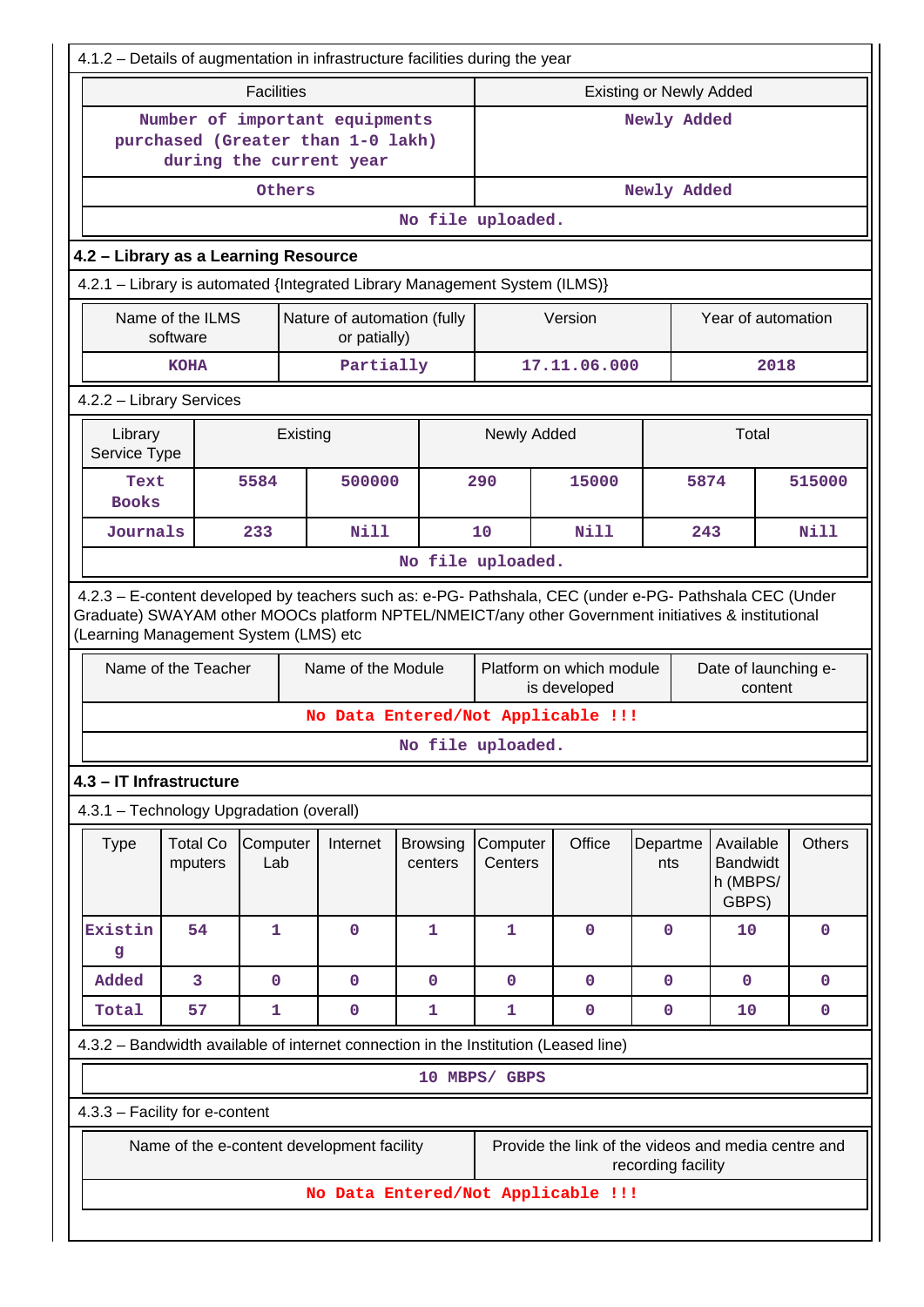## **4.4 – Maintenance of Campus Infrastructure**

 4.4.1 – Expenditure incurred on maintenance of physical facilities and academic support facilities, excluding salary component, during the year

| Assigned Budget on<br>academic facilities | Expenditure incurred on<br>maintenance of academic<br><b>facilities</b> | Assigned budget on<br>physical facilities | Expenditure incurredon<br>maintenance of physical<br>facilites |
|-------------------------------------------|-------------------------------------------------------------------------|-------------------------------------------|----------------------------------------------------------------|
| 3642900                                   | 3377654                                                                 | 200000                                    | 196855                                                         |

 4.4.2 – Procedures and policies for maintaining and utilizing physical, academic and support facilities - laboratory, library, sports complex, computers, classrooms etc. (maximum 500 words) (information to be available in institutional Website, provide link)

 **XITE College has a well-established system and procedure for maintaining and utilizing physical, academic and support facilities. The management has introduced a well-placed system to look into the ordinary repair and maintenance. The College has a full-time administrator and sufficient support staff to look after the day-to-day maintenance of academic and support facilities. In general, as soon as any breakdown or non-functioning of equipment is brought to the notice of the management, the works are attended and completed within 24 hours. The class representatives are entrusted with the responsibility of informing the management as soon as the malfunctioning of equipment is noticed. They take the responsibility seriously and report the matter to the person concerned to take necessary action. Similarly, the maintenance staff is entrusted with the responsibility of reporting to the management whenever they observe any repair and maintenance. There is also an electrician who takes care of the repair and maintenance of electrical and electronic Equipment. The management has appointed a full-time maintenance staff to look after issues related to internet and computer. All ordinary repairs and maintenance of internet and computers are attended within 24 hours, but major repairs might take more than 24 hours due to unavailability of spareparts/ replacement with a new one. If replacement of any part is necessary then a quotation is called for and after proper scrutiny a purchase order is placed. The administrator discusses the matter in details with the Principal who assess the seriousness of the case and before making the decision. The College has adequate supportive staff to take care of the day-to-day housekeeping and cleanliness. They meticulously maintain cleanliness of the campus as to provide a conducive teaching-learning environment. For example, they keep the classrooms, staffrooms, wash rooms and rest rooms spick and span. The College has a beautiful and spacious lush green cover and it is well maintained by full time gardeners. Almost all the electronic items such as CCTV cameras, photocopy machine, water purifiers, air conditioners, etc. are ensured through annual maintenance contracts (AMC). The AMC people attend to the repair and maintenance on time. The College has sufficient and well maintained parking area for both Faculty and Students. The library books and records are maintained through pest control. The maintenance team also looks after regular maintenance of civil works such as furniture repairs, masonry, painting, carpentry, plumbing and house-keeping. The administrator does proper inspection and Verification of stock regularly at the end of the academic year.**

## **CRITERION V – STUDENT SUPPORT AND PROGRESSION**

### **5.1 – Student Support**

5.1.1 – Scholarships and Financial Support

|                   | Name/Title of the scheme | Number of students | Amount in Rupees |
|-------------------|--------------------------|--------------------|------------------|
| Financial Support | FEE CONCESSION           |                    | 28020            |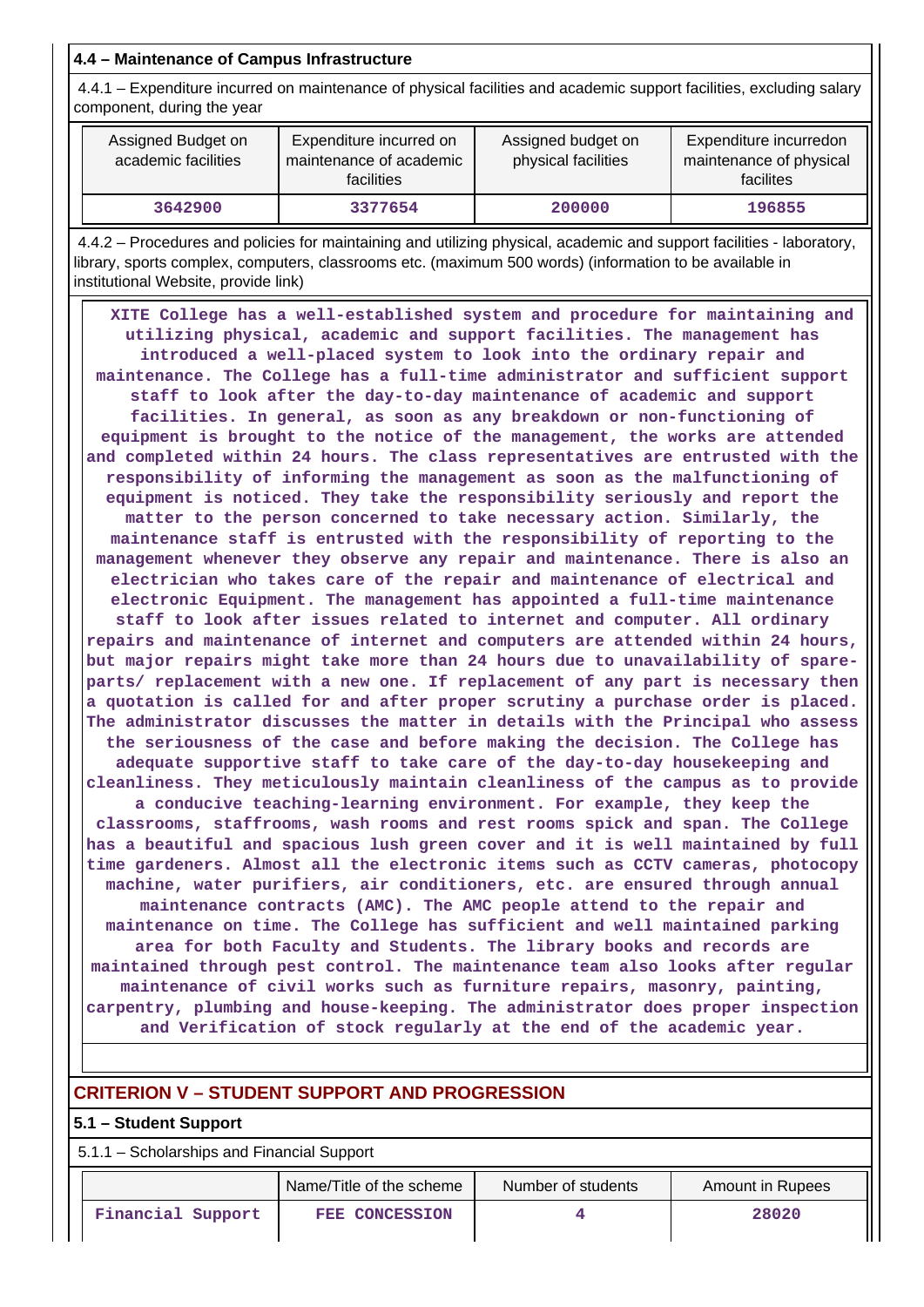| from institution |                                                                                                                                                                                                                 |                                                             |             |                                                                      |                                                                                                                                             |                                                                                   |                                     |  |  |
|------------------|-----------------------------------------------------------------------------------------------------------------------------------------------------------------------------------------------------------------|-------------------------------------------------------------|-------------|----------------------------------------------------------------------|---------------------------------------------------------------------------------------------------------------------------------------------|-----------------------------------------------------------------------------------|-------------------------------------|--|--|
|                  | Financial Support<br>from Other Sources                                                                                                                                                                         |                                                             |             |                                                                      |                                                                                                                                             |                                                                                   |                                     |  |  |
|                  | a) National                                                                                                                                                                                                     |                                                             | <b>NA</b>   |                                                                      | Nill                                                                                                                                        |                                                                                   | $\mathbf{O}$                        |  |  |
|                  | b) International                                                                                                                                                                                                |                                                             |             | PROF. CRISTINA<br><b>BANKS AWARDS</b>                                | 26                                                                                                                                          |                                                                                   | 192934                              |  |  |
|                  |                                                                                                                                                                                                                 |                                                             |             |                                                                      | No file uploaded.                                                                                                                           |                                                                                   |                                     |  |  |
|                  | 5.1.2 – Number of capability enhancement and development schemes such as Soft skill development, Remedial<br>coaching, Language lab, Bridge courses, Yoga, Meditation, Personal Counselling and Mentoring etc., |                                                             |             |                                                                      |                                                                                                                                             |                                                                                   |                                     |  |  |
|                  | Name of the capability<br>enhancement scheme                                                                                                                                                                    |                                                             |             | Date of implemetation                                                | Number of students<br>enrolled                                                                                                              |                                                                                   | Agencies involved                   |  |  |
|                  |                                                                                                                                                                                                                 |                                                             |             |                                                                      | No Data Entered/Not Applicable !!!                                                                                                          |                                                                                   |                                     |  |  |
|                  |                                                                                                                                                                                                                 |                                                             |             |                                                                      | No file uploaded.                                                                                                                           |                                                                                   |                                     |  |  |
|                  | institution during the year                                                                                                                                                                                     |                                                             |             |                                                                      | 5.1.3 – Students benefited by guidance for competitive examinations and career counselling offered by the                                   |                                                                                   |                                     |  |  |
|                  | Name of the<br>Year<br>scheme                                                                                                                                                                                   |                                                             |             | Number of<br>benefited<br>students for<br>competitive<br>examination | Number of<br>Number of<br>benefited<br>students who<br>students by<br>have passedin<br>the comp. exam<br>career<br>counseling<br>activities |                                                                                   | Number of<br>studentsp placed       |  |  |
|                  |                                                                                                                                                                                                                 |                                                             |             | No Data Entered/Not Applicable !!!                                   |                                                                                                                                             |                                                                                   |                                     |  |  |
|                  |                                                                                                                                                                                                                 |                                                             |             |                                                                      | No file uploaded.                                                                                                                           |                                                                                   |                                     |  |  |
|                  | harassment and ragging cases during the year                                                                                                                                                                    |                                                             |             |                                                                      | 5.1.4 – Institutional mechanism for transparency, timely redressal of student grievances, Prevention of sexual                              |                                                                                   |                                     |  |  |
|                  | Total grievances received                                                                                                                                                                                       |                                                             |             | Number of grievances redressed                                       |                                                                                                                                             | redressal                                                                         | Avg. number of days for grievance   |  |  |
|                  |                                                                                                                                                                                                                 | <b>Nill</b>                                                 |             |                                                                      | Nill                                                                                                                                        | Nill                                                                              |                                     |  |  |
|                  | 5.2 - Student Progression                                                                                                                                                                                       |                                                             |             |                                                                      |                                                                                                                                             |                                                                                   |                                     |  |  |
|                  |                                                                                                                                                                                                                 |                                                             |             | 5.2.1 - Details of campus placement during the year                  |                                                                                                                                             |                                                                                   |                                     |  |  |
|                  |                                                                                                                                                                                                                 | On campus                                                   |             |                                                                      |                                                                                                                                             | Off campus                                                                        |                                     |  |  |
|                  | Nameof<br>organizations<br>visited                                                                                                                                                                              | Number of<br>students<br>participated                       |             | Number of<br>stduents placed                                         | <b>Nameof</b><br>organizations<br>visited                                                                                                   | Number of<br>students<br>participated                                             | Number of<br>stduents placed        |  |  |
|                  | <b>NA</b>                                                                                                                                                                                                       |                                                             | <b>Nill</b> | <b>Nill</b>                                                          | <b>Nill</b>                                                                                                                                 | <b>Nill</b>                                                                       | <b>Nill</b>                         |  |  |
|                  |                                                                                                                                                                                                                 |                                                             |             |                                                                      | No file uploaded.                                                                                                                           |                                                                                   |                                     |  |  |
|                  |                                                                                                                                                                                                                 |                                                             |             |                                                                      | 5.2.2 - Student progression to higher education in percentage during the year                                                               |                                                                                   |                                     |  |  |
|                  | Year                                                                                                                                                                                                            | Number of<br>students<br>enrolling into<br>higher education |             | Programme<br>graduated from                                          | Depratment<br>graduated from                                                                                                                | Name of<br>institution joined                                                     | Name of<br>programme<br>admitted to |  |  |
|                  | 2019                                                                                                                                                                                                            |                                                             | 6           | <b>BCOM</b>                                                          | <b>COMMERCE</b>                                                                                                                             | <b>IIM</b><br>AHEMDABAD,<br><b>ST. XAVIERS</b><br><b>COLLEGE</b><br><b>RANCHI</b> | M.COM                               |  |  |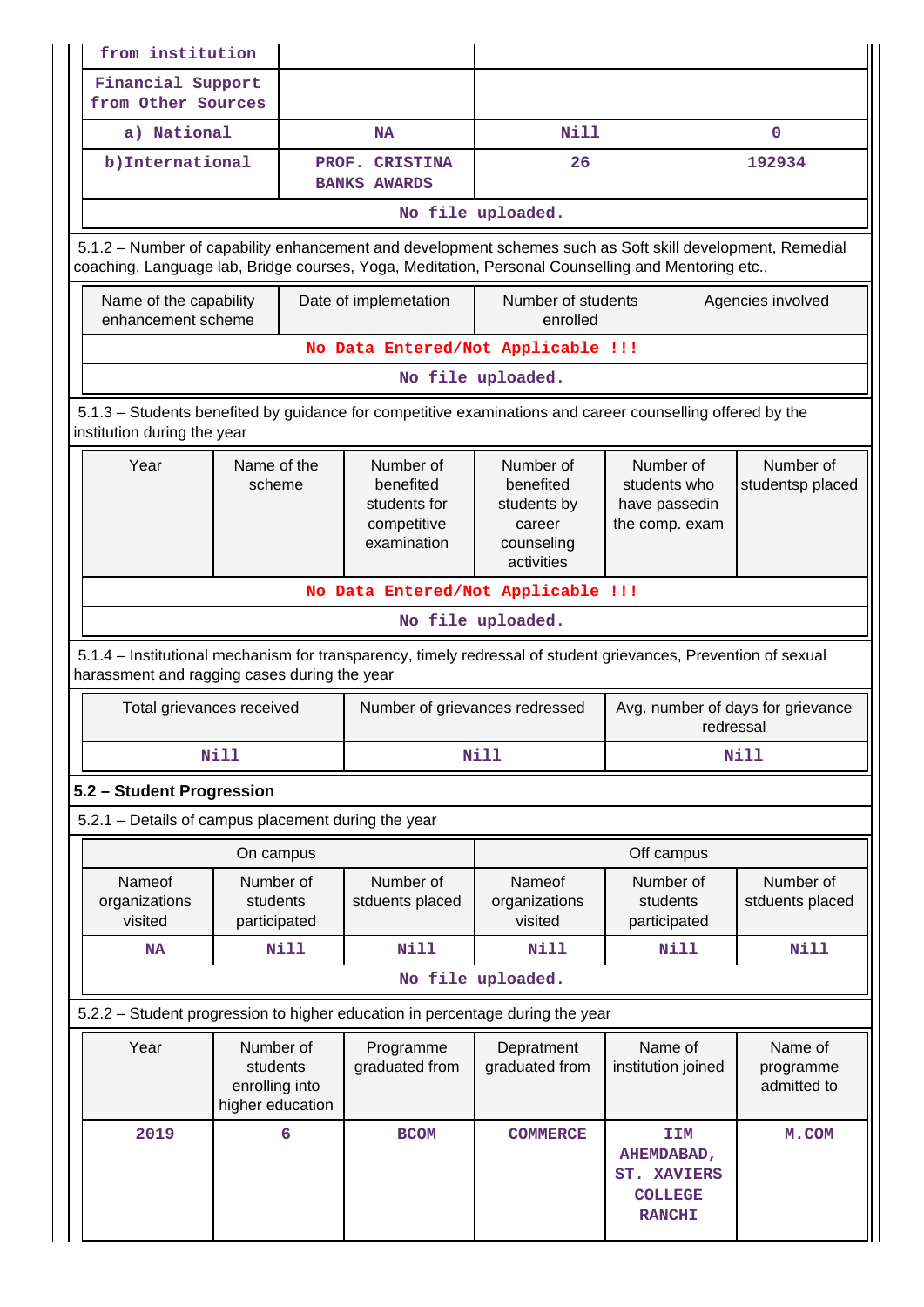| 2019<br>5.2.3 - Students qualifying in state/ national/ international level examinations during the year                                                                                                                                                                                                                                                                                                                                                                                                                                                                                                                                                                                                                                                                                                                                                                                                                                                                                                                                                                                                                                                                                                                                             | 13                                                                                                                                            |                           | <b>BBA</b><br>No file uploaded.    |                    | <b>BBA</b>                          | ST.<br><b>XAVIERS</b><br>KOLKATA,<br>ISBS,<br>KIIT, BIT,<br><b>ARKA JAIN</b><br><b>UNIVERSITY</b> |     | <b>MBA</b>             |
|------------------------------------------------------------------------------------------------------------------------------------------------------------------------------------------------------------------------------------------------------------------------------------------------------------------------------------------------------------------------------------------------------------------------------------------------------------------------------------------------------------------------------------------------------------------------------------------------------------------------------------------------------------------------------------------------------------------------------------------------------------------------------------------------------------------------------------------------------------------------------------------------------------------------------------------------------------------------------------------------------------------------------------------------------------------------------------------------------------------------------------------------------------------------------------------------------------------------------------------------------|-----------------------------------------------------------------------------------------------------------------------------------------------|---------------------------|------------------------------------|--------------------|-------------------------------------|---------------------------------------------------------------------------------------------------|-----|------------------------|
|                                                                                                                                                                                                                                                                                                                                                                                                                                                                                                                                                                                                                                                                                                                                                                                                                                                                                                                                                                                                                                                                                                                                                                                                                                                      | (eg:NET/SET/SLET/GATE/GMAT/CAT/GRE/TOFEL/Civil Services/State Government Services)<br>Number of students selected/ qualifying<br><b>Items</b> |                           |                                    |                    |                                     |                                                                                                   |     |                        |
|                                                                                                                                                                                                                                                                                                                                                                                                                                                                                                                                                                                                                                                                                                                                                                                                                                                                                                                                                                                                                                                                                                                                                                                                                                                      |                                                                                                                                               |                           | No Data Entered/Not Applicable !!! |                    |                                     |                                                                                                   |     |                        |
|                                                                                                                                                                                                                                                                                                                                                                                                                                                                                                                                                                                                                                                                                                                                                                                                                                                                                                                                                                                                                                                                                                                                                                                                                                                      |                                                                                                                                               |                           | No file uploaded.                  |                    |                                     |                                                                                                   |     |                        |
| 5.2.4 - Sports and cultural activities / competitions organised at the institution level during the year                                                                                                                                                                                                                                                                                                                                                                                                                                                                                                                                                                                                                                                                                                                                                                                                                                                                                                                                                                                                                                                                                                                                             |                                                                                                                                               |                           |                                    |                    |                                     |                                                                                                   |     |                        |
|                                                                                                                                                                                                                                                                                                                                                                                                                                                                                                                                                                                                                                                                                                                                                                                                                                                                                                                                                                                                                                                                                                                                                                                                                                                      | Activity                                                                                                                                      |                           | Level                              |                    |                                     |                                                                                                   |     | Number of Participants |
|                                                                                                                                                                                                                                                                                                                                                                                                                                                                                                                                                                                                                                                                                                                                                                                                                                                                                                                                                                                                                                                                                                                                                                                                                                                      | <b>INTER HOUSE CARROM</b><br><b>COMETITION</b>                                                                                                |                           |                                    | <b>INSTITUTION</b> |                                     |                                                                                                   | 8   |                        |
|                                                                                                                                                                                                                                                                                                                                                                                                                                                                                                                                                                                                                                                                                                                                                                                                                                                                                                                                                                                                                                                                                                                                                                                                                                                      | <b>ANNUAL SPORTS</b>                                                                                                                          |                           |                                    | <b>INSTITUTION</b> |                                     |                                                                                                   | 117 |                        |
|                                                                                                                                                                                                                                                                                                                                                                                                                                                                                                                                                                                                                                                                                                                                                                                                                                                                                                                                                                                                                                                                                                                                                                                                                                                      | <b>INTER COLLEGE JUNIOR</b><br><b>BASKETBALL</b>                                                                                              |                           |                                    | <b>INSTITUTION</b> |                                     | 71                                                                                                |     |                        |
|                                                                                                                                                                                                                                                                                                                                                                                                                                                                                                                                                                                                                                                                                                                                                                                                                                                                                                                                                                                                                                                                                                                                                                                                                                                      | <b>INTER HOUSE FOOTBALL</b><br><b>COMPETITION</b>                                                                                             |                           | <b>INSTITUTION</b>                 |                    |                                     | 48                                                                                                |     |                        |
|                                                                                                                                                                                                                                                                                                                                                                                                                                                                                                                                                                                                                                                                                                                                                                                                                                                                                                                                                                                                                                                                                                                                                                                                                                                      |                                                                                                                                               |                           | No file uploaded.                  |                    |                                     |                                                                                                   |     |                        |
| 5.3 - Student Participation and Activities                                                                                                                                                                                                                                                                                                                                                                                                                                                                                                                                                                                                                                                                                                                                                                                                                                                                                                                                                                                                                                                                                                                                                                                                           |                                                                                                                                               |                           |                                    |                    |                                     |                                                                                                   |     |                        |
| 5.3.1 – Number of awards/medals for outstanding performance in sports/cultural activities at national/international<br>level (award for a team event should be counted as one)                                                                                                                                                                                                                                                                                                                                                                                                                                                                                                                                                                                                                                                                                                                                                                                                                                                                                                                                                                                                                                                                       |                                                                                                                                               |                           |                                    |                    |                                     |                                                                                                   |     |                        |
| Year                                                                                                                                                                                                                                                                                                                                                                                                                                                                                                                                                                                                                                                                                                                                                                                                                                                                                                                                                                                                                                                                                                                                                                                                                                                 | Name of the<br>award/medal                                                                                                                    | National/<br>Internaional | Number of<br>awards for<br>Sports  |                    | Number of<br>awards for<br>Cultural | Student ID<br>number                                                                              |     | Name of the<br>student |
|                                                                                                                                                                                                                                                                                                                                                                                                                                                                                                                                                                                                                                                                                                                                                                                                                                                                                                                                                                                                                                                                                                                                                                                                                                                      |                                                                                                                                               |                           | No Data Entered/Not Applicable !!! |                    |                                     |                                                                                                   |     |                        |
|                                                                                                                                                                                                                                                                                                                                                                                                                                                                                                                                                                                                                                                                                                                                                                                                                                                                                                                                                                                                                                                                                                                                                                                                                                                      |                                                                                                                                               |                           | No file uploaded.                  |                    |                                     |                                                                                                   |     |                        |
| 5.3.2 - Activity of Student Council & representation of students on academic & administrative bodies/committees of<br>the institution (maximum 500 words)                                                                                                                                                                                                                                                                                                                                                                                                                                                                                                                                                                                                                                                                                                                                                                                                                                                                                                                                                                                                                                                                                            |                                                                                                                                               |                           |                                    |                    |                                     |                                                                                                   |     |                        |
| Keeping in mind holistic development of students, the College has an active<br>Student Council and student representatives are actively involved in various<br>committees of the College. The Class Representative (CRs) in consultation with<br>the person concerned select a senior student amongst them as the coordinator of<br>the Students Council and another as the Secretary. The College tries to ensure<br>that the two positions are held by both a boy and a girl. A Class CR is chosen<br>by each class to represent them in matters of academics and administration. The<br>CRs are elected where each student freely gives vote of his/her choice from the<br>class. The College gives, irrespective of the size of the class, equal<br>representation to boys and girls in each class. The CR meetings are conducted<br>at regular intervals. The CRs bring to the notice of the Management on matters<br>concerned their attention. The Management encourages regular meetings and<br>ensures efficiency and effectiveness in putting forward the interests and views<br>of the students. The CRs play an active role to assess teaching, learning and<br>support services provided to students in the College. The Administration |                                                                                                                                               |                           |                                    |                    |                                     |                                                                                                   |     |                        |

 $\mathbf{\mathcal{L}}$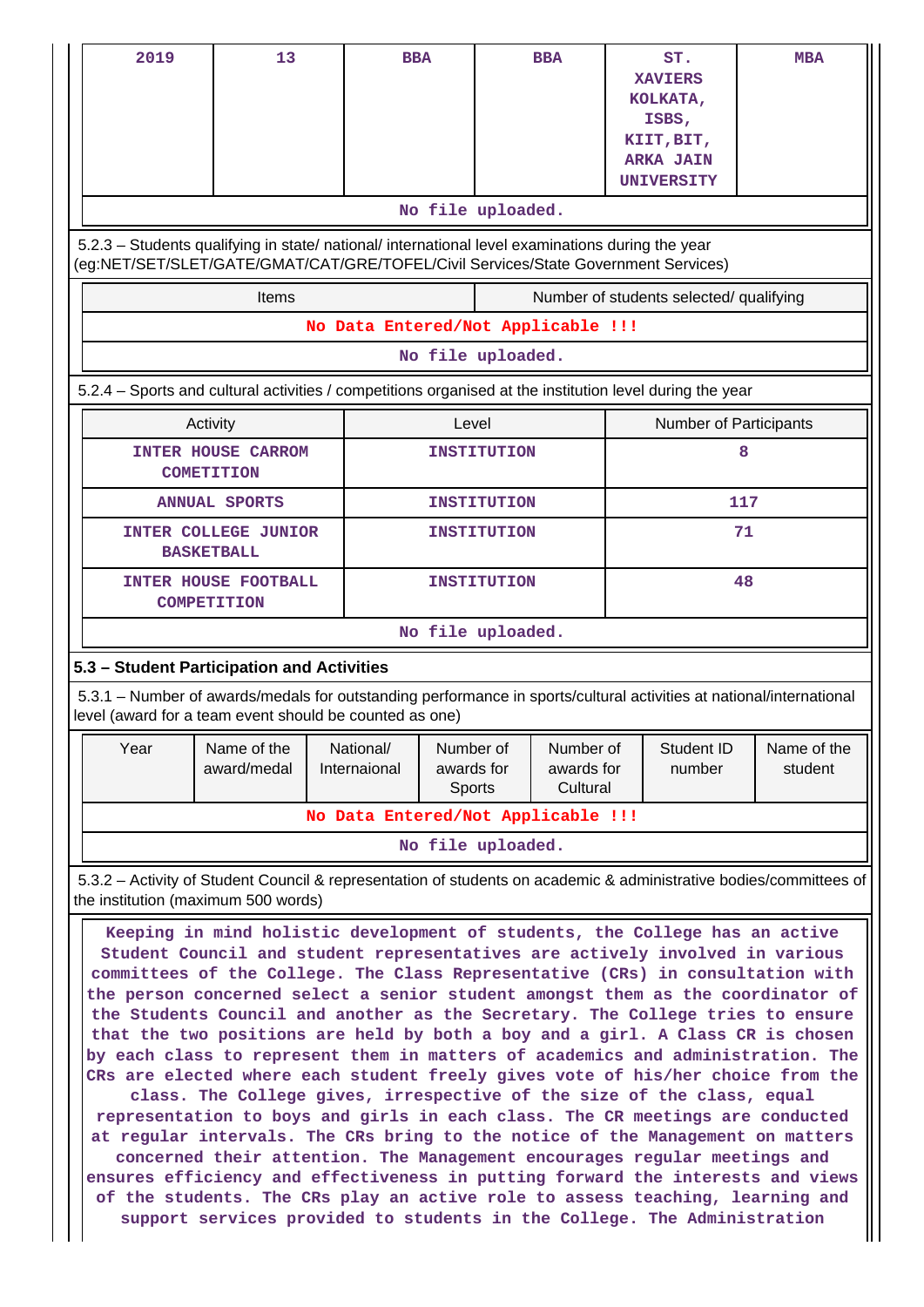**interacts with CRs at regular intervals and monitors the functioning and effectiveness of the body. The CRs play a very vital role in organizing extracurricular events of inter-house competitions. The College has student representatives in various committees such as Anti-Ragging, Grievance Redressal Cell, Anti-Sexual Harassment Cell, Placement Cell, etc. Involvement of student representatives in these committees help them to exhibit and grow in leadership and it enhances their integral development. Functional Committees provide platforms to CRs to exhibit leadership. These platforms enhance various skills such as communication, team management, time-management, HR management, etc. Above all these activities build confidence in each student. Dean of Students Affair's monitors the effectiveness and outcome of various Functional Group activities. In view of the unprecedented COVID 19 lockdown, CR played a vital role at their own level and making sure the students' presence and participation in different academic activities including online classes, Webinars, etc. The College used electronic platforms such as WhatsApp, Microsoft Teams, Google Meet, Google Forms, Canvas, etc. The CRs acted as a bridge between Students Management, and Students Faculty during this challenging period.**

#### **5.4 – Alumni Engagement**

5.4.1 – Whether the institution has registered Alumni Association?

 **No**

5.4.2 – No. of enrolled Alumni:

5.4.3 – Alumni contribution during the year (in Rupees) :

**0**

**0**

5.4.4 – Meetings/activities organized by Alumni Association :

**NONE** 

#### **CRITERION VI – GOVERNANCE, LEADERSHIP AND MANAGEMENT**

#### **6.1 – Institutional Vision and Leadership**

 6.1.1 – Mention two practices of decentralization and participative management during the last year (maximum 500 words)

 **In keeping with its principle of sharing and inclusiveness, XITE College values the practice of decentralization and participative management. The management is aware that when decisions are made in consultation with all the stakeholders there is greater acceptability and ownership. So the teachers, Non-Teaching Staff, and Students are routinely given the responsibility to organize, manage and look after different events and programs of the College and are assigned different posts and memberships to participate in and ensure smooth administrative functioning. The College has various statutory and non-statutory bodies that play important roles in the major decision-making process of the College. The statutory bodies are: The Governing Body, Finance Committee, Internal Quality Assurance Cell (IQAC), Examination Cell, etc. Each committee is assigned with their duty along with the co-ordinator. These committees actively participate in the management decisions. The College also has active non-statutory bodies like the Grievance Redressal Cell, Anti-ragging Cell, Anti Sexual Harassment Cell, Placement Committee, etc., which act transparently and helps the College management. The members of these various committees include members from faculties, non-teaching staffs, as well as the student. This allows the faculty members, staff, and students to develop their leadership and**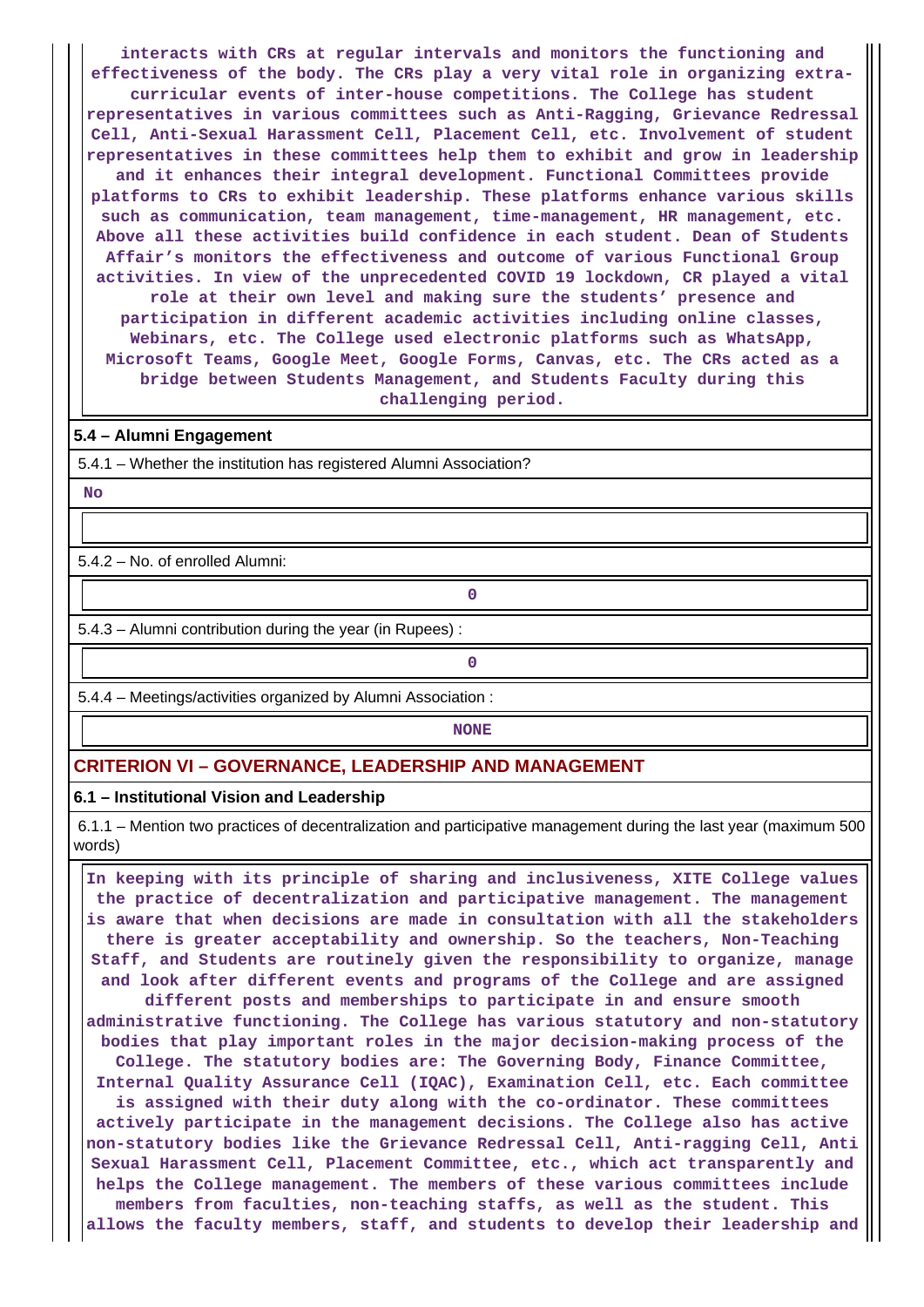6.1.2 – Does the institution have a Management Information System (MIS)?

## **No. 2. In the case of the case of the case of the case of the case of the case of the case of the case of the case of the case of the case of the case of the case of the case of the case of the case of the case of the cas**

## **6.2 – Strategy Development and Deployment**

6.2.1 – Quality improvement strategies adopted by the institution for each of the following (with in 100 words each):

| <b>Strategy Type</b>                                          | Details                                                                                                                                                                                                                                                                                                                                                                                                                                                                                                                                                                                                                                                                                                                                                                                                                                                                                                                 |
|---------------------------------------------------------------|-------------------------------------------------------------------------------------------------------------------------------------------------------------------------------------------------------------------------------------------------------------------------------------------------------------------------------------------------------------------------------------------------------------------------------------------------------------------------------------------------------------------------------------------------------------------------------------------------------------------------------------------------------------------------------------------------------------------------------------------------------------------------------------------------------------------------------------------------------------------------------------------------------------------------|
| Human Resource Management                                     | XITE College employs the following<br>retention strategies: 1. Opportunity<br>for faculty and staff to pursue higher<br>academic qualification(s). 2. Personal<br>and career growth for the faculty and<br>staff. 3. Opportunity for faculty and<br>staff to obtain certifications from<br>acclaimed institutions, learning<br>platforms etc. 4. Encourage faculty to<br>forge, foster and/or collaborate with<br>industry (including local) and<br>institutions and professional bodies.<br>5. Provide respectable, fair,<br>competitive compensation to all faculty<br>and staff. The following are the<br>Employee Engagement Strategy 1.<br>Academic support through continuous<br>hardware, software, books and related<br>support accessories for faculty use 2.<br>Enable an ergonomic physical space for<br>faculty and staff. 3. Sufficient<br>freedom with responsibility to carryout<br>one's responsibility |
| Library, ICT and Physical<br>Infrastructure / Instrumentation | 1. As part of the Quality<br>Initiatives, the Library adds new<br>journals, books and e-books. Online<br>issuing and returning of books with bar<br>code. 2. Subscribing of digital library<br>resources, journals and databases for<br>Faculty research support. 3. Providing<br>facilities of printing, photocopying,<br>scanning, etc. 4. ICT enabled<br>classrooms (computer, LCD projectors,<br>amplifiers, microphone, etc.) 5.<br>Upgrading the Computer Lab with<br>software. 6. 24x7 high speed internet<br>connection supported with a computer<br>server. 7. Maintaining spick and span<br>wash rooms and toilets. 8. Purified and<br>chilled drinking water in each floor<br>for students and Staff.                                                                                                                                                                                                        |
| Research and Development                                      | 1. The College, taking cue from NAAC<br>feedback and suggestion, devised<br>strategy for research and development<br>in the College and in particular for<br>the Faculty. 2. The College has<br>established an understanding with XLRI<br>and received permission to have access                                                                                                                                                                                                                                                                                                                                                                                                                                                                                                                                                                                                                                        |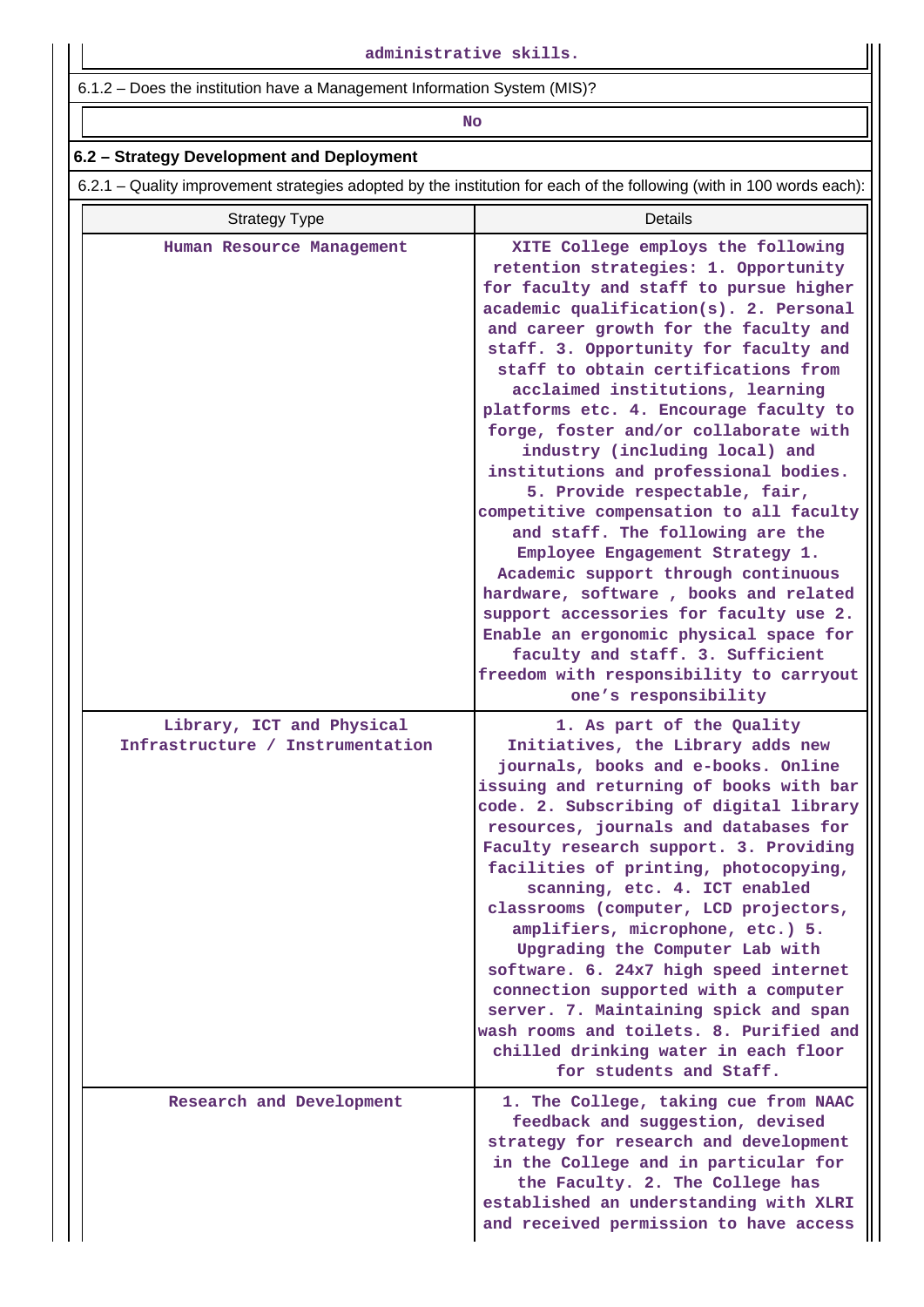|                                      | to its database for Faculty research<br>and publication. 3. The College agreed<br>to provide financial assistance to the<br>Faculty for research and publication.<br>4. The Faculty are encouraged to<br>participate in Faculty Development<br>workshops, seminars, etc. organized by<br>UGC or recognized by the UGC with prior<br>permission from the Principal.                                                                                                                                                                                                                                                                                                                                                                                                                                                                                                            |
|--------------------------------------|-------------------------------------------------------------------------------------------------------------------------------------------------------------------------------------------------------------------------------------------------------------------------------------------------------------------------------------------------------------------------------------------------------------------------------------------------------------------------------------------------------------------------------------------------------------------------------------------------------------------------------------------------------------------------------------------------------------------------------------------------------------------------------------------------------------------------------------------------------------------------------|
| Examination and Evaluation           | 1. The examination and evaluation<br>strategy of XITE is multipronged. GAP<br>analysis is undertaken for knowing<br>students' Learning GAP, learning need,<br>technology need, employability skill<br>gap, knowledge gap and orientation of<br>higher studies. 2. The faculty make<br>best effort to fulfil these gaps with<br>minimum resources. 3. The question<br>papers are designed to address general<br>and specific learning gap and answer<br>pattern analysis show individual<br>differences in orientation and skill-<br>set. 4. Continuous internal assessment<br>which consists of multiple methods is<br>designed to address these gaps.                                                                                                                                                                                                                        |
| Teaching and Learning                | 1. In order to improve the quality of<br>teaching-learning, the Institution<br>provides ICT enabled class rooms with<br>internet. 2. Faculty make use of it<br>very well and add case studies, minor<br>projects, interactive class, etc. as<br>part of the teaching-learning method.<br>3. The Institution has provided<br>personal computer to all Faculty to<br>prepare lecture schedule, lecture<br>notes, hand-outs, videos, etc. 4.<br>Students are given opportunities to<br>develop communication and presentation<br>skills through various minor projects<br>on specific topics, debates, etc. 5.<br>The College made provisions for<br>conducting online classes during the<br>lockdown period in order to complete<br>the syllabus on time and thus to impart<br>quality education. 6. Annual<br>interaction between Parents-Faculty<br>strengthens this process. |
| Curriculum Development               | 1. XITE is an affiliated college of<br>Kolhan University and it has neither<br>the privilege of developing curriculum<br>nor upgrading it. Therefore, it follows<br>the curriculum designed by the<br>University.                                                                                                                                                                                                                                                                                                                                                                                                                                                                                                                                                                                                                                                             |
| Industry Interaction / Collaboration | 1. XITE organizes industry visit to<br>students who are accompanied by the<br>Faculty. 2. Invites experts from                                                                                                                                                                                                                                                                                                                                                                                                                                                                                                                                                                                                                                                                                                                                                                |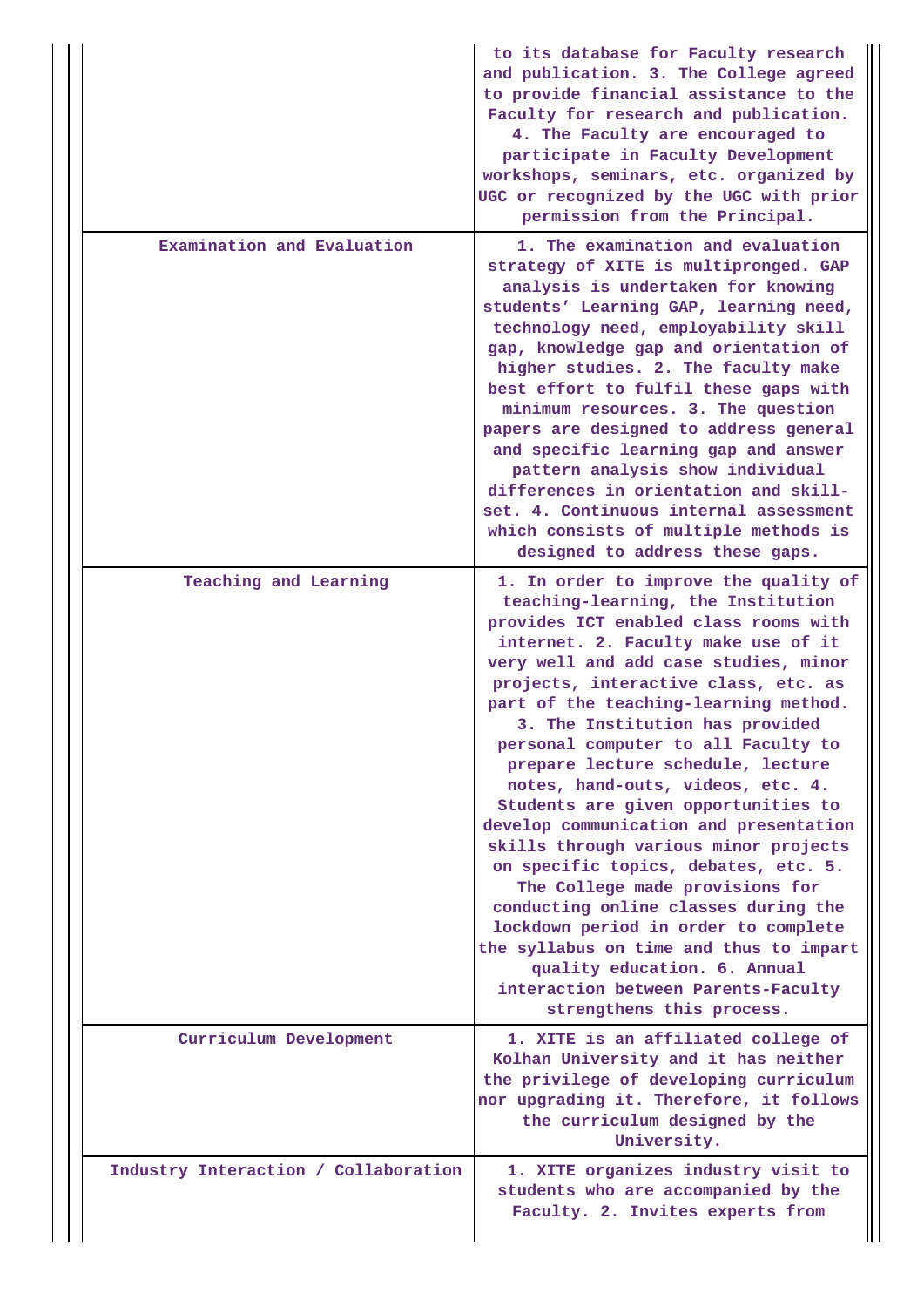|                       | industries and other related fields to<br>deliver lectures, conduct seminars,<br>etc. at regular intervals. 3. Organizes<br>rural exposure visits and interactions<br>with NGOs and beneficiaries. 4. XITE<br>has collaboration with Adityapur Auto<br>Cluster, Jamshedpur Management<br>Association, Adityapur Small Industries<br>Association, XLRI, TIME, IBS, etc.                                                                                                                                                                                                                                                                                                                         |
|-----------------------|------------------------------------------------------------------------------------------------------------------------------------------------------------------------------------------------------------------------------------------------------------------------------------------------------------------------------------------------------------------------------------------------------------------------------------------------------------------------------------------------------------------------------------------------------------------------------------------------------------------------------------------------------------------------------------------------|
| Admission of Students | 1. The College regularly updates the<br>prospectus and admission form and them<br>available on the College Website. 2.<br>The Institute puts up hoardings in<br>different strategic places of the<br>cities such as Jamshedpur, Chaibasa,<br>Chakradhapur, etc. 3. Faculty visit<br>different schools and conduct awareness<br>and promotion lectures to attract<br>quality students and increase<br>enrolment. 4. New students are admitted<br>after conducting selection interviews<br>by a panel of Faculty and admission is<br>confirmed after the interaction with<br>the Principal. 5. Though the College<br>opens admission to all, it encourages<br>SC, ST and OBC student applicants. |

6.2.2 – Implementation of e-governance in areas of operations:

| Planning and Development<br>The College has strategic plans and<br>is making an earnest effort in finding<br>the key performance indicators and<br>deploying e-governance in all possible<br>areas, keeping in mind the<br>stakeholder's perspective. The<br>Administration is envisaging<br>implementation of e-governance between<br>management and faculty, between<br>administration and students and between<br>management and other stake holders. The<br>members of faculty and staff have been<br>provided g-suite email for official<br>communication. For monitoring students'<br>safety, the College has installed CCTV<br>cameras at strategic places in the<br>campus. Biometric attendance and<br>installation of Tally accounting<br>software are the two important<br>initiatives already taken by the<br>institution. To ensure live sessions<br>for students and faculty meetings, the<br>College used Microsoft Teams software.<br>Social media platforms have been used<br>for College promotion. The College<br>website has been redesigned to make it<br>more informative and user friendly. | E-governace area | Details |  |  |  |  |
|--------------------------------------------------------------------------------------------------------------------------------------------------------------------------------------------------------------------------------------------------------------------------------------------------------------------------------------------------------------------------------------------------------------------------------------------------------------------------------------------------------------------------------------------------------------------------------------------------------------------------------------------------------------------------------------------------------------------------------------------------------------------------------------------------------------------------------------------------------------------------------------------------------------------------------------------------------------------------------------------------------------------------------------------------------------------------------------------------------------------|------------------|---------|--|--|--|--|
|                                                                                                                                                                                                                                                                                                                                                                                                                                                                                                                                                                                                                                                                                                                                                                                                                                                                                                                                                                                                                                                                                                                    |                  |         |  |  |  |  |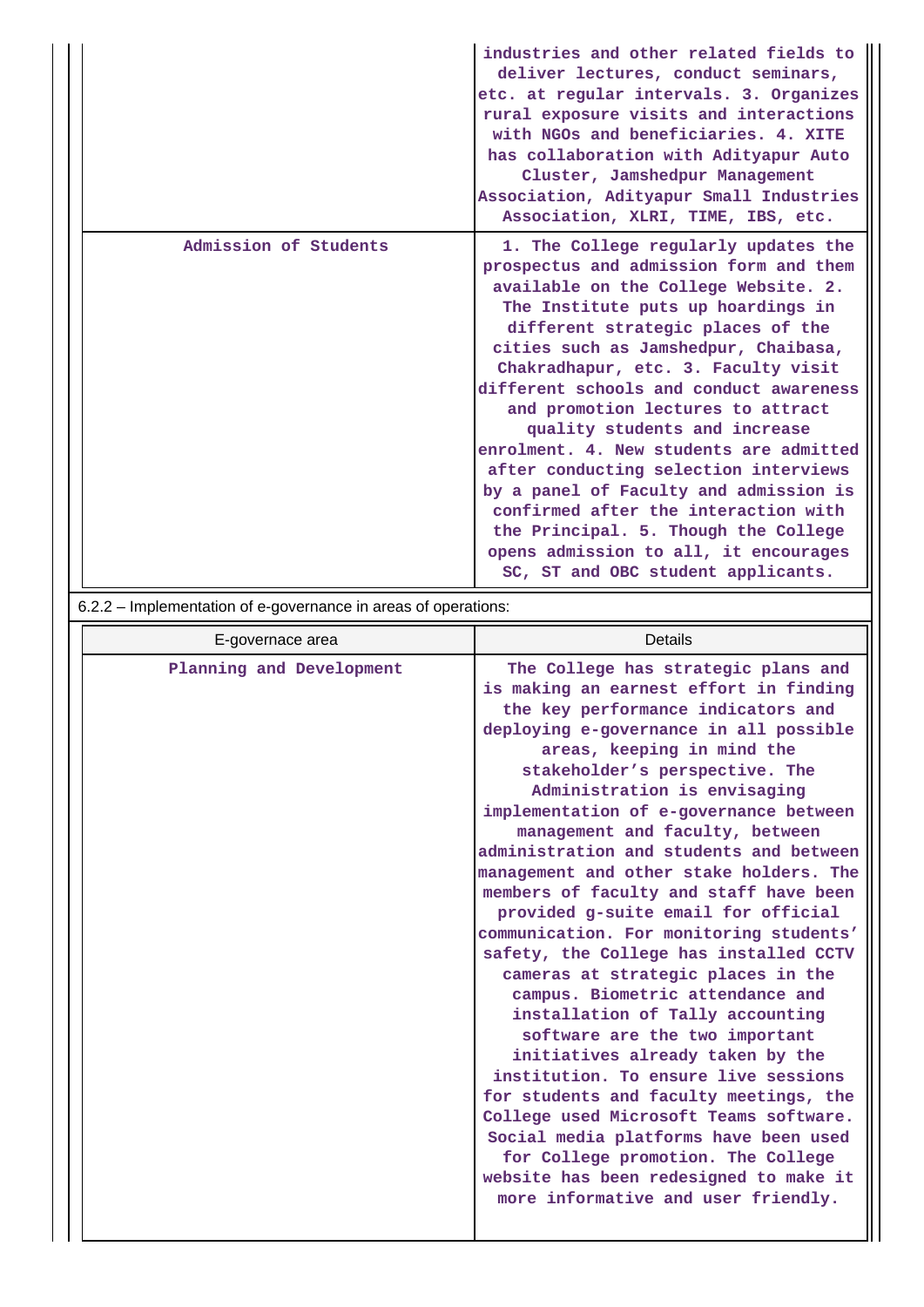| Administration                | The College since beginning has been<br>following e-governance in most of the<br>areas of administration such as<br>communication between faculty and<br>management, students and the College,<br>parents and the College. All notices<br>and information is shared through<br>emails. Communication between the<br>College and the University is also<br>through electronic medium. The College<br>introduced biometric attendance system<br>for all faculty and staff. The College<br>is attempting to create soft records<br>for administration. Student, faculty<br>and staff records are kept in soft<br>copies for quick reference. Students<br>are encouraged to use the online fee<br>payment facility provided by the<br>College, which is especially suitable<br>for outstation parents. The accounting<br>system is computerized and transaction<br>details are recorded in the computer.<br>The institution uses the accounting<br>software "Tally". During the COVID 19<br>lockdown, MS Teams was used extensively<br>for online virtual meetings for<br>administrative purposes.                                                                                                                                                                              |
|-------------------------------|-----------------------------------------------------------------------------------------------------------------------------------------------------------------------------------------------------------------------------------------------------------------------------------------------------------------------------------------------------------------------------------------------------------------------------------------------------------------------------------------------------------------------------------------------------------------------------------------------------------------------------------------------------------------------------------------------------------------------------------------------------------------------------------------------------------------------------------------------------------------------------------------------------------------------------------------------------------------------------------------------------------------------------------------------------------------------------------------------------------------------------------------------------------------------------------------------------------------------------------------------------------------------------|
| Student Admission and Support | The promotion of different courses is<br>done electronically through the College<br>website and in different social media<br>platforms, apart from traditional<br>methods. The prospective students'<br>enquiry is handled online through 'chat<br>bots' as well as by a dedicated<br>telephone assistant. The interviews for<br>the students seeking admission in the<br>academic year 2020-21 were conducted<br>online through 'Zoom' and 'Microsoft<br>Teams'. The College ensures students'<br>presence and participation in different<br>academic activities including live<br>subject sessions, Webinars, etc. using<br>electronic platforms such as WhatsApp,<br>Microsoft Teams App, Google Meet App,<br>Google Form App, etc. The study<br>material of different subjects is<br>shared with the students online. The<br>students are trained in the use of<br>computers and have access to the<br>College computer lab, for preparing and<br>submitting assignments. The College has<br>provided G-suite email id to all the<br>students, both old and new. The<br>administrative and academic<br>communication frequently takes place<br>through emails and on official WhatsApp<br>groups. The College has an informative<br>and user-friendly website, which is |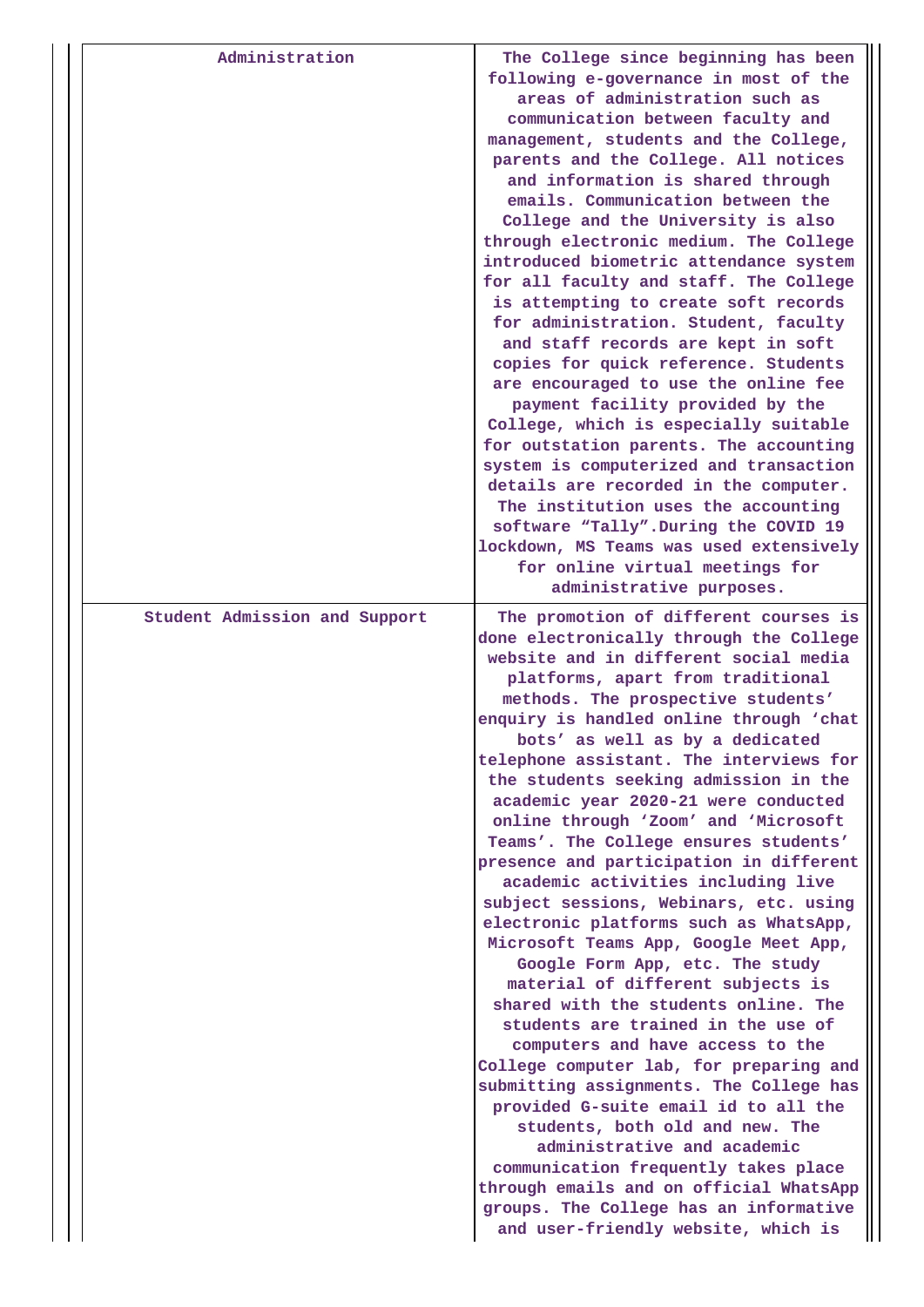|             | regularly updated with notices. In view<br>of the unprecedented COVID 19 lockdown,<br>MS Teams has been used extensively for<br>classes as well as student activities.<br>The College has planned to conduct<br>Online Internal Examination through<br>Google Forms and viva voce on Microsoft<br>Teams.                                                                                                                                                                                                                                                                                                                                                                                                                                                                                                                                                                                                                                                                                                                                                                                  |
|-------------|-------------------------------------------------------------------------------------------------------------------------------------------------------------------------------------------------------------------------------------------------------------------------------------------------------------------------------------------------------------------------------------------------------------------------------------------------------------------------------------------------------------------------------------------------------------------------------------------------------------------------------------------------------------------------------------------------------------------------------------------------------------------------------------------------------------------------------------------------------------------------------------------------------------------------------------------------------------------------------------------------------------------------------------------------------------------------------------------|
| Examination | The College which is affiliated to<br>Kolhan University follows the<br>guidelines, curriculum and the<br>examination pattern of the University.<br>Student's attendance is collated and<br>submitted in both soft and hard copies.<br>Subject wise questions are prepared and<br>submitted online. After which pre-print<br>approval is taken from the Principal.<br>Exam timetable is discussed, finalized<br>and approved in faculty meetings.<br>Subject level inputs are sought from<br>respective members of faculty and<br>incorporated into the examination time-<br>table. Submission of internal<br>assessment marks is done in digital<br>format. Invigilation duty chart is<br>prepared and shared on electronic<br>platform. In view of the unprecedented<br>COVID 19 lockdown, the College has<br>planned to conduct Online Internal<br>Examination through Google Forms and<br>Viva Voce in Microsoft Teams app. The<br>evaluation of answer sets, tabulation<br>of internal marks and sharing of the<br>internal with the students are done<br>using electronic platforms. |

## **6.3 – Faculty Empowerment Strategies**

 6.3.1 – Teachers provided with financial support to attend conferences / workshops and towards membership fee of professional bodies during the year

| Year | Name of Teacher            | Name of conference/<br>workshop attended<br>for which financial<br>support provided | Name of the<br>professional body for<br>which membership<br>fee is provided | Amount of support |
|------|----------------------------|-------------------------------------------------------------------------------------|-----------------------------------------------------------------------------|-------------------|
| 2019 | Dr. Partha<br>Priya Das    | 1st National<br>Conference, 2019                                                    | Netaji Subhas<br>University                                                 | 500               |
| 2019 | Ms. Ankita                 | <b>SEMINAR</b>                                                                      | <b>RANCHI</b>                                                               | 650               |
| 2019 | Mr Anthony G.<br>Castleton | Socio<br>Economic<br>Education<br>Development<br>Society                            | Socio<br>Economic<br>Education<br>Development<br>Society                    | 1500              |
| 2020 | Sushmita<br>Mrs.<br>Sen    | Publication<br>in Journal<br>Title : Test<br>Engineering and                        | International<br>Journal of<br>Emerging<br>Technologies                     | 5550              |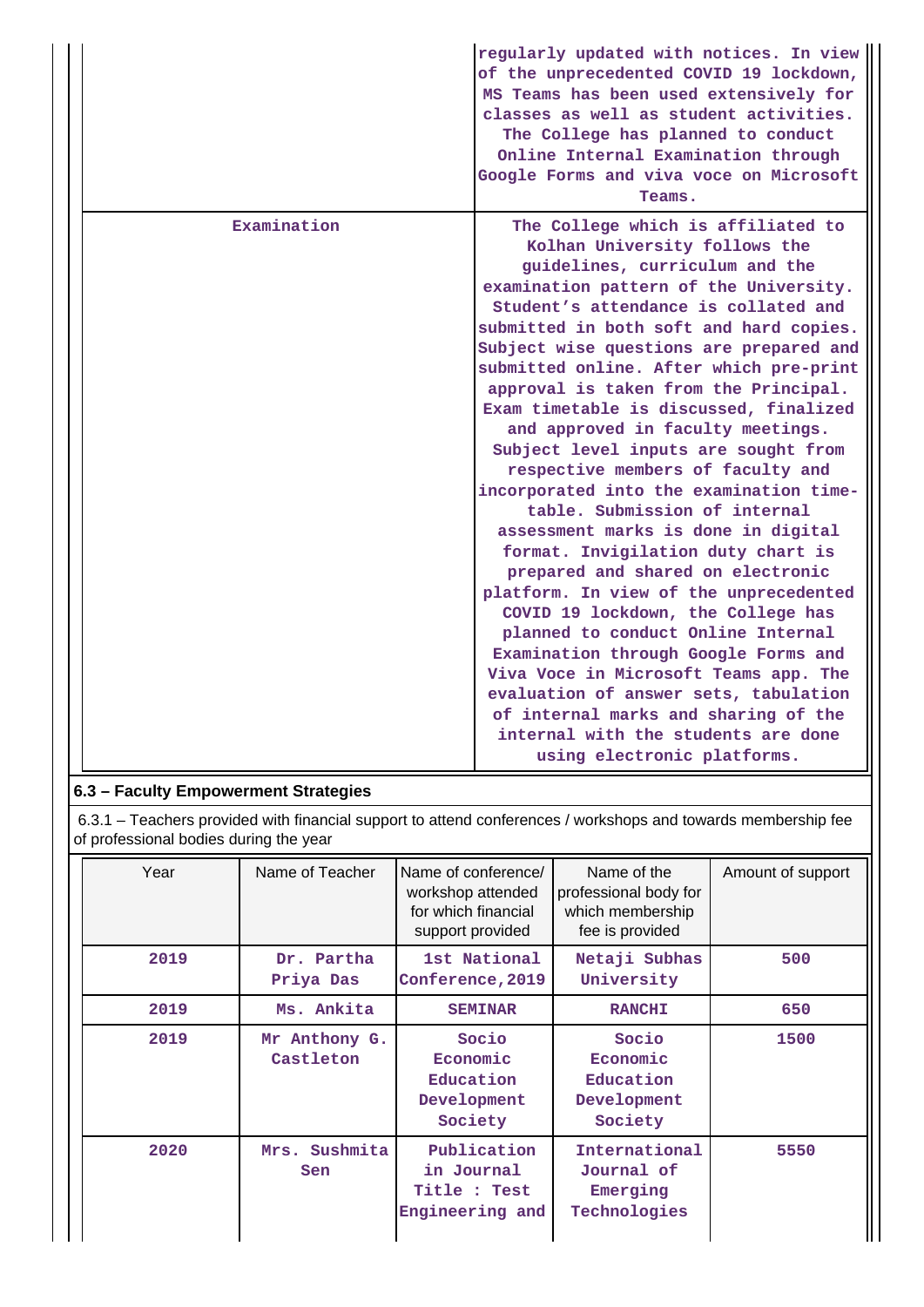|                                                                                                                                                                                                                                          |  |                                                                                                   |                                    | Management ( Mu<br>ltidisciplinary<br>) -SCOPUS<br><b>INDEXED</b><br>No file uploaded. |         | and Innovative<br>Research<br>(JETIR)            |            |                                                      |          |  |
|------------------------------------------------------------------------------------------------------------------------------------------------------------------------------------------------------------------------------------------|--|---------------------------------------------------------------------------------------------------|------------------------------------|----------------------------------------------------------------------------------------|---------|--------------------------------------------------|------------|------------------------------------------------------|----------|--|
| 6.3.2 - Number of professional development / administrative training programmes organized by the College for<br>teaching and non teaching staff during the year                                                                          |  |                                                                                                   |                                    |                                                                                        |         |                                                  |            |                                                      |          |  |
| Year<br>Title of the<br>professional<br>development<br>programme<br>organised for<br>teaching staff                                                                                                                                      |  | Title of the<br>administrative<br>training<br>programme<br>organised for<br>non-teaching<br>staff | From date                          |                                                                                        | To Date | Number of<br>participants<br>(Teaching<br>staff) |            | Number of<br>participants<br>(non-teaching<br>staff) |          |  |
|                                                                                                                                                                                                                                          |  |                                                                                                   |                                    | No Data Entered/Not Applicable !!!                                                     |         |                                                  |            |                                                      |          |  |
| 6.3.3 - No. of teachers attending professional development programmes, viz., Orientation Programme, Refresher<br>Course, Short Term Course, Faculty Development Programmes during the year                                               |  |                                                                                                   |                                    | No file uploaded.                                                                      |         |                                                  |            |                                                      |          |  |
| Title of the<br>professional<br>development<br>programme                                                                                                                                                                                 |  |                                                                                                   | Number of teachers<br>who attended | From Date                                                                              |         | To date                                          |            |                                                      | Duration |  |
| Three-Day<br>Online Workshop<br>on "Online<br>Course Design,<br>Development and<br>Delivery"<br>organized by<br>HRDC,<br>University of<br>Hyderabad                                                                                      |  |                                                                                                   | 1                                  | 26/05/2020                                                                             |         |                                                  | 28/05/2020 |                                                      | 03       |  |
| One day<br>Workshop on<br>"Industry<br>Academia Collab<br>oration: Trends<br>and Challenges"<br>by Prof. Dr.<br>Richard<br>Sibbernsen<br>organized by<br>Dept. of<br><b>Business</b><br>Administration<br>and Dept. of<br>Commerce, XITE |  |                                                                                                   | 1                                  | 20/08/2019                                                                             |         | 20/08/2019                                       |            |                                                      | 01       |  |
| Knowledge<br>Sharing Program<br>on "Academic<br>Leadership- The<br>Keystones for<br>Excellence in                                                                                                                                        |  |                                                                                                   | 1                                  | 31/07/2019                                                                             |         | 31/07/2019                                       |            |                                                      | 01       |  |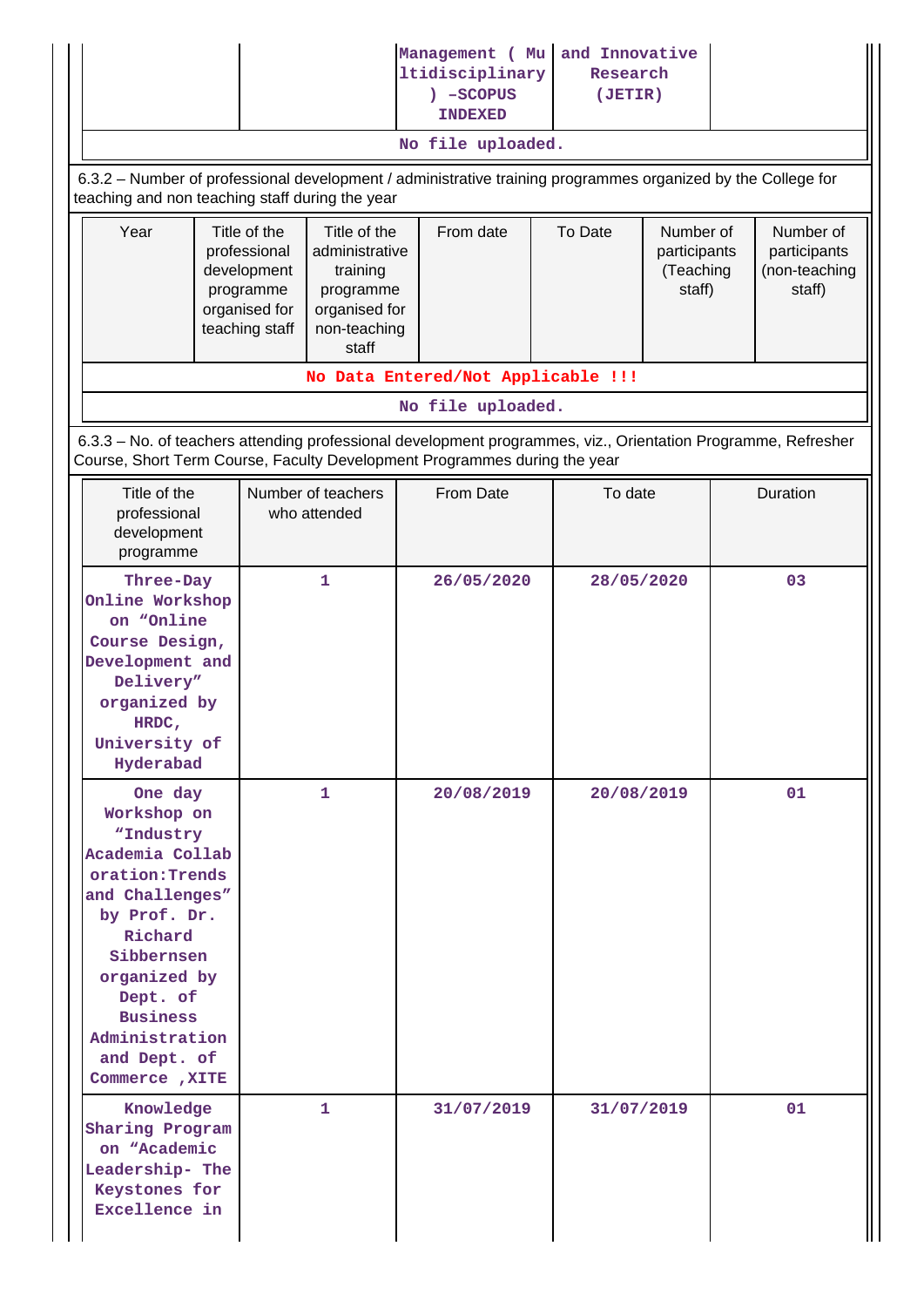| Professional<br>Education"<br>organized by<br><b>ICFAIBusiness</b><br>School                                                                                                                                                                                                                                                                                                                                                                                                                                                                                                                                                                                                                                                                                                                                                                                                                                                                                                                                                                                                                                                                                                                                                  |                                                                                                        |                  |                   |      |              |  |                  |  |
|-------------------------------------------------------------------------------------------------------------------------------------------------------------------------------------------------------------------------------------------------------------------------------------------------------------------------------------------------------------------------------------------------------------------------------------------------------------------------------------------------------------------------------------------------------------------------------------------------------------------------------------------------------------------------------------------------------------------------------------------------------------------------------------------------------------------------------------------------------------------------------------------------------------------------------------------------------------------------------------------------------------------------------------------------------------------------------------------------------------------------------------------------------------------------------------------------------------------------------|--------------------------------------------------------------------------------------------------------|------------------|-------------------|------|--------------|--|------------------|--|
| Workshop on<br>"Research<br>Methodology:<br>Focus on<br>Statistical<br>Data Analytics"<br>organized by<br>Arka Jain<br>University,<br>Jharkhand                                                                                                                                                                                                                                                                                                                                                                                                                                                                                                                                                                                                                                                                                                                                                                                                                                                                                                                                                                                                                                                                               | 1                                                                                                      |                  | 07/06/2019        |      | 08/06/2019   |  | 02               |  |
| <b>REFRESHER</b><br><b>COURSE IN</b><br><b>ECONOMICS</b>                                                                                                                                                                                                                                                                                                                                                                                                                                                                                                                                                                                                                                                                                                                                                                                                                                                                                                                                                                                                                                                                                                                                                                      | $\mathbf{1}$                                                                                           |                  | 01/10/2019        |      | 16/02/2020   |  | 112              |  |
|                                                                                                                                                                                                                                                                                                                                                                                                                                                                                                                                                                                                                                                                                                                                                                                                                                                                                                                                                                                                                                                                                                                                                                                                                               |                                                                                                        |                  | No file uploaded. |      |              |  |                  |  |
| 6.3.4 - Faculty and Staff recruitment (no. for permanent recruitment):                                                                                                                                                                                                                                                                                                                                                                                                                                                                                                                                                                                                                                                                                                                                                                                                                                                                                                                                                                                                                                                                                                                                                        |                                                                                                        |                  |                   |      |              |  |                  |  |
|                                                                                                                                                                                                                                                                                                                                                                                                                                                                                                                                                                                                                                                                                                                                                                                                                                                                                                                                                                                                                                                                                                                                                                                                                               | Teaching                                                                                               |                  |                   |      | Non-teaching |  |                  |  |
| Permanent                                                                                                                                                                                                                                                                                                                                                                                                                                                                                                                                                                                                                                                                                                                                                                                                                                                                                                                                                                                                                                                                                                                                                                                                                     |                                                                                                        | <b>Full Time</b> | Permanent         |      |              |  | <b>Full Time</b> |  |
| 2                                                                                                                                                                                                                                                                                                                                                                                                                                                                                                                                                                                                                                                                                                                                                                                                                                                                                                                                                                                                                                                                                                                                                                                                                             |                                                                                                        | 2                |                   | Nill |              |  | Nill             |  |
| 6.3.5 - Welfare schemes for                                                                                                                                                                                                                                                                                                                                                                                                                                                                                                                                                                                                                                                                                                                                                                                                                                                                                                                                                                                                                                                                                                                                                                                                   |                                                                                                        |                  |                   |      |              |  |                  |  |
| Teaching                                                                                                                                                                                                                                                                                                                                                                                                                                                                                                                                                                                                                                                                                                                                                                                                                                                                                                                                                                                                                                                                                                                                                                                                                      |                                                                                                        |                  | Non-teaching      |      |              |  | <b>Students</b>  |  |
| $\circ$                                                                                                                                                                                                                                                                                                                                                                                                                                                                                                                                                                                                                                                                                                                                                                                                                                                                                                                                                                                                                                                                                                                                                                                                                       |                                                                                                        |                  | $\circ$<br>O      |      |              |  |                  |  |
|                                                                                                                                                                                                                                                                                                                                                                                                                                                                                                                                                                                                                                                                                                                                                                                                                                                                                                                                                                                                                                                                                                                                                                                                                               | 6.4 - Financial Management and Resource Mobilization                                                   |                  |                   |      |              |  |                  |  |
|                                                                                                                                                                                                                                                                                                                                                                                                                                                                                                                                                                                                                                                                                                                                                                                                                                                                                                                                                                                                                                                                                                                                                                                                                               | 6.4.1 - Institution conducts internal and external financial audits regularly (with in 100 words each) |                  |                   |      |              |  |                  |  |
| The College undertakes internal and external financial audit regularly. It is a<br>usual practice of the Trust to make sure that internal financial audits take<br>place every year. As the practice is, the Trust has one person appointed by the<br>head of the Trust, the Chairman. The internal auditor is called "Revisor". He<br>visits the College every year before the end of the financial year and<br>physically verifies all records to assure that the College maintains a proper<br>record of all financial transactions, both income and expenditure. He also<br>makes sure that the expenses incurred are as per the sanctioned/approved budget<br>and there is no discrepancy. The College has also an external auditor who is<br>appointed by the Board of Governors. Every year after presenting the audit<br>report, the Chairman takes the consensus of the Board of Governors and confirms<br>appointment of the auditor. The auditor and his team come to the College every<br>year and physically scrutinises the entire financial transactions. The team<br>also takes stock of movable and immovable assets of the College. The College<br>account office maintains all records related to finance. |                                                                                                        |                  |                   |      |              |  |                  |  |
|                                                                                                                                                                                                                                                                                                                                                                                                                                                                                                                                                                                                                                                                                                                                                                                                                                                                                                                                                                                                                                                                                                                                                                                                                               |                                                                                                        |                  |                   |      |              |  |                  |  |
| 6.4.2 – Funds / Grants received from management, non-government bodies, individuals, philanthropies during the<br>year(not covered in Criterion III)                                                                                                                                                                                                                                                                                                                                                                                                                                                                                                                                                                                                                                                                                                                                                                                                                                                                                                                                                                                                                                                                          |                                                                                                        |                  |                   |      |              |  |                  |  |

| Name of the non government<br>funding agencies /individuals        | Funds/ Grnats received in Rs. | Purpose                                                                     |
|--------------------------------------------------------------------|-------------------------------|-----------------------------------------------------------------------------|
| St. Xavier Eng. School<br>Chaibasa, St. Xavier's<br>Inter College, | 114759                        | <b>BASKET BALL TOURNAMENT</b><br>SPONSORSHIP AND COLLEGE<br><b>MAGAZINE</b> |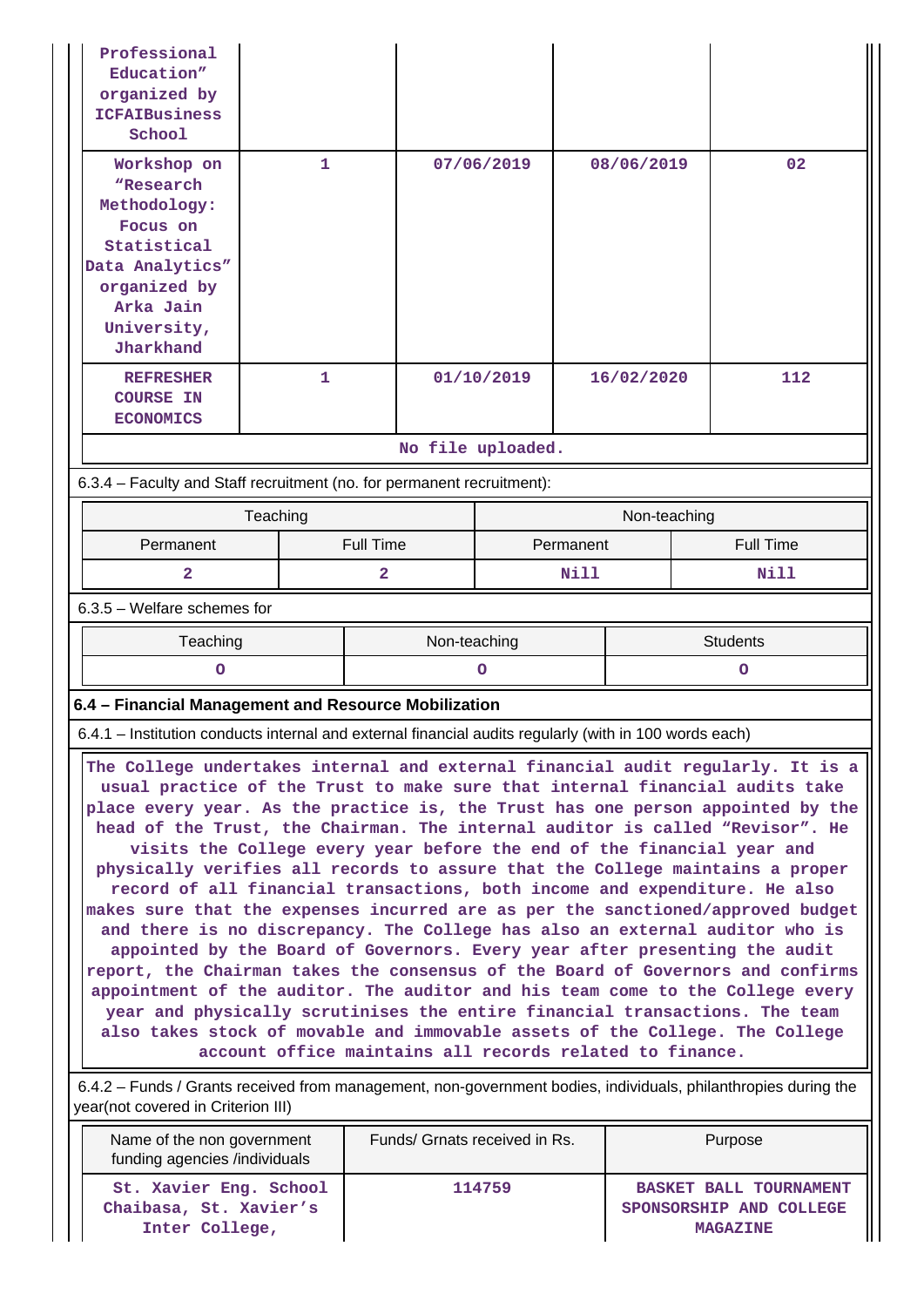| Lupunguta, Loyala School,<br>Jamshedpur, Vidya Bharti<br>Chinmaya Vidyalaya, Jsr,<br>RKMS, Vidya Jyoti<br>Gamharia, Dav NIT, Jsr,<br>Pride, Himamsu Book<br>Depot, National, IBT,<br>AXIS Bank, Cosmopolitan<br>Eng                               |                                                               |                                                                                                                                            |                      |  |             |                           |  |  |  |  |  |
|---------------------------------------------------------------------------------------------------------------------------------------------------------------------------------------------------------------------------------------------------|---------------------------------------------------------------|--------------------------------------------------------------------------------------------------------------------------------------------|----------------------|--|-------------|---------------------------|--|--|--|--|--|
| No file uploaded.                                                                                                                                                                                                                                 |                                                               |                                                                                                                                            |                      |  |             |                           |  |  |  |  |  |
| 6.4.3 - Total corpus fund generated<br>$\mathbf 0$                                                                                                                                                                                                |                                                               |                                                                                                                                            |                      |  |             |                           |  |  |  |  |  |
| 6.5 - Internal Quality Assurance System                                                                                                                                                                                                           |                                                               |                                                                                                                                            |                      |  |             |                           |  |  |  |  |  |
| 6.5.1 – Whether Academic and Administrative Audit (AAA) has been done?                                                                                                                                                                            |                                                               |                                                                                                                                            |                      |  |             |                           |  |  |  |  |  |
| <b>Audit Type</b>                                                                                                                                                                                                                                 |                                                               | External                                                                                                                                   |                      |  | Internal    |                           |  |  |  |  |  |
|                                                                                                                                                                                                                                                   | Yes/No                                                        |                                                                                                                                            | Agency               |  | Yes/No      | Authority                 |  |  |  |  |  |
| Academic                                                                                                                                                                                                                                          | No                                                            |                                                                                                                                            | Nill                 |  | Yes         | <b>IQAC</b>               |  |  |  |  |  |
| Administrative                                                                                                                                                                                                                                    | No                                                            |                                                                                                                                            | Nill                 |  | Yes         | IQAC                      |  |  |  |  |  |
| 6.5.2 – Activities and support from the Parent – Teacher Association (at least three)                                                                                                                                                             |                                                               |                                                                                                                                            |                      |  |             |                           |  |  |  |  |  |
| Remarks from the parents at the time of Parent-Teacher meetings . Appreciated<br>the quality teaching-learning environment in the College . Requested to have a<br>few more books in the library . Updating the students attendance / absence was |                                                               |                                                                                                                                            | appreciated          |  |             |                           |  |  |  |  |  |
| 6.5.3 – Development programmes for support staff (at least three)                                                                                                                                                                                 |                                                               |                                                                                                                                            |                      |  |             |                           |  |  |  |  |  |
| . Awareness programme for the support staff for keeping the premises plastic<br>free and use of dust bins. . Development programme for the support staff for                                                                                      |                                                               | conducting the university examinations . Importance of neat and clean<br>environment for creating a good study environment in the College. |                      |  |             |                           |  |  |  |  |  |
| 6.5.4 – Post Accreditation initiative(s) (mention at least three)                                                                                                                                                                                 |                                                               |                                                                                                                                            |                      |  |             |                           |  |  |  |  |  |
| . Result analysis of the NAAC peer team . Formation of the Placement Cell .<br>Proposed the need of a research cell to inculcate a research culture among the                                                                                     |                                                               | faculty and students.                                                                                                                      |                      |  |             |                           |  |  |  |  |  |
| 6.5.5 - Internal Quality Assurance System Details                                                                                                                                                                                                 |                                                               |                                                                                                                                            |                      |  |             |                           |  |  |  |  |  |
|                                                                                                                                                                                                                                                   | a) Submission of Data for AISHE portal                        |                                                                                                                                            |                      |  | Yes         |                           |  |  |  |  |  |
|                                                                                                                                                                                                                                                   | b) Participation in NIRF                                      |                                                                                                                                            |                      |  | Yes         |                           |  |  |  |  |  |
|                                                                                                                                                                                                                                                   | c)ISO certification                                           |                                                                                                                                            |                      |  | <b>No</b>   |                           |  |  |  |  |  |
|                                                                                                                                                                                                                                                   | d)NBA or any other quality audit                              |                                                                                                                                            | No                   |  |             |                           |  |  |  |  |  |
| 6.5.6 - Number of Quality Initiatives undertaken during the year                                                                                                                                                                                  |                                                               |                                                                                                                                            |                      |  |             |                           |  |  |  |  |  |
| Year                                                                                                                                                                                                                                              | Name of quality<br>initiative by IQAC                         | Date of<br>conducting IQAC                                                                                                                 | <b>Duration From</b> |  | Duration To | Number of<br>participants |  |  |  |  |  |
| 2019                                                                                                                                                                                                                                              | <b>PROFESSIONAL</b><br><b>DEVELOPMENT</b><br><b>PROGRAMME</b> | 10/08/2019                                                                                                                                 | 10/08/2019           |  | 10/08/2019  | 12                        |  |  |  |  |  |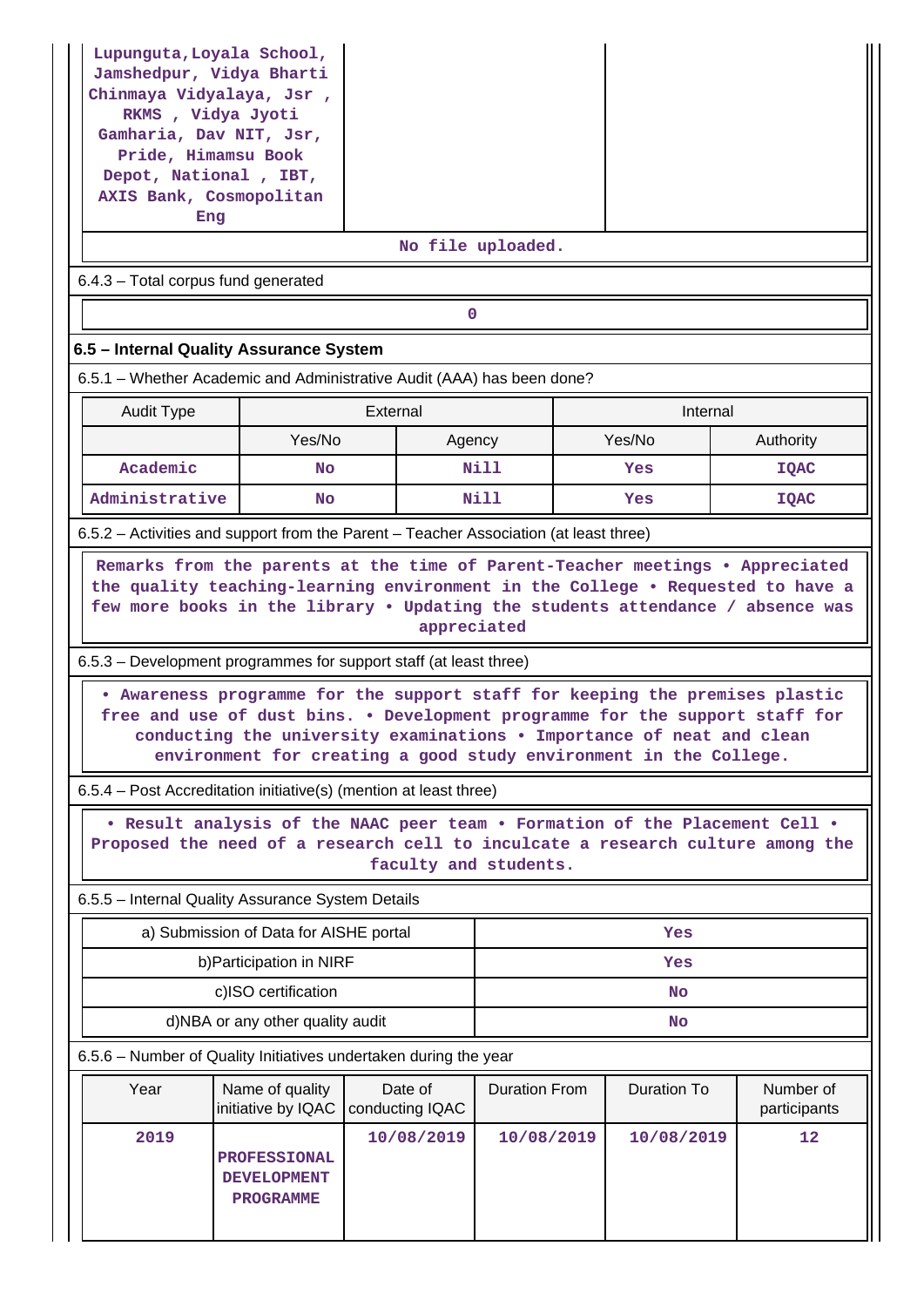| 2019                                                                                                                                                                  |                                                                                             | <b>PROFESSIONAL</b>                                                                                                                                                                                                                    |  | 13/08/2019                         | 13/08/2019        |  |                       | 13/08/2019                 | 12                                                  |  |  |
|-----------------------------------------------------------------------------------------------------------------------------------------------------------------------|---------------------------------------------------------------------------------------------|----------------------------------------------------------------------------------------------------------------------------------------------------------------------------------------------------------------------------------------|--|------------------------------------|-------------------|--|-----------------------|----------------------------|-----------------------------------------------------|--|--|
|                                                                                                                                                                       |                                                                                             | <b>PRESENTATION</b>                                                                                                                                                                                                                    |  |                                    | No file uploaded. |  |                       |                            |                                                     |  |  |
|                                                                                                                                                                       |                                                                                             |                                                                                                                                                                                                                                        |  |                                    |                   |  |                       |                            |                                                     |  |  |
|                                                                                                                                                                       | <b>CRITERION VII - INSTITUTIONAL VALUES AND BEST PRACTICES</b>                              |                                                                                                                                                                                                                                        |  |                                    |                   |  |                       |                            |                                                     |  |  |
| 7.1 - Institutional Values and Social Responsibilities<br>7.1.1 - Gender Equity (Number of gender equity promotion programmes organized by the institution during the |                                                                                             |                                                                                                                                                                                                                                        |  |                                    |                   |  |                       |                            |                                                     |  |  |
| year)                                                                                                                                                                 |                                                                                             |                                                                                                                                                                                                                                        |  |                                    |                   |  |                       |                            |                                                     |  |  |
|                                                                                                                                                                       | Title of the<br>Period from<br>Period To<br><b>Number of Participants</b><br>programme      |                                                                                                                                                                                                                                        |  |                                    |                   |  |                       |                            |                                                     |  |  |
|                                                                                                                                                                       | Female<br>Male                                                                              |                                                                                                                                                                                                                                        |  |                                    |                   |  |                       |                            |                                                     |  |  |
|                                                                                                                                                                       |                                                                                             |                                                                                                                                                                                                                                        |  | No Data Entered/Not Applicable !!! |                   |  |                       |                            |                                                     |  |  |
| 7.1.2 - Environmental Consciousness and Sustainability/Alternate Energy initiatives such as:                                                                          |                                                                                             |                                                                                                                                                                                                                                        |  |                                    |                   |  |                       |                            |                                                     |  |  |
|                                                                                                                                                                       |                                                                                             | Percentage of power requirement of the University met by the renewable energy sources                                                                                                                                                  |  |                                    |                   |  |                       |                            |                                                     |  |  |
|                                                                                                                                                                       |                                                                                             |                                                                                                                                                                                                                                        |  | <b>NA</b>                          |                   |  |                       |                            |                                                     |  |  |
| 7.1.3 - Differently abled (Divyangjan) friendliness                                                                                                                   |                                                                                             |                                                                                                                                                                                                                                        |  |                                    |                   |  |                       |                            |                                                     |  |  |
|                                                                                                                                                                       | Item facilities                                                                             |                                                                                                                                                                                                                                        |  | Yes/No                             |                   |  |                       | Number of beneficiaries    |                                                     |  |  |
|                                                                                                                                                                       |                                                                                             | Physical facilities                                                                                                                                                                                                                    |  |                                    | Yes               |  |                       | 2                          |                                                     |  |  |
|                                                                                                                                                                       | Ramp/Rails                                                                                  |                                                                                                                                                                                                                                        |  |                                    | Yes               |  |                       | $\overline{a}$             |                                                     |  |  |
|                                                                                                                                                                       | <b>Rest Rooms</b>                                                                           |                                                                                                                                                                                                                                        |  |                                    | Yes               |  |                       | 2                          |                                                     |  |  |
|                                                                                                                                                                       |                                                                                             | Scribes for examination                                                                                                                                                                                                                |  |                                    | Yes               |  |                       | 1                          |                                                     |  |  |
| 7.1.4 - Inclusion and Situatedness                                                                                                                                    |                                                                                             |                                                                                                                                                                                                                                        |  |                                    |                   |  |                       |                            |                                                     |  |  |
| Year                                                                                                                                                                  | Number of<br>initiatives to<br>address<br>locational<br>advantages<br>and disadva<br>ntages | Number of<br>initiatives<br>taken to<br>engage with<br>and<br>contribute to<br>local<br>community                                                                                                                                      |  | Date                               | Duration          |  | Name of<br>initiative | <b>Issues</b><br>addressed | Number of<br>participating<br>students<br>and staff |  |  |
|                                                                                                                                                                       |                                                                                             |                                                                                                                                                                                                                                        |  | No Data Entered/Not Applicable !!! |                   |  |                       |                            |                                                     |  |  |
|                                                                                                                                                                       |                                                                                             |                                                                                                                                                                                                                                        |  |                                    | No file uploaded. |  |                       |                            |                                                     |  |  |
| 7.1.5 - Human Values and Professional Ethics Code of conduct (handbooks) for various stakeholders                                                                     |                                                                                             |                                                                                                                                                                                                                                        |  |                                    |                   |  |                       |                            |                                                     |  |  |
|                                                                                                                                                                       | Title                                                                                       |                                                                                                                                                                                                                                        |  | Date of publication                |                   |  |                       | Follow up(max 100 words)   |                                                     |  |  |
|                                                                                                                                                                       |                                                                                             |                                                                                                                                                                                                                                        |  | No Data Entered/Not Applicable !!! |                   |  |                       |                            |                                                     |  |  |
| 7.1.6 - Activities conducted for promotion of universal Values and Ethics                                                                                             |                                                                                             |                                                                                                                                                                                                                                        |  |                                    |                   |  |                       |                            |                                                     |  |  |
|                                                                                                                                                                       | <b>Duration From</b><br>Activity<br>Duration To<br>Number of participants                   |                                                                                                                                                                                                                                        |  |                                    |                   |  |                       |                            |                                                     |  |  |
|                                                                                                                                                                       |                                                                                             |                                                                                                                                                                                                                                        |  | No Data Entered/Not Applicable !!! |                   |  |                       |                            |                                                     |  |  |
|                                                                                                                                                                       |                                                                                             |                                                                                                                                                                                                                                        |  |                                    | No file uploaded. |  |                       |                            |                                                     |  |  |
| 7.1.7 – Initiatives taken by the institution to make the campus eco-friendly (at least five)                                                                          |                                                                                             |                                                                                                                                                                                                                                        |  |                                    |                   |  |                       |                            |                                                     |  |  |
|                                                                                                                                                                       |                                                                                             | The College has taken the following initiatives during the year to make its<br>campus eco-friendly. 1. The College has banned the use of plastic in its<br>premises. 2. The College has created a large flower garden and orchard. The |  |                                    |                   |  |                       |                            |                                                     |  |  |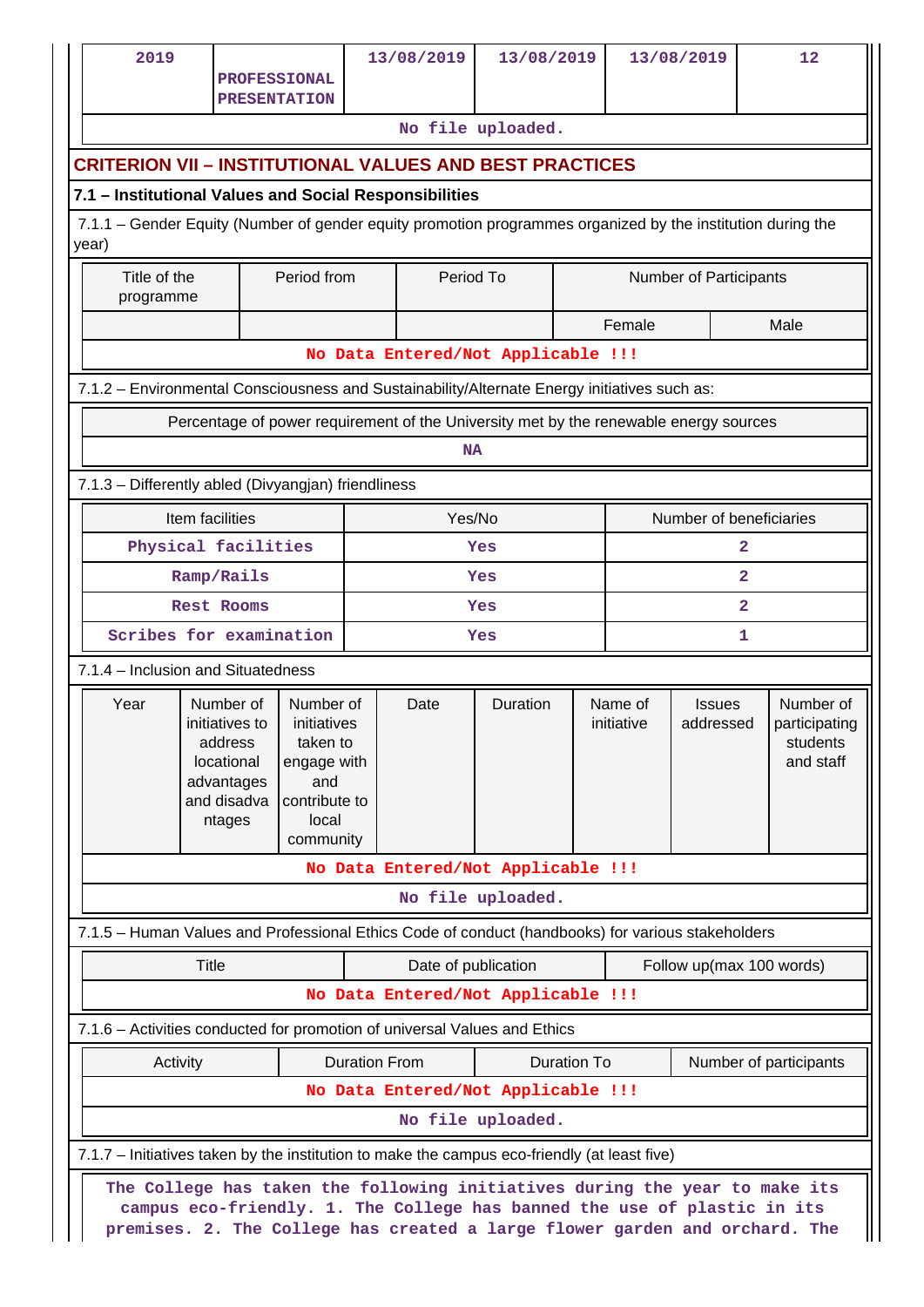**garden is well maintained throughout the year. 3. The College administration tries its best to promote paperless communication. Most of the communications between faculty and the administration is done through emails, electronically. Parents' are contacted through telephone and communication in most cases is through SMS, expect where it becomes absolutely necessary to use paper. However, when it comes to sharing information, particularly important ones with students, the College is forced to use paper. 4. The College creates awareness and motivates the students through talks and programmes to promote efficient use of energy and water. Good habits like switching off electricity while leaving a room or marking electrical switches with indicators are drilled into students through repeated reminding. 5. The College holds an annual competition titled 'Reduce, Reuse and Recycle', organised by the Social Group, to promote environmental awareness, benefits of waste reduction as well as exhibiting the methods and advantage of recycling. 6. The College often involves students in a 'campus cleaning drive' in order to encourage them to stop littering and embrace cleanliness and order.**

#### **7.2 – Best Practices**

#### 7.2.1 – Describe at least two institutional best practices

 **1. Academic Transparency: One of the major objectives of XITE College is to impart quality education with human values. And to serve this purpose, the College has a structured plan which begins with the preparation of an academic calendar. The IQAC chairperson and the Coordinators along with the faculty members make an Academic Calendar well before the academic session begins. It helps in planning academics as well as non-academic activities. An orientation program is conducted at the beginning of the academic year to address the students on all the aspects such as Syllabus, Concurrent Evaluation, External Examination, Academic Events, etc. The subjects are distributed well in advance so that the faculties can design their sessions lesson plans. The faculty also plan their concurrent evaluation and the students are made aware of it. To maintain academic transparency, class records are maintained by each faculty and are submitted monthly to the course coordinators and after every semester the reports are assessed by the IQAC and the reports are communicated to the Principal. The mechanism of daily reports also facilitates monitoring of syllabus coverage and assists in making departmental plans. A 360 degree appraisal system also implemented, so that the feedback related to faculty performance can be collected from all the stakeholders i.e. students, management, peer group and external member and assessed. 2. Inculcating Leadership Quality in Students: The institution aims at inculcating in its students a strong sense of leadership and to groom them into responsible participants in the cultural fabric of the nation and its politically conscious and civic citizens. The idea is also to promote proactive behaviour in students and to teach them through encouragement, opportunity, faith, and trust to discover their own strength and capability. The various platforms like Activity Groups (Academic, Social, Cultural, and Sports), NSS, Placement Committee, The Grievance Redressal Cell, Anti Sexual Harassment Cell, Anti Ragging Cell have the student as members. These platforms are trusted with responsibilities and resources for co-curricular activities of the College. Each forum has its own specific areas of work and its event calendar. Apart from this, the student members and volunteers of the various forums also actively assist the administration of the College in organizing college events and act as Ambassadors and Representatives of the institution in local, regional students' forums. Self–esteem and self-confidence can be noticed among the students while students put up assignments through PPT presentations, and also when they take**

**part in general college activities. These successful students are a cut above the others and shine at the College functions as masters of ceremonies, dramatics, recitation, elocution, debates, and discussions. Such best practices**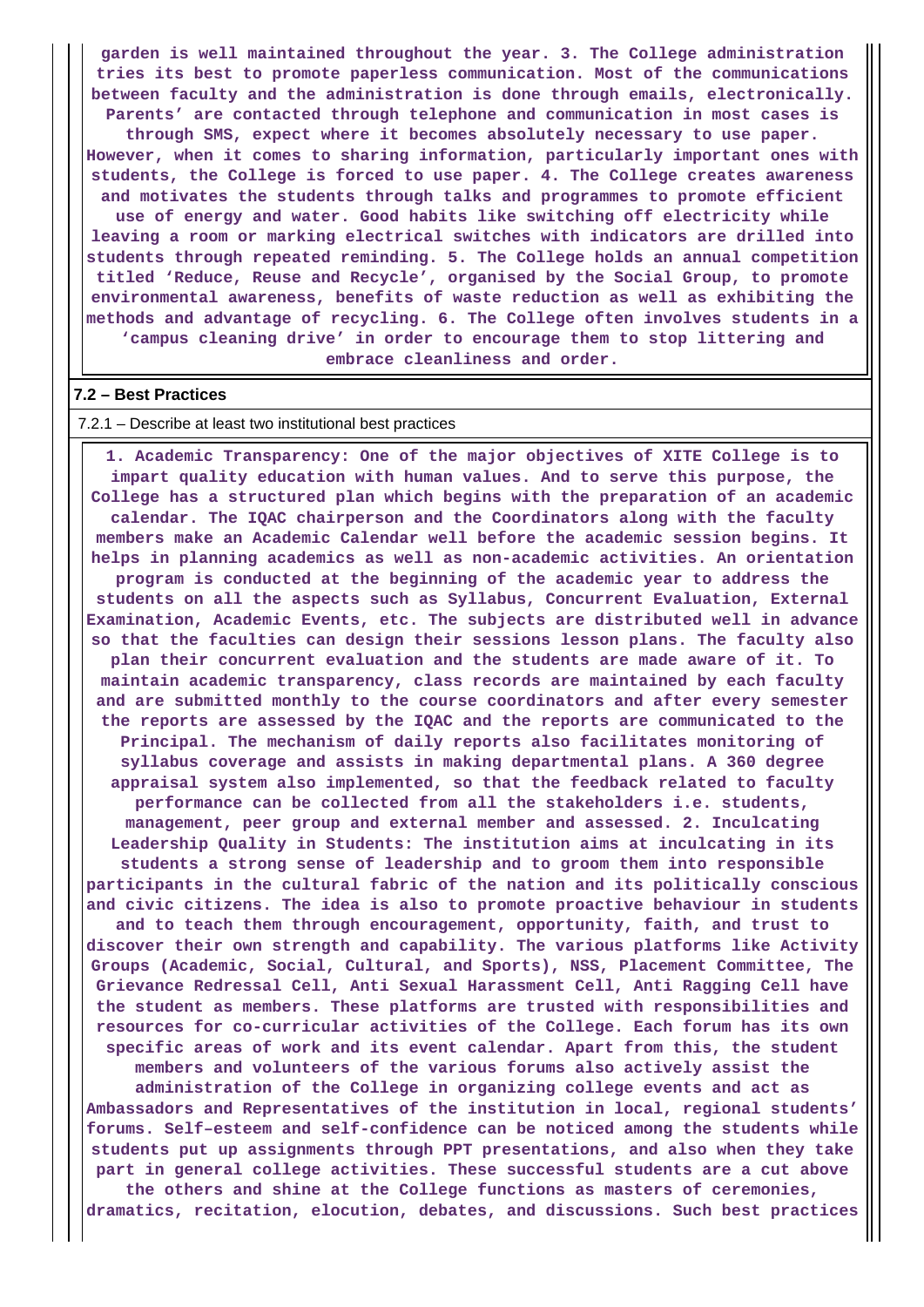**open up avenues for success both at the College and for the bright future that lies ahead of them. 3. Industry visits: The College arranges industry visits for students. These visits give students direct experience of the theoretical knowledge that they receive in the classrooms. Their personal interaction with experts from industries makes the theoretical knowledge gained more real and candid. Students come to know opportunities of careers and it assists students in making a more informed decisions. The experts in the field clarify the doubts of students, if they have any. Industry visit also help the faculty to guide students in career development and options to choose from.**

 Upload details of two best practices successfully implemented by the institution as per NAAC format in your institution website, provide the link

#### **7.3 – Institutional Distinctiveness**

 7.3.1 – Provide the details of the performance of the institution in one area distinctive to its vision, priority and thrust in not more than 500 words

 **The vision, mission and objectives of the institution clearly points towards a value based education. The College combines the curriculum of the University and Jesuit education ethos. The vision of the Institution is to educate, empower and inspire the students to reach their full potential and perfection. The motto of the College is Academic learning and human excellence for which it is continuously working to improve in terms of manpower, infrastructure, etc. Keeping the vision and motto in mind, the Institute has tried to support the learners by identifying the capabilities of different individuals and guiding them to achieve excellence by conducting various cultural, academic and sports activities throughout the year. We prepare graduates to be well equipped with confidence, expertise and passion to do greater good to mankind. Students' academic achievement is one of the measurements of imparting quality education and developing a passion for academic excellence. 2018-19 result (100 passing with 1st class) confirms it. The Faculty are encouraged with financial assistance for research and publications. XITE College has always given priority to the education of ST, SC and OBCs. We educate people in general to fight against ignorance and superstitions and thus serve God. We follow the pedagogy where students are made to inculcate awareness and sensitivity towards society they live in by developing strong moral values and equipping them with the essential skills to lead a meaningful life. To excel in today's competitive world, it is important to have a good personality. Personality development classes for students are arranged inviting various guest faculties which ensure that they get the benefits of this life-changing experience early in life. Ethics is a compulsory subject for all the students and it is part of the curriculum which not only exposes students to contrasting ethical opinions, but also provides an opportunity to understand the reasons behind the differences. New course B.A. in Economics has already been aligned and the College has applied for B.A English and B.A Hindi.**

Provide the weblink of the institution

#### **8.Future Plans of Actions for Next Academic Year**

 **The following are the future plans of XITE on the backdrop of the Pandemic, Covid-19: 1. To proactively participate in Government initiated research schemes for socio-economic development. 2. To initiate MOUs with other reputed organizations in order to improve XITE's social outreach. 3. To collaborate with local industries, NGOs and Government and improve institutional outreach to nearby communities. 4. To initiate social outreach programs for overall development of the students and institution. 5. To inculcate spirit of**